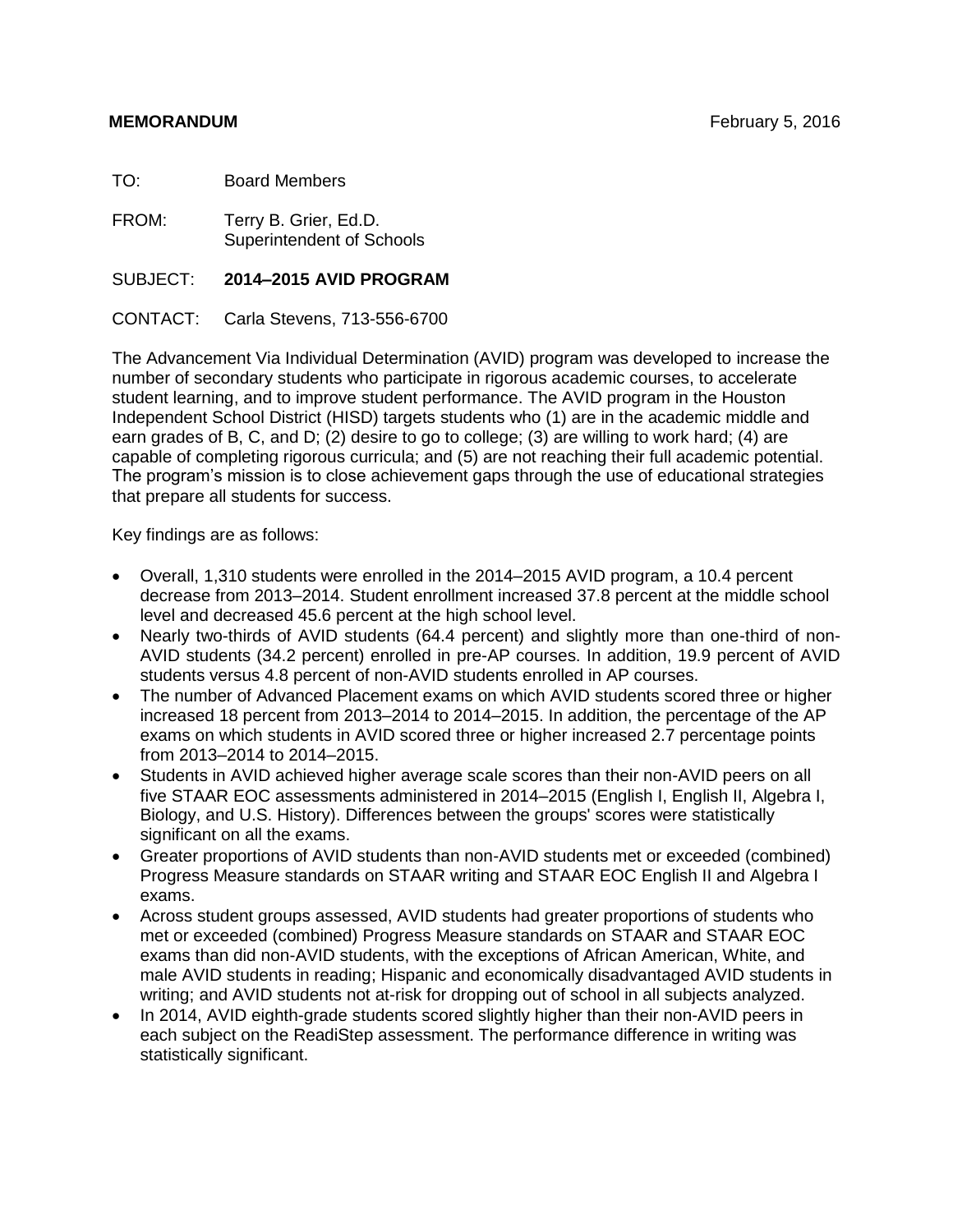Should you have any further questions, please contact Carla Stevens, Assistant Superintendent of Research and Accountability at 713-556-6700.

Tung B. Guin

Attachment

cc: Superintendent's Direct Reports Derick Hutchinson Dedre Jefferson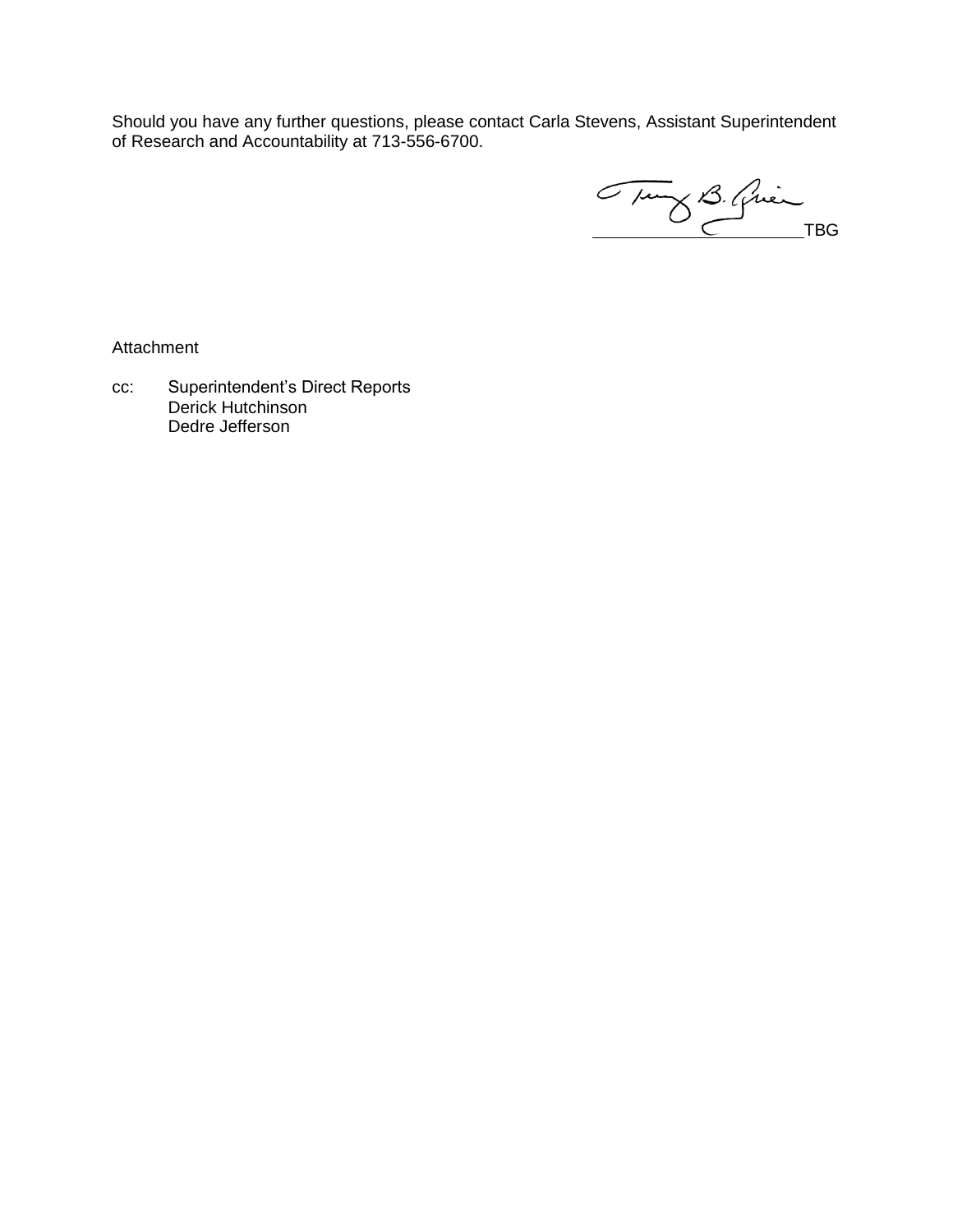### **Houston Independent School District**

# **RESEARCH** Educational Program Report

## **Advancement via individual Determination (avid) 2014 – 2015**

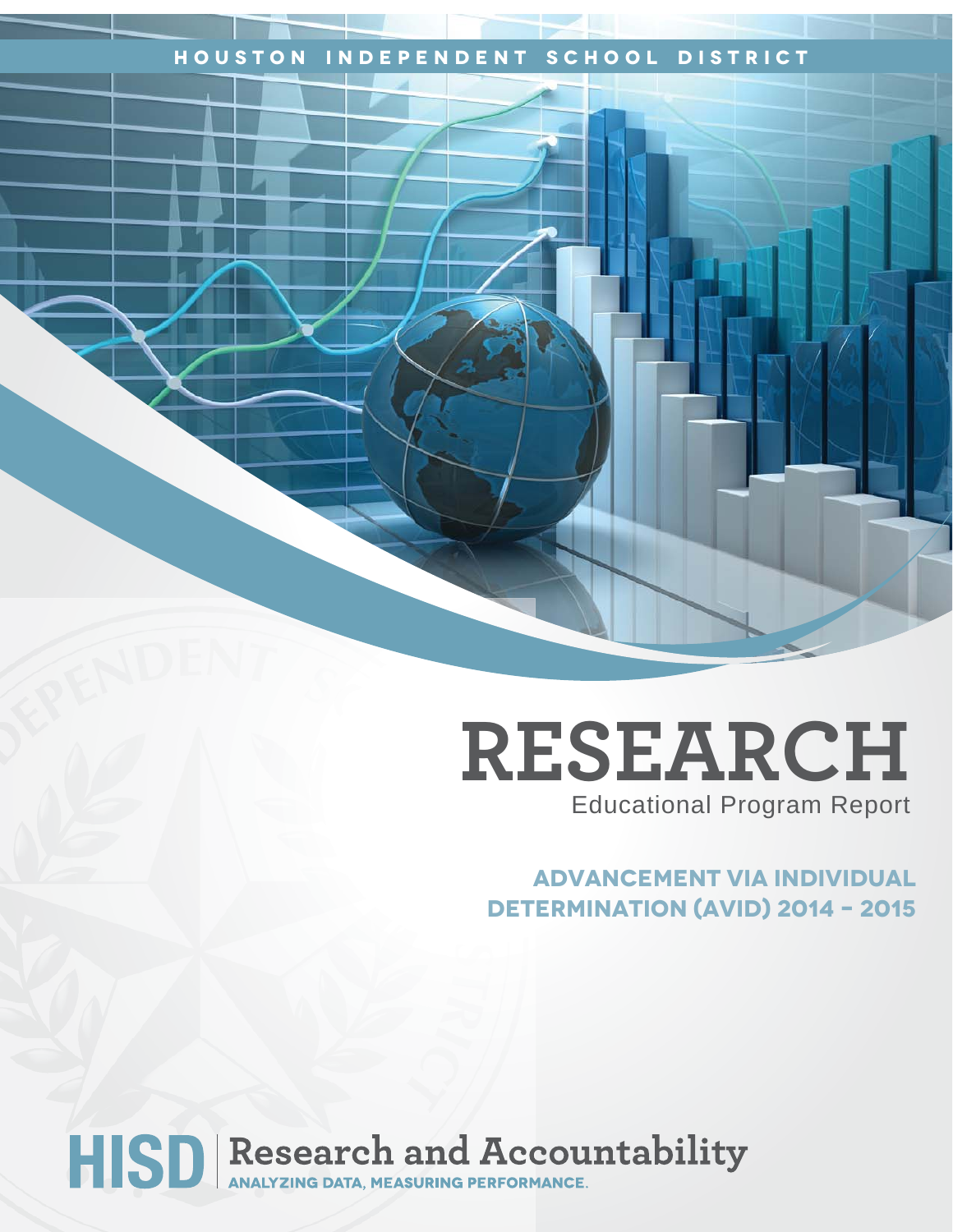

## **2016 Board of Education**

**Manuel Rodriguez, Jr.**  President

**Wanda Adams**  First Vice President

**Diana Dávila** Second Vice President

**Jolanda Jones Secretary** 

**Rhonda Skillern-Jones**  Assistant Secretary

**Anna Eastman Michael L. Lunceford Greg Meyers Harvin C. Moore**

**Terry B. Grier, Ed.D.** Superintendent of Schools

**Carla Stevens** Assistant Superintendent Department of Research and Accountability

**Ngozi J. Kamau, Ph.D.** Research Specialist

**Lissa Heckelman, Ph.D.**  Research Manager

**Houston Independent School District** Hattie Mae White Educational Support Center 4400 West 18th StreetHouston, Texas 77092-8501

#### **www.HoustonISD.org**

It is the policy of the Houston Independent School District not to discriminate on the basis of age, color, handicap or disability, ancestry, national origin, marital status, race, religion, sex, veteran status, political affiliation, sexual orientation, gender identity and/or gender expression in its educational or employment programs and activities.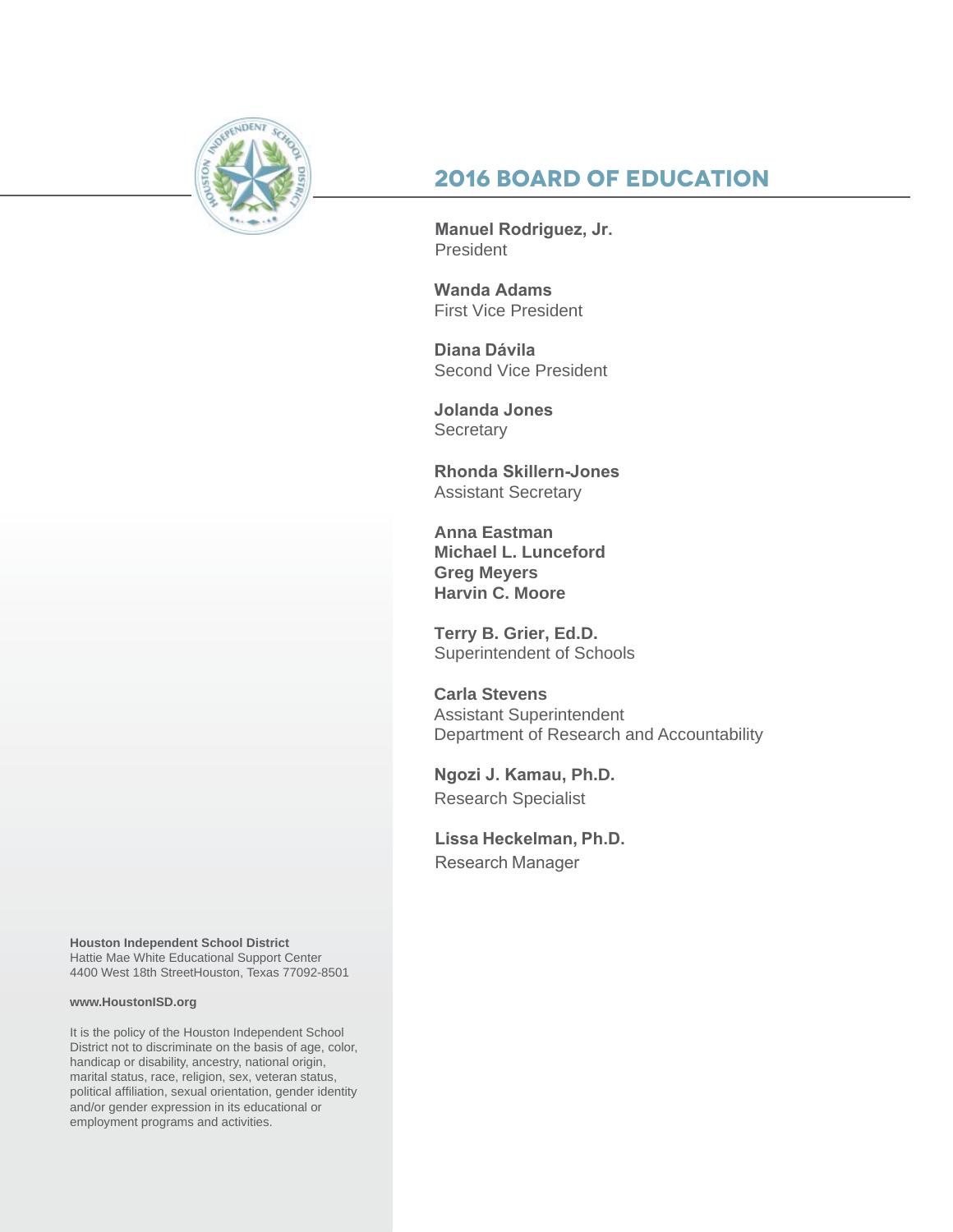## **ADVANCEMENT VIA INDIVIDUAL DETERMINATION (AVID)** FINDINGS RELATED TO STUDENT PERFORMANCE, 2014–2015

### **EXECUTIVE SUMMARY**

#### **Program Description**

The Advancement Via Individual Determination (AVID) program is used in 16 countries, 44 states, and more than 5,000 schools, to help prepare teachers to support students of color and students with low socioeconomic backgrounds to succeed beyond obstacles that have historically kept generations of the students' ancestors out of college, i.e., poverty, language differences, and the lack of kinship with college graduates (Magee, 2015). AVID was developed originally in 1980 in San Diego, California by a high school English teacher to help students succeed in school through students' participation in nontraditional classrooms designed to meet their academic and emotional needs. AVID classrooms feature studentcentered decision-making, student contracts to outline their learning goals and willingness to work, and a curriculum with emphasis on academic reading and writing. AVID classrooms also highlight the teacher's role as students' advocate/advisor/counselor, academic support from teachers as well as trained and skillful tutors, emphasis on objective data, and a commitment to the Socratic process of inquiry for asking and responding to questions to illustrate ideas and advance critical thinking skills collaboratively. AVID's philosophy and framework are promoted through its nonprofit, global organization, which focuses in particular on low-income students who possess the capacity to complete college-preparatory coursework with the proper academic and emotional support. The program's mission is to close achievement gaps through the use of educational strategies that prepare all students for success in college and in our global society (AVID, 2015).

Equity in education is AVID's fundamental premise. The primary objectives of the AVID program are to increase the number of secondary students who participate in rigorous academic courses, such as Advanced Placement (AP) courses, to accelerate student learning, and to improve student performance. The AVID program in the Houston Independent School District (HISD) targets students who (1) are in the "academic middle" and earn grades of B, C, and D; (2) desire to go to college; (3) are willing to work hard; (4) are capable of completing rigorous curricula; and (5) are not reaching their full academic potential. Typically, these students (1) are enrolled in regular classes (non-gifted and talented, non-special education); (2) are economically disadvantaged or are from non-White families; (3) are underrepresented in four-year colleges; and (4) possess the potential to become first-generation college students. In order to be selected for the AVID program, students must have a GPA between 2.0 and 3.5 and never have taken an AP course. HISD teachers who elected to participate in the AVID program received training on the AVID curriculum to ensure it would be implemented appropriately. Students who participated in the AVID program on 12 HISD middle and high school campuses received tutoring twice weekly from volunteer AVID tutors. All tutors were college students. They provided content-specific support and guidance with reading, study skills, note-taking, organizational skills, writing, inquiry, collaboration, and critical thinking to enhance learning, including mathematical reasoning (Houston Independent School District, 2011).

The AVID program aligns with the district's Strategic Direction Core Initiative 3, "Rigorous Instructional Standards and Supports," and "College Readiness" as authorized under House Bill 1. The 2014–2015 AVID program was implemented in part through district funding for AVID materials, services (including professional development), and products obtained through the AVID Center Headquarters (\$110,412).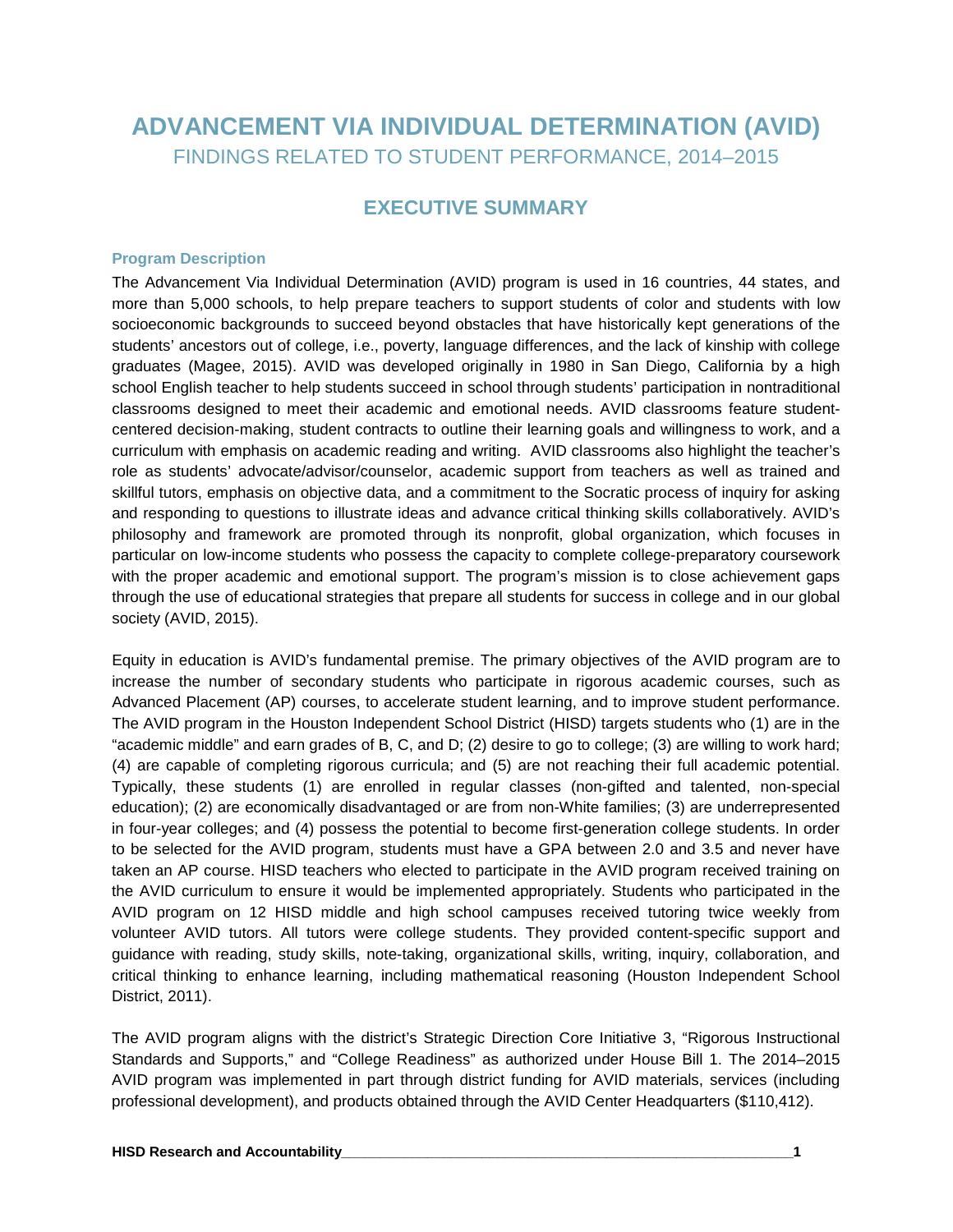#### **Highlights**

- AVID participation decreased 10.4 percent from the 2013–2014 (n=1,462) to the 2014–2015 school year (n=1,310), with an increase of 37.8 percent at the middle school level and a decrease of 45.6 percent at the high school level.
- Pre-Advanced Placement (pre-AP), Advanced Placement (AP), and dual credit course enrollment rates for students in the AVID program were higher than non-AVID students' enrollment rates. A total of 64.4 percent of students in AVID and 34.2 percent of non-AVID students enrolled in pre-AP courses. A total of 19.9 percent of students in AVID and 4.8 percent of non-AVID students enrolled in AP courses. A total of 56.3 percent of high school students in AVID and 4.0 percent of non-AVID high school students enrolled in dual credit courses.
- Non-AVID students attained a significantly higher average pre-AP course grade (84.17) than the average pre-AP course grade for AVID students (81.26).
- AVID students' average AP course grade (77.97) was higher, but was not significantly higher than the average AP course grade for non-AVID students (77.76).
- The average dual credit course grade for non-AVID students (85.34) was higher than the average course grade for AVID students in dual credit courses (82.53). The difference was statistically significant.
- The number of Advanced Placement exams on which AVID students scored three or higher increased 18 percent from 50 in 2013–2014 to 59 in 2014–2015. In addition, the percentage of the AP exams taken on which students in AVID scored three or higher increased 2.7 percentage points from 15.0 percent in 2013–2014 to 17.7 percent in 2014–2015.
- AVID students achieved significantly higher average scale scores than their non-AVID peers on all STAAR subtests at each grade level except grade eight in mathematics where AVID students also achieved a higher average scale score than their non-AVID peers, but the difference was not statistically significant.
- Analyses of program effects on students' STAAR scores revealed the performance differences between AVID students and non-AVID students were substantially significant in reading at grade eight (0.26) and in mathematics at grade six (0.26) and grade seven (0.32).
- Students enrolled in AVID met the STAAR Level III Advanced performance standard at a higher rate than their peers who were not enrolled in AVID in reading and mathematics at grade six, mathematics at grade seven, and science at grade eight.
- Grade 9–11 students in AVID achieved higher average scale scores than their non-AVID peers on all five STAAR EOC assessments administered in 2014–2015 (English I, English II, Algebra I, Biology, and U.S. History). The differences between the groups' scores were statistically significant.
- Greater proportions of AVID high school students achieved Level III Advanced scores on STAAR EOC exams in English I, English II, Algebra I, Biology, and U.S. History than did the non-AVID students.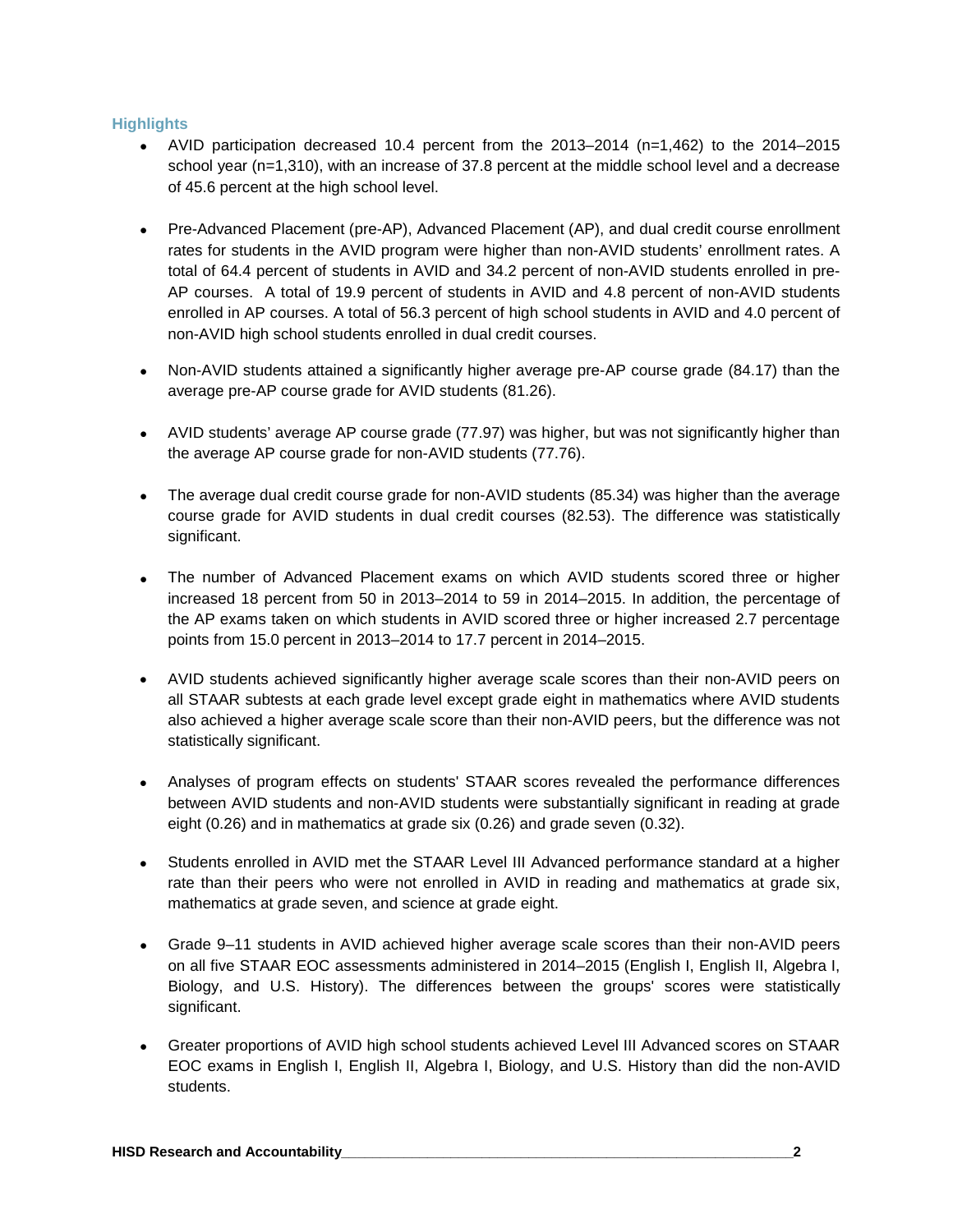- Disaggregated by grade level, program effects on high school students' performance on STAAR EOC exams were substantially significant on all STAAR EOC exams at each grade level with at least five AVID and non-AVID students tested (English I at grade nine, English II at grades 9–11, Algebra I at grades 9–10; Biology at grade nine; and U.S. History at grade 11).
- On the STAAR EOC Algebra I exam, grade seven students in AVID scored higher than their non-AVID peers, while in grade eight non-AVID students scored higher than their AVID peers.
- Greater proportions of AVID students than non-AVID students met or exceeded (combined) Progress Measure standards on STAAR writing and STAAR EOC English II and Algebra I exams.
- Across student groups, AVID students had greater proportions of students who met or exceeded (combined) Progress Measure standards on STAAR and STAAR EOC exams than did non-AVID students, with the exceptions of African American, White, and male AVID students in reading, Hispanic and economically disadvantaged AVID students in writing, and AVID students not at-risk for dropping out of school in all subjects assessed.
- AVID students scored approximately 0.1 point higher than non-AVID students on ReadiStep critical reading, mathematics, and writing skills assessments in 2014. The difference between the groups' scores was statistically significant in writing skills.

#### **Recommendations**

- Ensure that all students in student groups targeted by the district for program participation are appropriately identified and encouraged to participate in AVID.
- Explore ways to further improve the academic performance of AVID students who enroll in pre-AP, AP, and dual credit courses and who take AP, STAAR, and STAAR EOC assessments by identifying gaps in teaching and learning in pre-AP, AP, and dual credit courses.
- Closely examine and document the extent to which AVID schools and teachers in HISD implement each of the 11 AVID factors, which include employing the AVID curriculum and providing the instructional support necessary for AVID students to be as successful as possible in all their courses.

#### **Administrative Response**

The continuity of the district's existing AVID campuses proved beneficial to the recruitment for and implementation of the AVID program for the 2014–2015 school year. Pre-existing site coordinators were able to provide mentorship to new site coordinators who participated in AVID's onboarding for the first time. Moreover, standardization of best practices for coordination of the AVID program across all AVID campuses was encouraged by the addition of new middle schools to the program.

In 2014–2015, AVID's District Director was able to monitor the strengths and weaknesses of the program on each AVID campus, as well as to connect with program personnel across the district to share ideas for program success. Campus site visits were conducted by the District Director. However, this posed challenges because, schedules for AVID classes were different across the district's AVID campuses and, sometimes, the AVID class schedules overlapped with AVID class schedules on other AVID campuses. Nonetheless, the District Director found AVID site coordinators were highly motivated to implement AVID on their campuses and encouraged students to perform at higher levels, using proven methods. In 2014–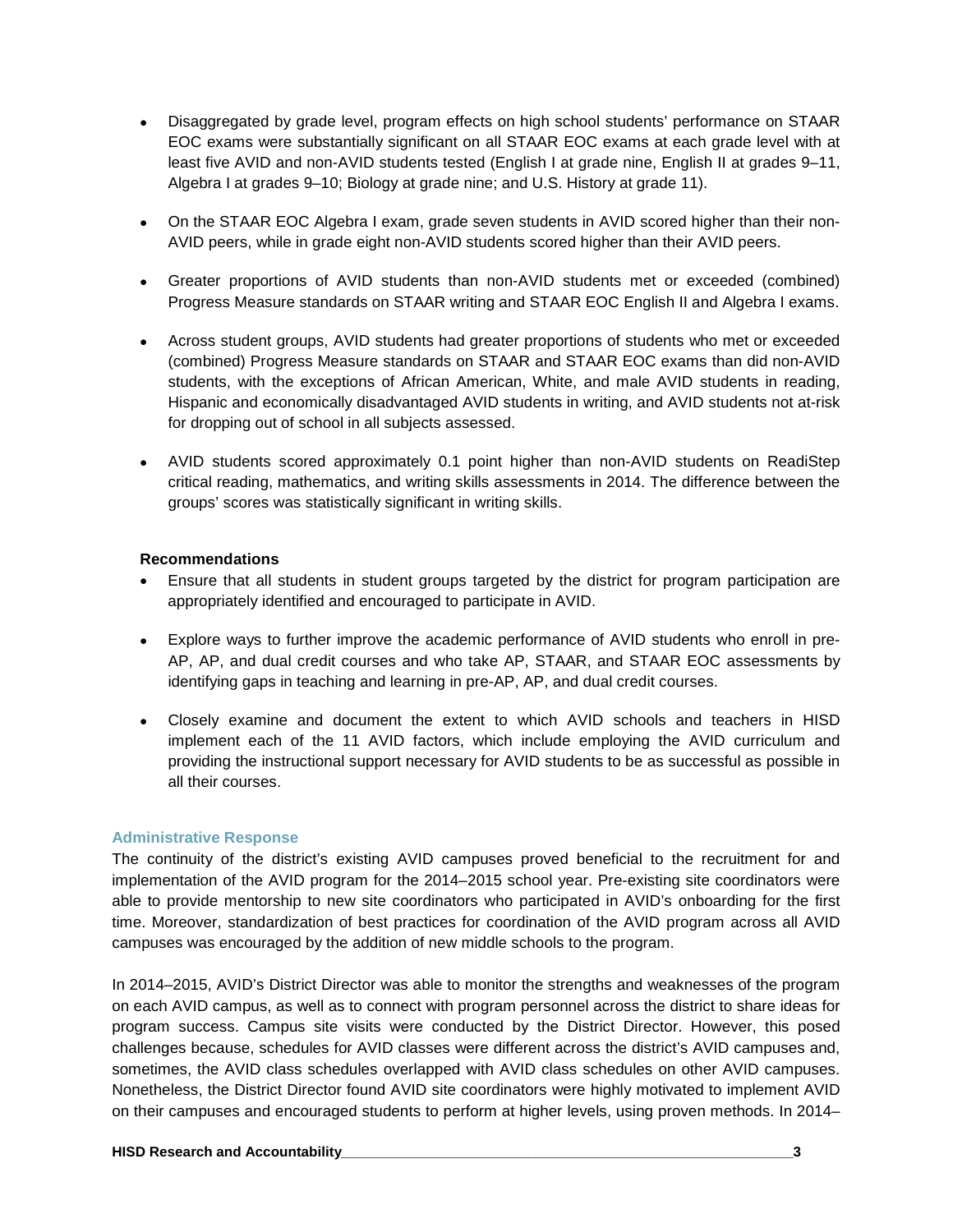2015, the biggest struggle to implement AVID with fidelity was to coordinate tutoring for the AVID elective classes. In fact, some schools were not able to accommodate the tutors' availability due to block schedules and split periods. In the future, a best practice will be implemented so that AVID elective courses are scheduled in ways that make them accessible and convenient for volunteer tutors on a regular basis.

#### **Introduction**

Advancement Via Individual Determination (AVID) is a secondary education program to prepare students for the rigors of a four-year college or university. The Houston Independent School District (HISD) works to ensure the preparation of AVID students for higher education through a six-year plan which highlights collaborative learning and critical inquiry with specific focus on reading and writing. The plan was developed in collaboration with HISD's Federal and State Compliance, College Readiness, Career Readiness, and Dropout Prevention departments, and with the secondary lead counselors. It is now the official format for mapping student graduation plans in middle and high schools. AVID utilizes an array of strategies to support HISD students' successful completion of high school and entrance into college.

Equity in education is AVID's fundamental premise (Magee, 2015). The program components were developed originally in 1980 in San Diego, California by a high school English teacher, Mary Swanson, to help students succeed in school through students' participation in nontraditional classrooms designed to meet students' academic and emotional needs. The AVID philosophy and framework are promoted through its nonprofit, global organization which focuses on students, particularly low-income students, who possess the capacity to complete college-preparatory coursework and are able to do so with the proper academic and emotional support. AVID classrooms feature student-centered decision-making, student contracts to outline students' learning goals and willingness to work, a curriculum with emphasis on academic reading and writing, the teacher as student advocate/advisor/counselor, academic support from teachers and trained and skillful tutors, an emphasis on objective data, and a commitment to the Socratic process of inquiry for asking and responding to questions to illustrate ideas and to advance critical thinking skills collaboratively. The program's mission is to close achievement gaps through the use of educational strategies that prepare all students for success in a college or university and in our global society (AVID, 2015). In fact, AVID recently broadened its mission from targeting traditionally underserved students to transforming whole school systems to better support students of all backgrounds and walks of life (Magee, 2015).

In 16 countries, 44 states, and more than 5,000 schools, the AVID program is used to help prepare teachers to support students of color and students with low socioeconomic backgrounds to succeed beyond obstacles that have historically kept generations of the students' ancestors out of college, i.e., poverty, language differences, and the lack of kinship with college graduates (Magee, 2015). The AVID program employs four basic strategies to help students to develop their academic skills for success: writing, reading, collaboration, and inquiry to target students' needs. Writing and reading are emphasized across subjects to help students clarify, organize, understand, and communicate ideas. To improve their writing, students may participate in Cornell note-taking, prewriting, journaling/learning logs, draft and final draft, editing, and reader response activities. Activities to help students become more effective and confident life-long learners and readers include survey/question/read/record/recite/review/reflect (SQ5R), What I Know/Want to Learn/Learned (KWL), reciprocal teaching, and Think-Aloud. Unlike traditional models for teaching and learning, collaborative processes are infused throughout the AVID program and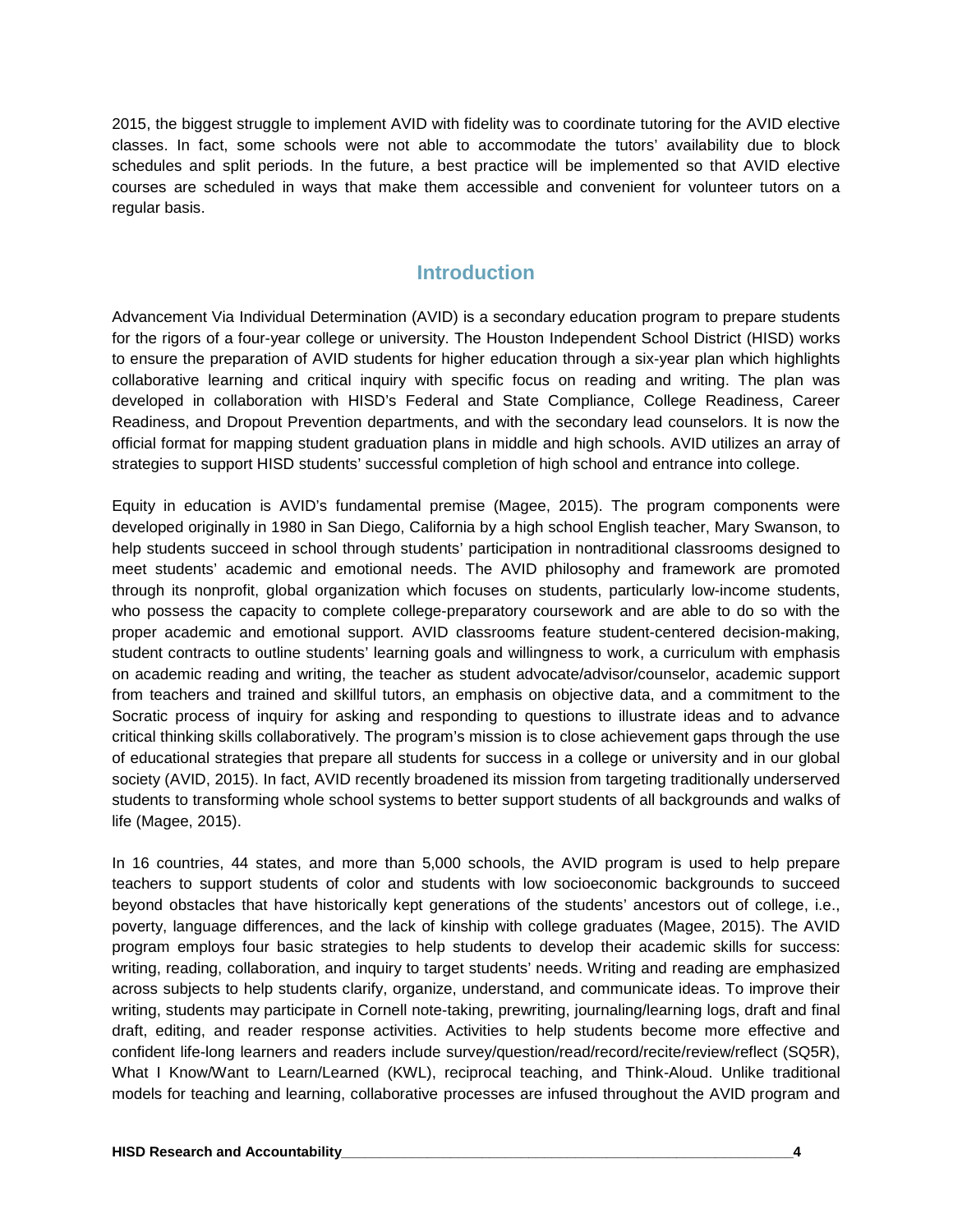include group projects, study groups, Jigsaw Activities, response/edit/revision groups, and Read-Around. Inquiry or questioning is AVID's foundational strategy and is used to help AVID students critique and synthesize information so they may advance to higher levels of thinking incrementally. This is achieved through skilled questioning and Socratic Seminars, as well as through critical thinking and openmindedness activities (Contreras, et al., 2007). Students may apply the techniques they learn in the AVID program in all their courses. During the 2014–2015 school year, students on 12 HISD middle and high school campuses participated in AVID.

There are three program goals outlined for AVID:

- Provide education reform and school improvement to advance student success in reading and mathematics.
- Increase Advanced Placement (AP), International Baccalaureate (IB), and dual credit course enrollment and completion for participating students.
- Expand learning opportunities through best practice models to improve teaching and learning (Department of Research and Accountability, 2012).

#### **Methods**

- In mid-February 2015 the AVID District Director in HISD provided a list of 13 AVID schools for the 2014–2015 school year. Students in grades six through twelve who participated in at least one AVID elective course were grouped as AVID program participants. Student-level Cognos Chancery Ad Hoc Student Information System (Cognos Chancery Ad Hoc) records were used to identify secondary students who participated in at least one AVID elective course by March 2015. One of the 13 AVID schools identified by the AVID District Director did not have any students who were enrolled in AVID courses. Therefore, the campus was eliminated from this analysis.
- For a non-AVID comparison group, student-level Cognos Chancery Ad Hoc records were used to identify all other students at the same HISD schools as students who participated in an AVID course in 2014–2015. The data comprised 12 AVID schools (nine middle, one combined-level, and two high), with 850 middle and 460 high school program participants (n=1,310). The combined-level school, Woodson Education Center, had AVID participants at the middle school level only, and therefore, is listed among the middle schools. All Houston Academy for International (HAIS) students in grades 9– 11 participated in an AVID elective course, which resulted in no comparison (non-AVID) students at HAIS in grades 9–11.
- Identified students were matched to their HISD 2014–2015 Public Education Information Management System (PEIMS) student information and to their 2014–2015 State of Texas Assessments of Academic Readiness (STAAR), STAAR End-of-Course (EOC), and ReadiStep scores. STAAR and STAAR EOC scale scores and ReadiStep scores and national percentile ranks (NPRs) were retrieved from Cognos Chancery Ad Hoc databases. ReadiStep is administered at grade eight. NPRs were based on a national sample of  $8<sup>th</sup>$  and  $9<sup>th</sup>$  graders (CollegeBoard, 2013).
- AVID participants were also matched to HISD Advanced Placement (AP), International Baccalaureate (IB), and dual credit grades and/or examination (exam) databases. The data were used to determine students' participation, and grades in advanced courses, and performance on exams.
- 2014–2015 demographic data were available for the 1,310 AVID students in grades 6–12. Campus, grade level enrollment, and AVID course participation were retrieved from Cognos Chancery Ad Hoc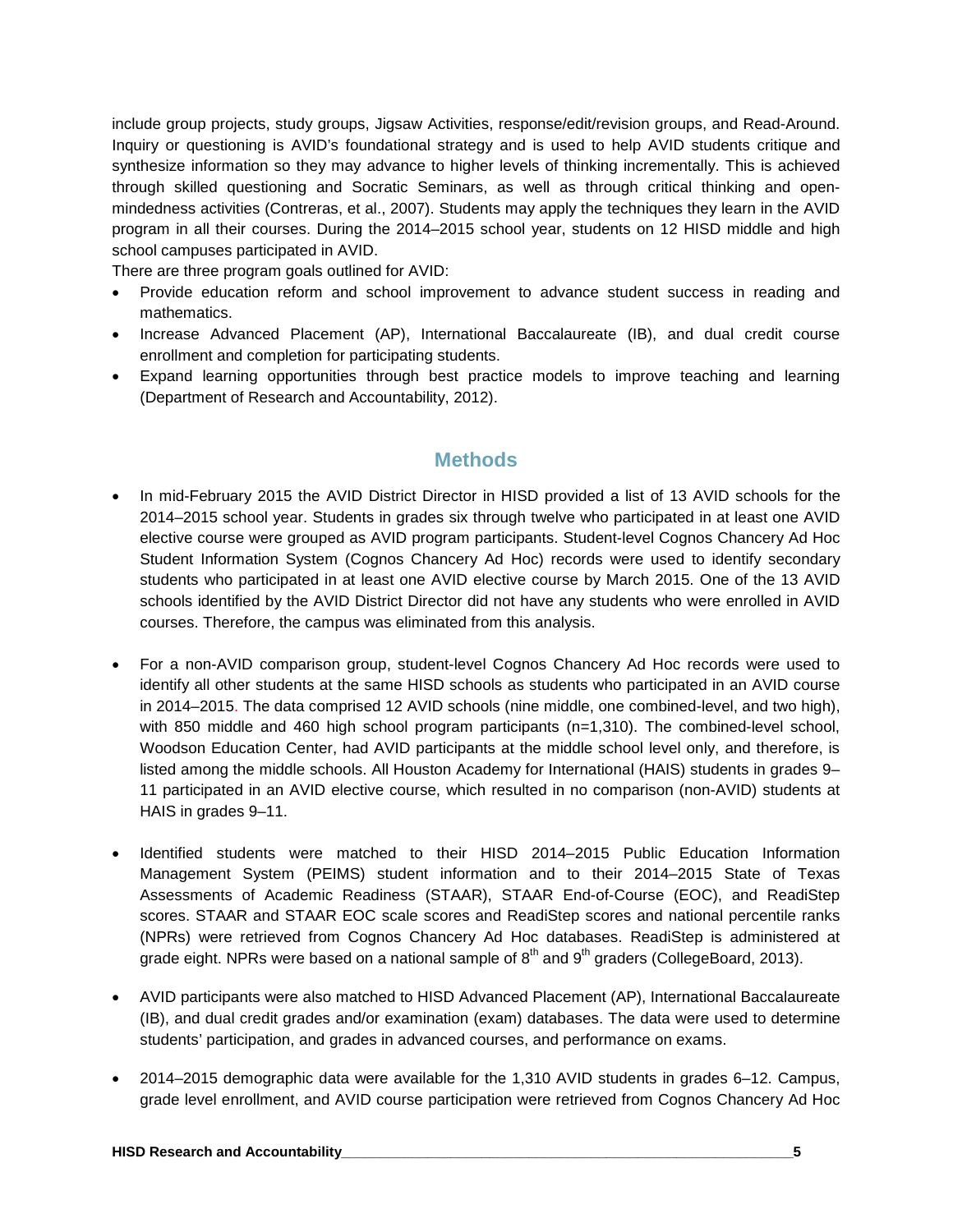databases on March 4, 2015. All course participation and completion data were retrieved from Cognos Chancery Ad Hoc Grades files on July 8, 2015. Test participation and scores were retrieved from Cognos Chancery Ad Hoc databases during October 2015. The data included 850 AVID students in grades 6–8 and 460 AVID students in grades 9–12. This resulted in the inclusion of 12 schools (9 middle, one combined-level, and 2 high schools).

- For performance comparisons, the 2014–2015 course and examination performance of the non-AVID students on AVID campuses (n=9,214) was compared to students enrolled in the AVID program (n=1,310) during the 2014–2015 school year. Grade level enrollment data from Cognos Chancery Ad Hoc were used in the analyses.
- Unduplicated grade files for pre-Advanced Placement (pre-AP), AP (Advanced Placement), and dual credit courses taken by AVID students and non-AVID students on AVID campuses were retrieved. HISD schools that provide Inter-baccalaureate (IB) courses were not among the AVID schools; therefore, analysis of IB course performance was not conducted.
- Comparative analyses using independent *t*-tests, with probability levels set at *p*≤0.05 were conducted to determine the statistical significance of differences found between the mean performances of 2014–2015 students in AVID and non-AVID students on AVID campuses in pre-AP, AP, and dual credit courses using mean grades. Comparative analyses were also conducted using scale scores for 2014–2015 state-mandated, criterion-referenced STAAR tests for grades 6–8 and STAAR EOC tests for high school course-takers. Grade 3–8 STAAR mathematics progress measure scores were not available for 2014–2015 because the state administered a new test based on revised Texas Essential Knowledge and Skills (TEKS). In addition, comparative analyses were conducted using ReadiStep scores. Test data for groups smaller than five students were not included in the report. The number of students tested is included in statistics tables of results by exam.
- Some high school students take courses tested by the STAAR EOC out of sequence (Witte, 2014). Therefore, STAAR EOC exam results were aggregated for all AVID and for all non-AVID students on AVID campuses, as well as disaggregated by grade level to help target instructional improvements. No grade 12 STAAR EOC exam results were available for AVID students; therefore, grade 12 non-AVID results were not included in the analyses. AVID students were selected for program participation due to their under-achievement. Therefore, both first time and retesters were included to assess all AVID students who may have received program benefits.
- Students' scores on STAAR Progress Measures (the amount of growth non-ELL students made in a subject area from test to test) and ELL Progress Measures (the expected performance of ELL students taking into account their level of English language proficiency and years in U.S. schools) were obtained from the HISD Accountability-Consolidated Data Files, Files, CAF 2014-15 (1, 2, and 5). Each student receives either a STAAR Progress Measure or an ELL Progress Measure. The outcomes of these two measures were combined in this report. Results were compared for AVID and non-AVID students by gender and race/ethnicity as well as by economic disadvantage (free or reduced lunch) and at-risk status.
- Hedge's *g* effect size statistics were used to determine the magnitude of the AVID program's effect on student performance-based mean differences between course or test performances of students in AVID and their non-AVID peers. A conservative standard deviation unit of .25 or higher was used to identify substantially important findings (Texas Education Agency, 2014).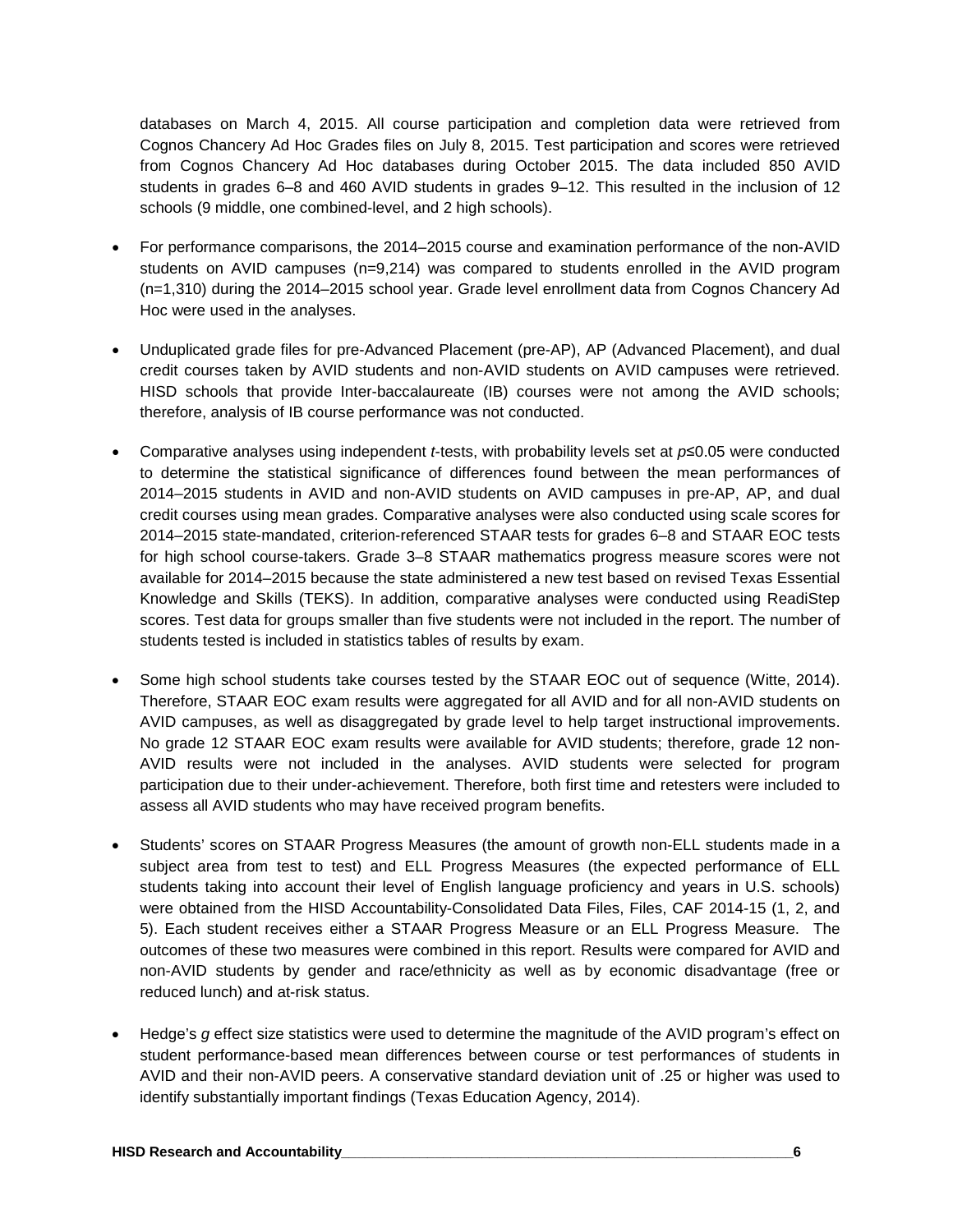#### **Data Limitations**

- Complete budget information and program implementation data were not available.
- The comparison group of students was a convenience sample of students in the same schools and grades, and in many cases, in the same courses with AVID students and AVID teachers. AVID teachers who taught core content areas (AVID site team members) taught both AVID and non-AVID students, using the same instructional strategies. The fundamental difference(s) between the educational programming received by AVID students versus non-AVID students depended on the overall level of AVID program implementation on the campus, which could not be determined for this analysis. Campus-level AVID implementation data were not available for this report. Consequently, AVID students who experienced instructional strategies and supports that were different from those experienced by non-AVID students on their campuses could not be identified. Therefore, the comparison group used for the analyses was not a statistically matched sample, which is necessary for rigorous analyses of program effects. Though correlations can be identified, conclusions of causation cannot be made.
- Sufficient student performance data to allow comparisons of AVID and non-AVID students at some grade levels were not available for some measures due to group sizes of fewer than five students.
- Grade 3–8 STAAR mathematics progress measure scores were not available for 2014–2015, which impacted performance analyses conducted for grades 6–8 for this report.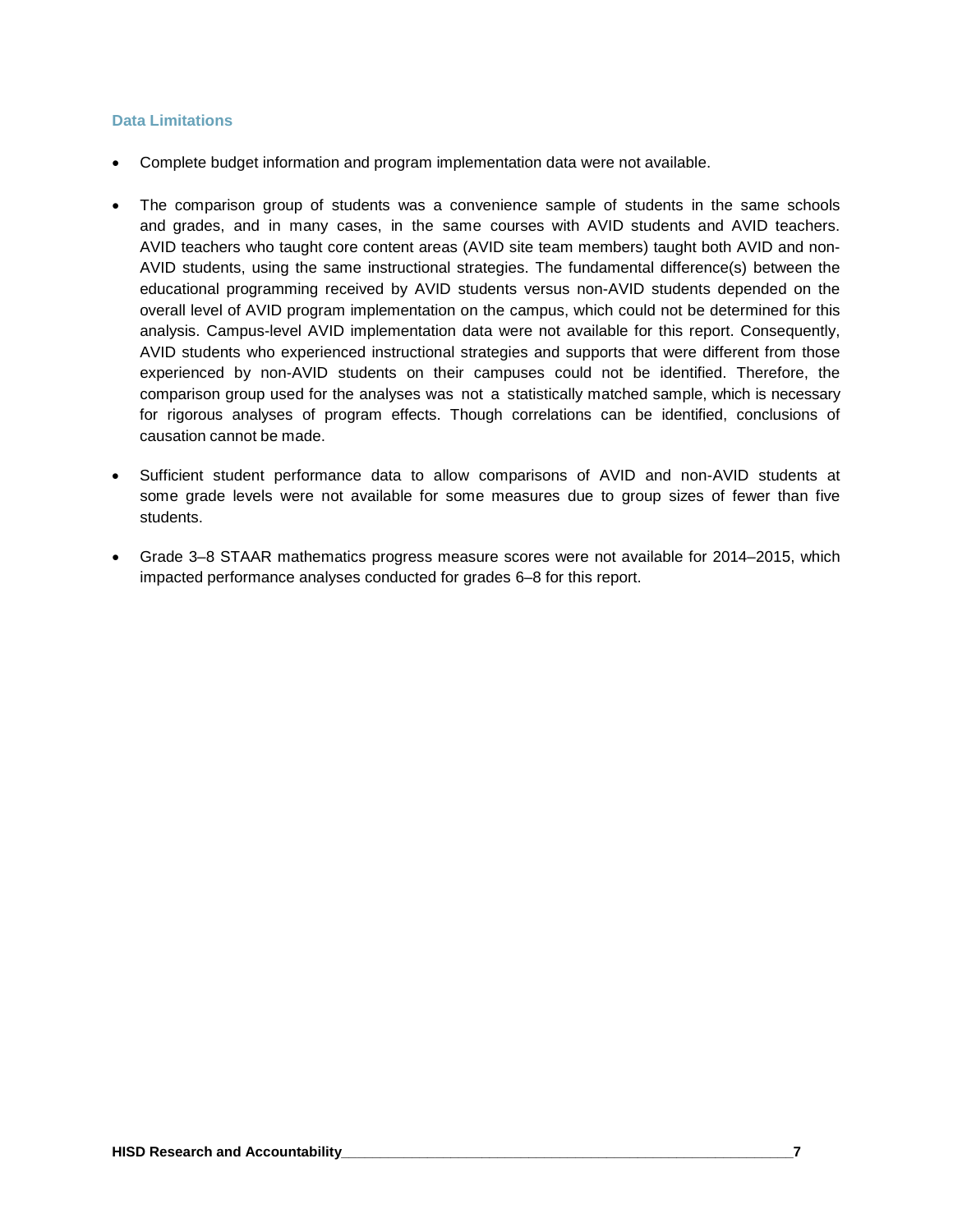#### **Results**

**What were the levels of participation in the AVID program from the 2011–2012 through the 2014– 2015 school years, particularly in 2013–2014 and 2014–2015?**

- In 2014–2015, 850 middle school and 460 high school students participated in AVID (**Table 1**, page 29).
- **Figure 1** shows AVID program enrollment increased 24.1 percent over the last four years from 2011– 2012 (n=1,056) to 2014–2015 (n=1,310), including a 37.8 percent increase among middle school students and a 4.8 percent increase among high school students. The highest enrollment in the time period was 1,641 students in 2012–2013 and enrollment has dropped each year since then.
- From 2013–2014 (n=1,462) to 2014–2015 (n=1,310), there was a 10.4 percent drop in AVID program participation, which included a 37.8 percent increase among middle school students and a 45.6 percent decrease among high school students. **Figure 2** (page 9) shows 2013–2014 and 2014–2015 AVID participation by grade level.



**Figure 1. AVID participation, 2011–2012 through 2014–2015**

Source: Cognos Chancery Ad Hoc, March 4, 2015; Department of Research and Accountability, June 2015.





Source: Cognos Chancery Ad Hoc, March 4, 2015; Department of Research and Accountability, June 2015.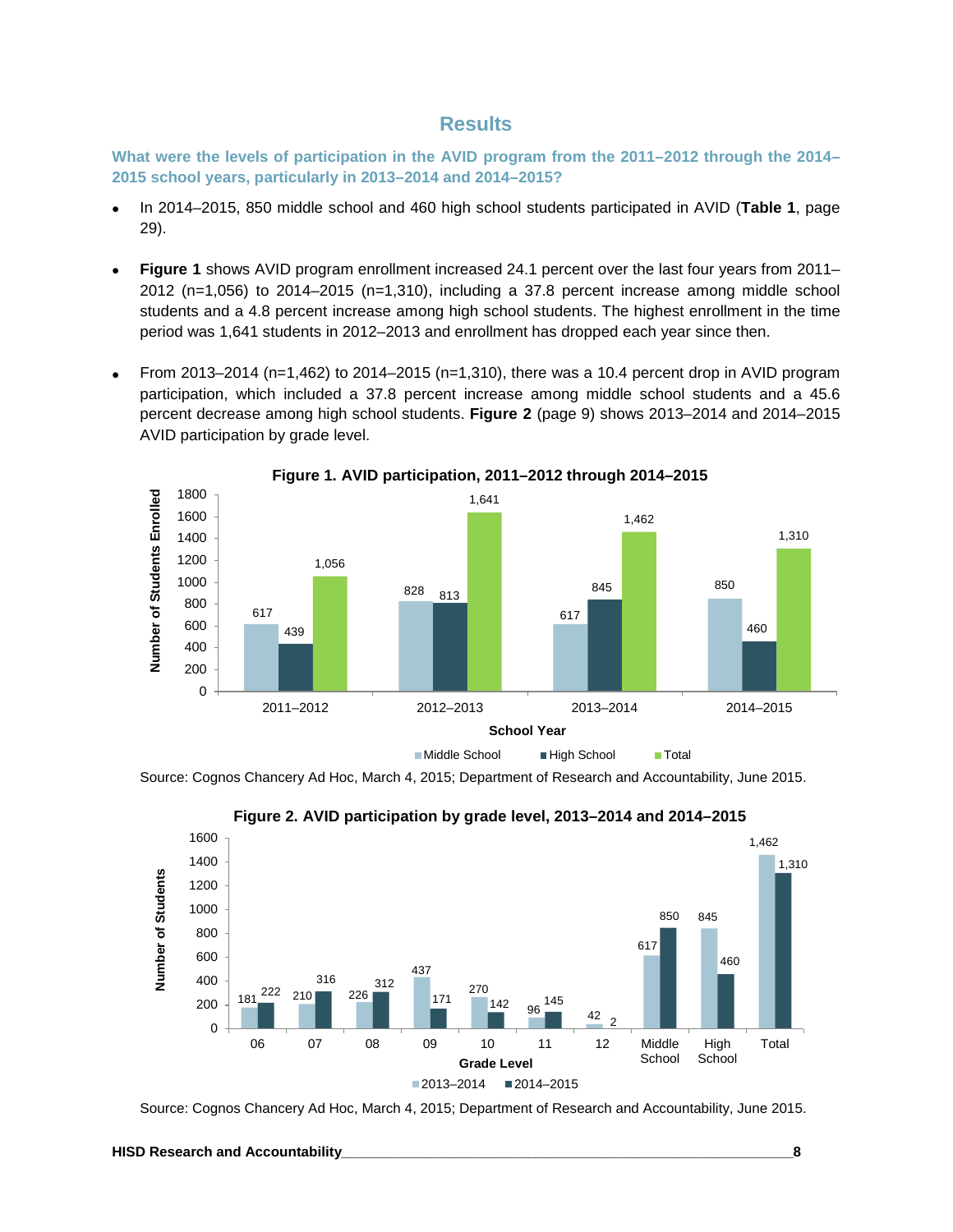• Figure 2 (page 8) shows AVID participation increased at each middle school grade level and at grade 11 from 2013–2014 to 2014–2015, with the most growth at grade 11 (51.0 percent). The largest decline (95.2 percent) was at grade 12.

**How did the characteristics of 2014–2015 AVID participants compare to the characteristics of their non-AVID counterparts?**

- There were 1,310 AVID participants and 9,214 non-AVID students on the twelve AVID campuses in HISD in 2014–2015 (Table 1 and **Table 2,** respectively, page 29). To explore the extent to which AVID participation was comparable to non-AVID participation at each grade level, **Figure 3** shows the proportions of the total number of AVID and non-AVID students by grade level. To indicate comparable AVID participation, the proportion of AVID students at each grade level was expected to be comparable to the proportion of non-AVID students at the same grade level.
- The largest proportions of both AVID and non-AVID students were in the sixth through eighth grades. However, AVID and non-AVID students differed in that there were greater proportions of non-AVID than AVID students in grades six through eight and greater proportions of AVID versus non-AVID students in high school grades, nine through eleven (Figure 3; Table 1 and Table 2, respectively, page 29).
- The proportions of AVID and non-AVID students were most comparable at grade seven, with a difference of 1.9 percentage points. The proportions of AVID students and non-AVID students differed most at grade six by 10.0 percentage points (**Table 3**, page 30).



**Figure 3. Percentage of total AVID and non-AVID students by grade level, 2014–2015**

Source: Cognos Chancery Ad Hoc, March 4, 2015

• To assess the similarities and differences between the characteristics of the 1,310 AVID students and the non-AVID students, **Figure 4** (page 10) shows the percentage of AVID and non-AVID students by their demographic characteristics. A total of 92.9 percent of AVID students and 91.7 percent of non-AVID students were Hispanic or African American, with far more Hispanic than African American students in each group.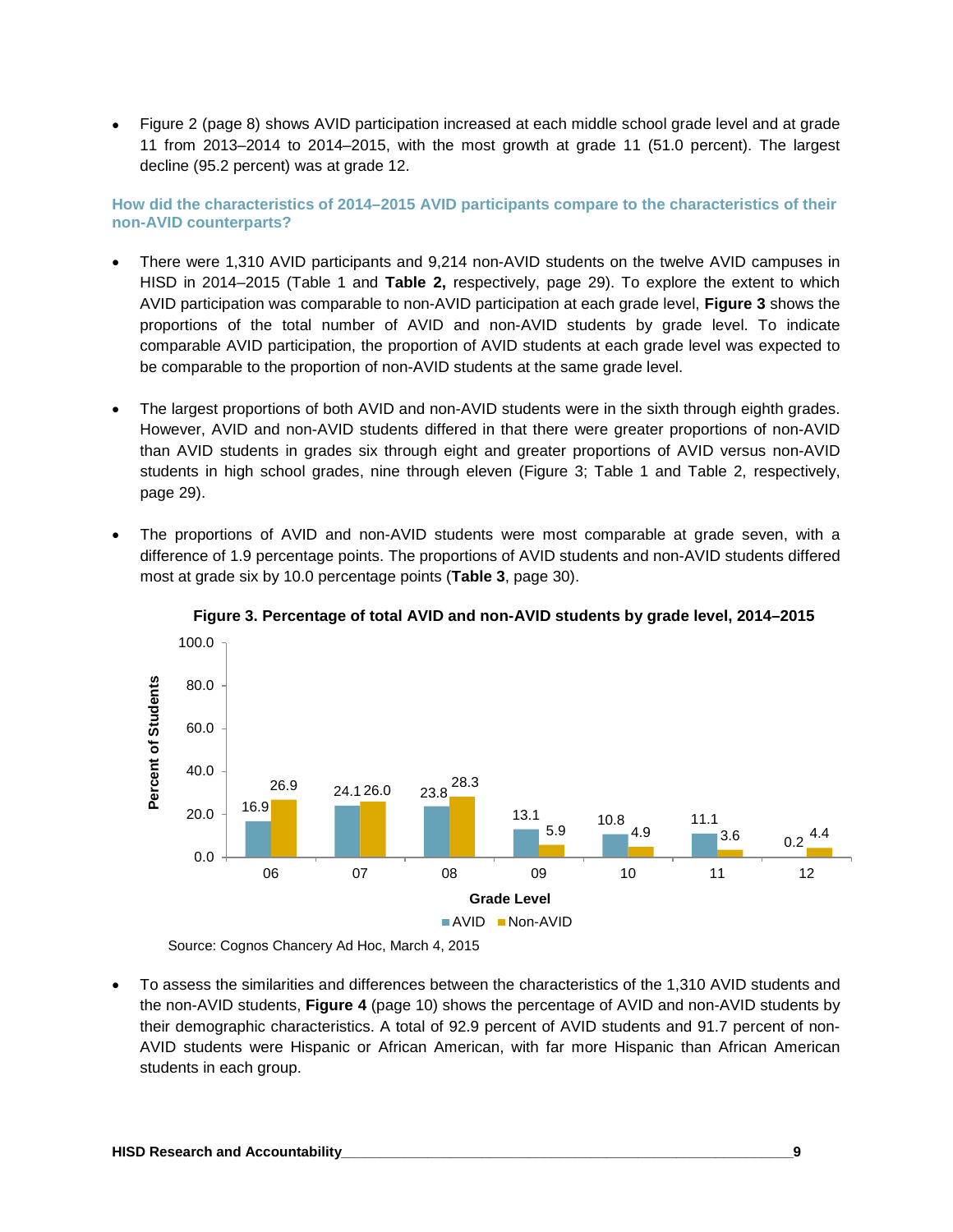• A slightly greater proportion of AVID students (81.5 percent) was economically disadvantaged than the proportion among non-AVID students (80.5). However, a larger proportion of non-AVID students (68.2 percent) than AVID students (57.7 percent) was classified as students at-risk. A much larger proportion of special education (11.5 percent) was found among non-AVID students than among AVID students (3.0). However, the proportion of gifted and talented students among AVID students (56.2 percent) was 19.5 percentage points greater than the proportion of gifted and talented students among non-AVID students (36.7 percent) on AVID campuses (Table 3, page 30).



**Figure 4. Demographic characteristics of AVID and non-AVID students, 2014–2015**

Source: Cognos Chancery Ad Hoc, March 4, 2015

#### **Did AVID students enroll in more pre-AP, AP, and dual credit courses than non-AVID students?**

- **Figure 5** (page 11) shows the proportions of AVID students enrolled in pre-AP, AP, and dual credit courses were higher than the proportions of non-AVID students on AVID campuses enrolled in the courses. Fewer than five middle school AVID students enrolled in AP courses and, therefore, were not reported while 0.8 percent of non-AVID students enrolled in AP courses (**Table 4**, page 31).
- The biggest difference in the proportion of AVID students' and non-AVID students' course enrollment was found in high school Pre-AP course enrollment (75.7 percentage points), followed by high school dual credit course enrollment (52.3 percentage points).
- In total, nearly two-thirds of AVID students (64.4 percent) and slightly more than one-third of non-AVID students (34.2 percent) enrolled in pre-AP courses. In addition, 19.9 percent of AVID students versus 4.8 percent of non-AVID students enrolled in AP courses.
- The enrollment rate of AVID students in dual credit courses far exceeded the enrollment rate of non-AVID students (56.3 percent and 4.0 percent, respectively).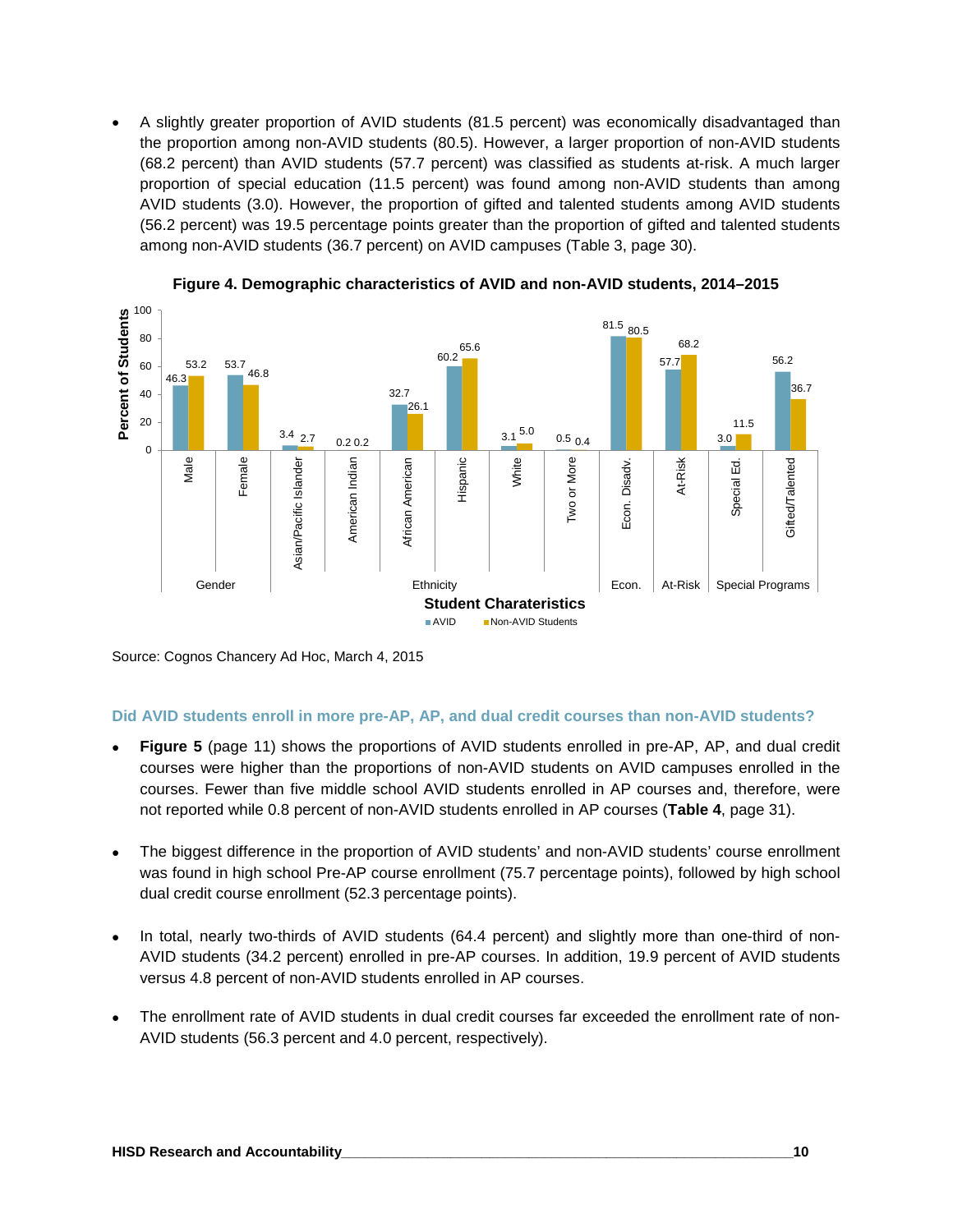

**Figure 5. Enrollment rates for AVID and non-AVID students in pre-AP, AP, and dual credit courses, 2014–2015**

#### **School Level and Program Participation Status**

 $\blacksquare$  AVID  $\blacksquare$  Non-AVID

Source: Cognos Chancery Ad Hoc Historical Grades File, July 8, 2015 Note: Course enrollment rates are based on the number of AVID students or non-AVID students who took pre-AP, AP, and dual credit courses;\*Fewer than five students enrolled.

- **Figure 6** shows students in AVID had a higher per student enrollment rate in pre-AP courses at the high school level and in total than non-AVID students based on the total number of AVID students or non-AVID students who took the courses (Table 4, page 31).
- Non-AVID students' per student enrollment rates were higher for pre-AP courses at the middle school level and for AP and dual credit courses at the high school level and in total.



**Figure 6. Average number of courses per student for AVID and non-AVID students who were enrolled in pre-AP, AP, and dual credit courses, 2014–2015**

#### **School Level and Program Participation Status**

#### $\blacksquare$  AVID  $\blacksquare$  Non-AVID

Source: Cognos Chancery Ad Hoc Historical Grades File, July 8, 2015

Note: Course per student enrollment rates are based on the number of AVID students or non-AVID students who took pre-AP, AP, and dual credit courses. \*Fewer than five students enrolled.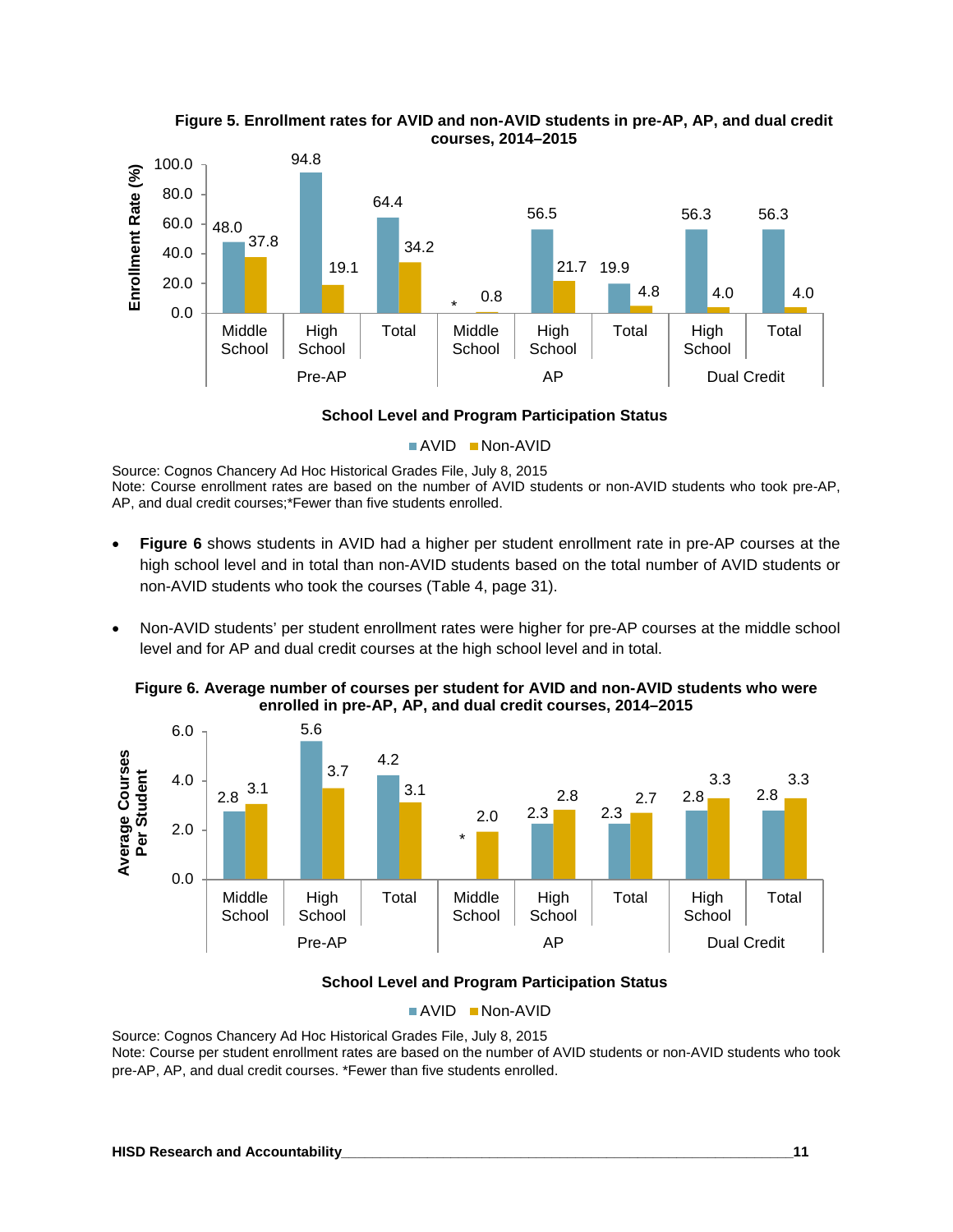#### **Did students in AVID make higher course grades in Pre-AP, AP, and dual credit courses than their non-AVID counterparts?**

- **Figure 7** shows non-AVID students attained higher grade averages in pre-AP and dual credit courses than did AVID students, but made a lower average course grade in AP courses. The differences in pre-AP and dual credit grades were significant, while the difference between AVID and non-AVID students' AP grades was not statistically significant (**Table 5**, page 32).
- Analyses of the program effects on students' course grades revealed the performance differences were substantially significant (i.e., effect size ≥ 0.25 standard deviations) for Pre-AP courses (Table 5, page 32).





Note:\*Indicates statistical significance, *p*≤0.001.

#### **How did the levels of AP exam participation and performance of students in the AVID program compare between the 2013–2014 and 2014–2015 school years?**

- Though the total number of AVID students decreased from 1,462 in 2013–2014 to 1,310 in 2014– 2015, **Figure 8** (page 13) shows the number of AVID students taking AP exams decreased by only one student (0.4 percent), from 275 in 2013–2014 to 274 in 2014–2015.
- The percentage of the total number of AVID participants who took AP exams increased 2.1 percentage points, from 18.8 percent in 2013–2014 to 20.9 percent in 2014–2015 (**Table 6**, page 32).
- The number of AP exams taken by students in AVID increased by one exam (0.3 percent) from 333 in 2013–2014 to 334 in 2014–2015 (**Table 6**, page 32).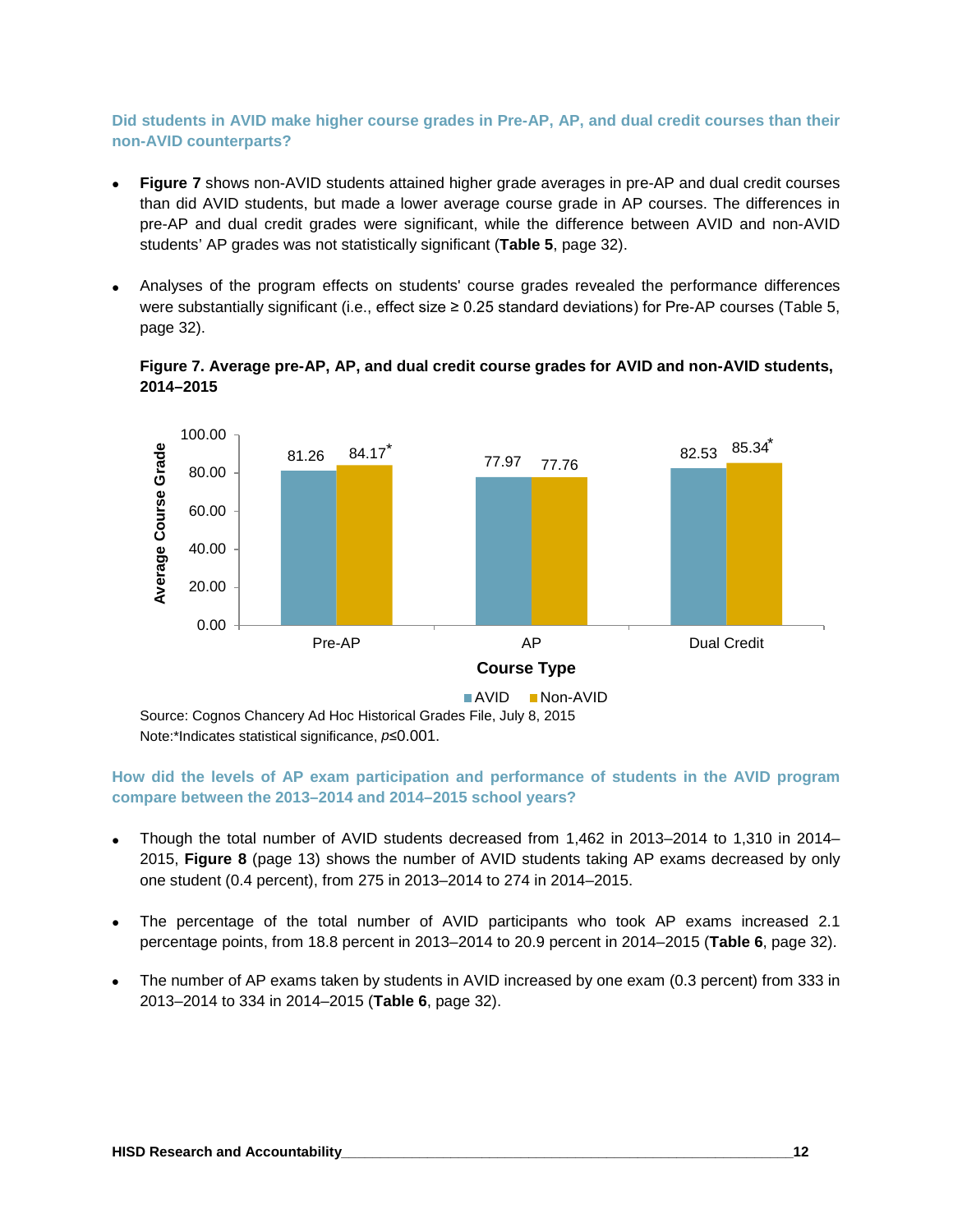

**Figure 8. Number of students in AVID tested on AP exams and the number of AP exams taken by students in AVID, 2013–2014 and 2014–2015**

Source: Cognos Chancery Ad Hoc, July 8, 2015

• **Figure 9** shows the number of exams on which AVID students scored three or higher increased from 50 in 2013–2014 to 59 in 2014–2015. The percentage of the AP exams taken on which students in AVID scored three or higher increased 2.7 percentage points between the two years.





Source: Cognos Chancery Ad Hoc, July 8, 2015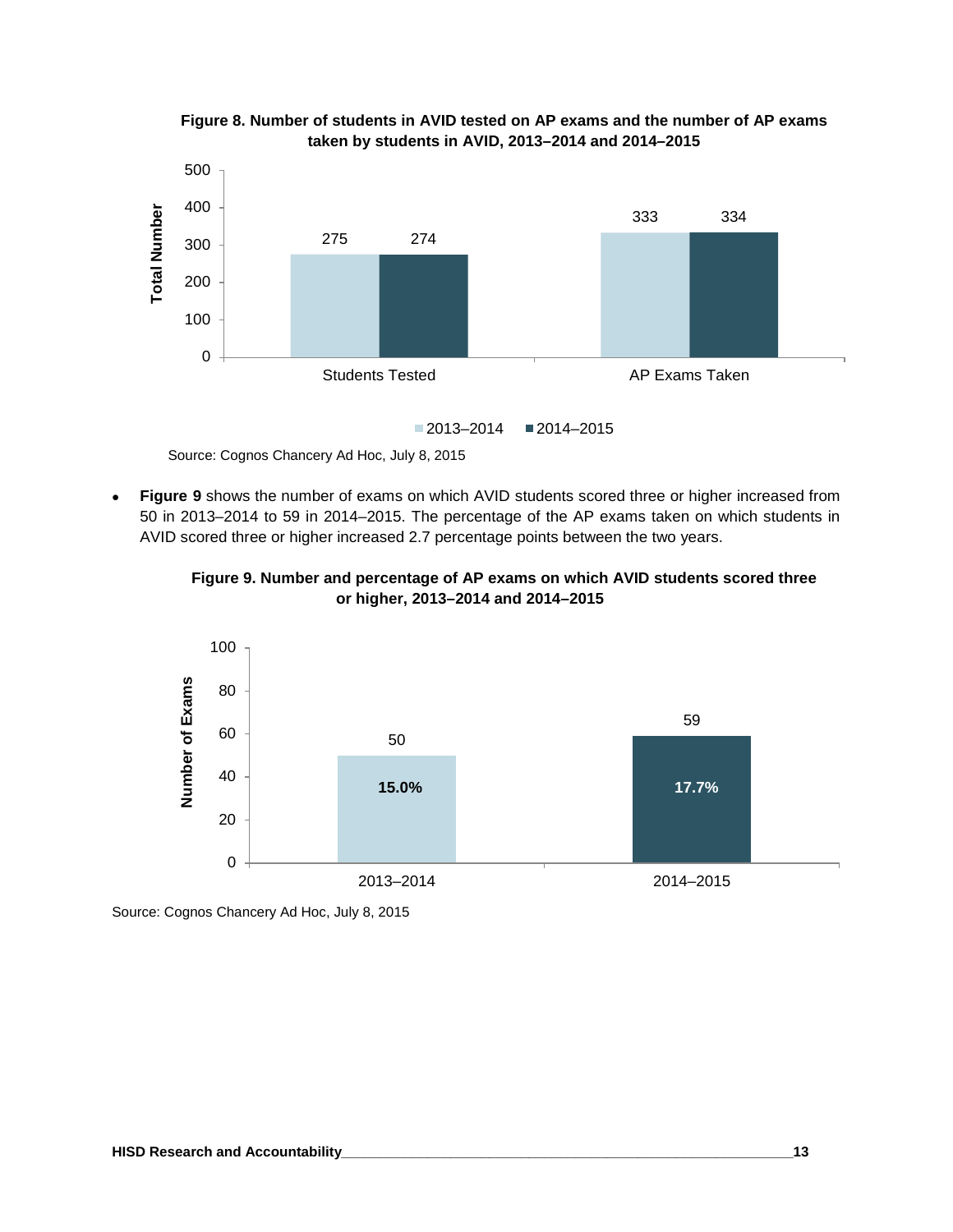#### **Did students in AVID complete more AP exams than their non-AVID counterparts?**

- In 2014–2015, 274 AVID participants took a total of 334 AP exams. This represented 46.3 percent of the 592 students enrolled in AVID who enrolled in AP courses (**Figure 10**). This compared to a lower percentage (32.1 percent or 382) of the 1,190 non-AVID participants who enrolled in AP courses and took 582 AP exams in 2014–2015 (**Table 7**, page 32).
- AVID students completed an average of 1.2 AP exams per student and non-AVID students completed a higher average of AP exams per student (1.5) than did AVID students (**Figure 11**) (Table 7, page 32).



**Figure 10. Percentage of students in AVID and their non-AVID peers enrolled in AP courses who took AP exams, 2014–2015**

Source: Cognos Chancery Ad Hoc, July 8, 2015





Source: Cognos Chancery Ad Hoc, July 8, 2015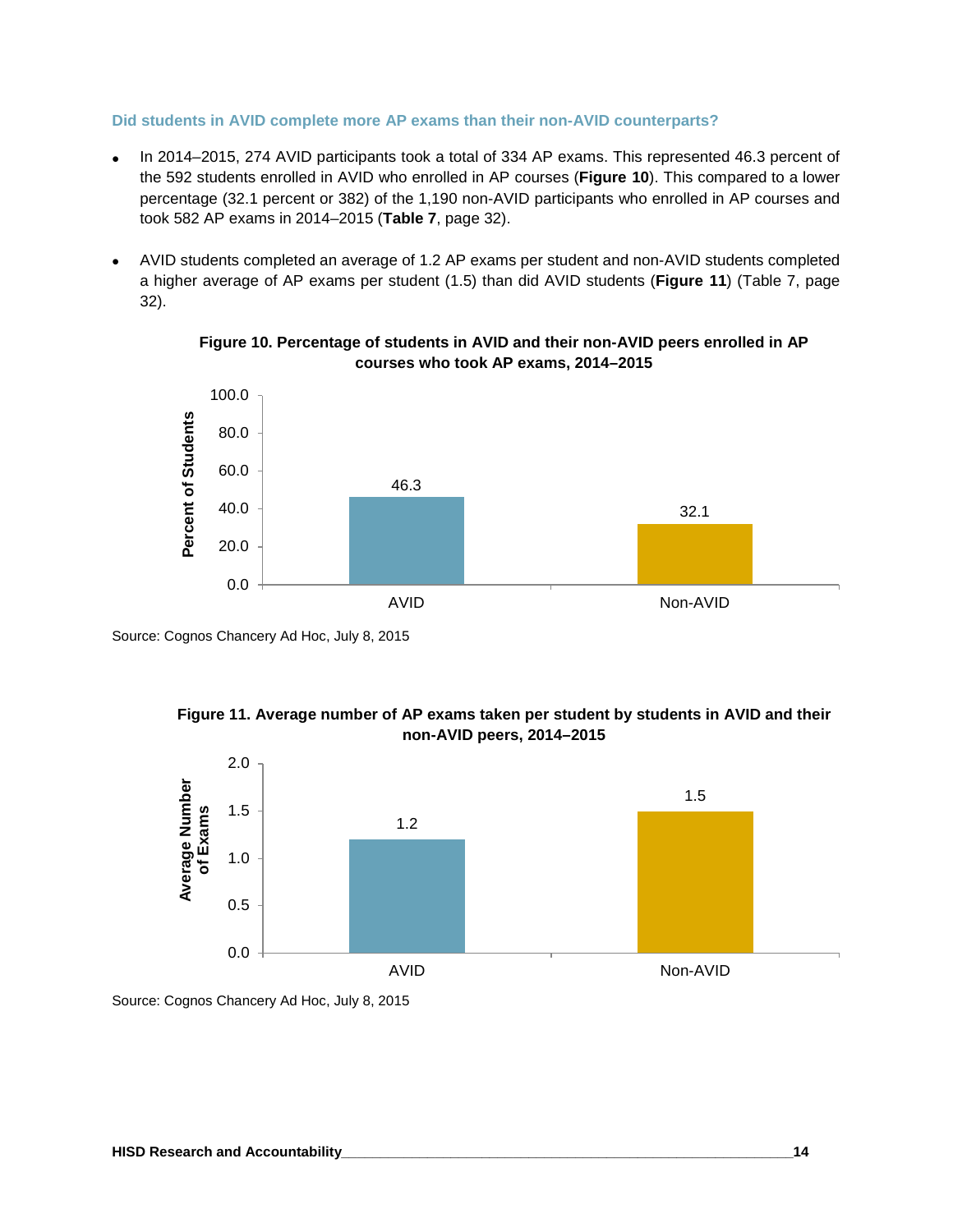#### **Did students in AVID score higher on AP exams than their non-AVID counterparts?**

• **Figure 12** shows the percentage of AP exams on which students scored three or higher was 5.2 percentage points greater among non-AVID than AVID students (Table 7, page 32).





Source: Cognos Chancery Ad Hoc, July 8, 2015

#### **Did students in AVID receive higher mean scores and more Level III Advanced scores on the STAAR examinations than their non-AVID counterparts?**

- **Figure 13** (page 16) shows AVID students achieved significantly higher average scale scores than their non-AVID peers on all STAAR subtests at each grade level except grade eight in mathematics, where AVID students also achieved a higher average scale score than their non-AVID peers, but the difference was smaller (10 points) and was not statistically significant (**Table 8**, page 33).
- Disaggregated by grade level, analyses of program effects on students' STAAR scores revealed performance differences between AVID and non-AVID students were substantially significant (i.e., effect size  $\geq$  0.25 standard deviations) in reading at grade eight (0.26) and in mathematics at grade six (0.26) and grade seven (0.32) (**Table 8**, page 33).
- In addition, aggregated across grade levels, AVID students had a higher average scale score than did their non-AVID peers on STAAR reading and mathematics tests. The differences were statistically significant (**Table 9**, page 33).
- Analyses of program effects on students' aggregated STAAR scores revealed performance differences in reading between AVID and non-AVID students were substantially significant (i.e., effect size ≥ 0.25 standard deviations). (**Table 9**, page 33.)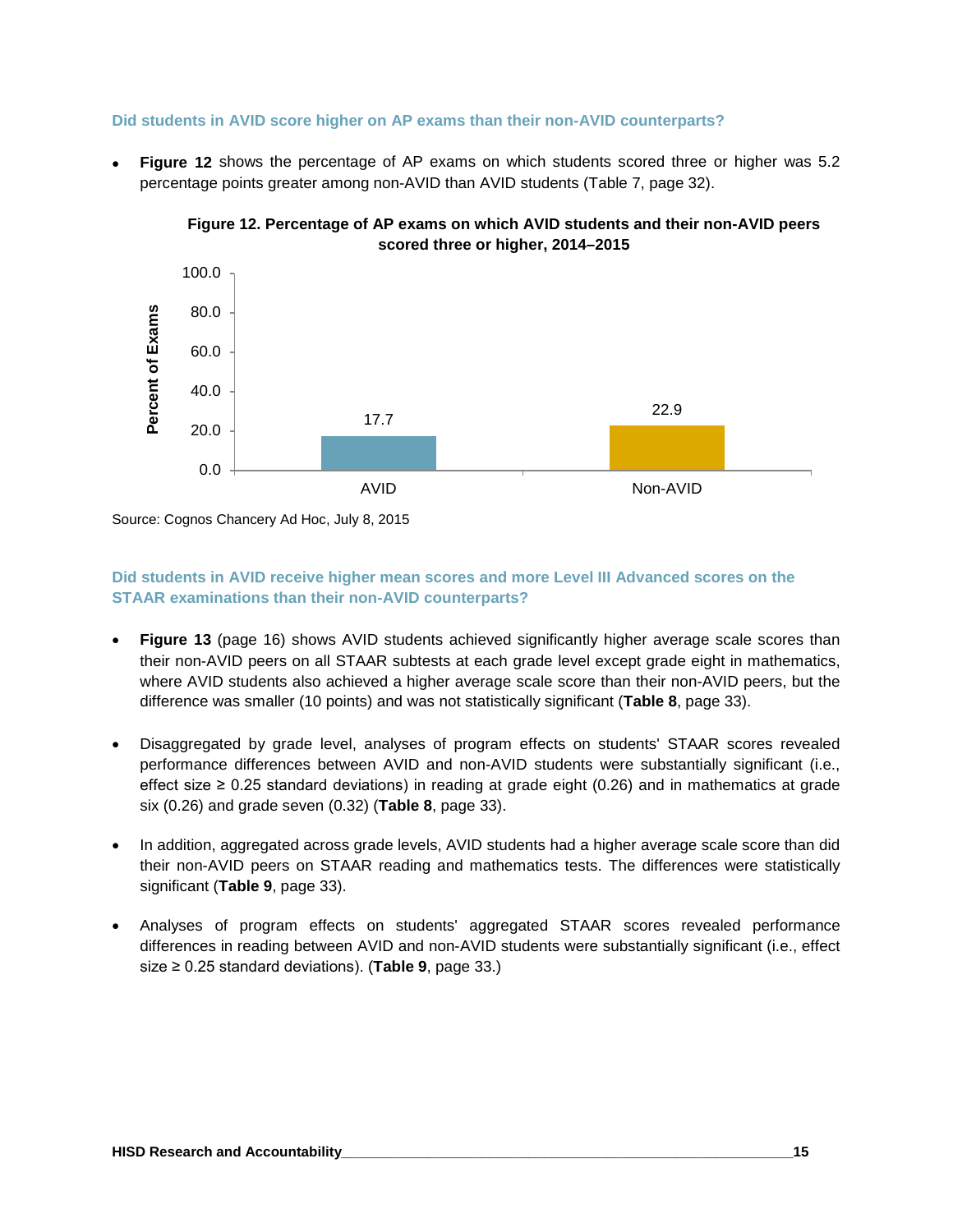



Source: Cognos Chancery Ad Hoc, October 7, 2015 Note:\*Indicates statistical significance, *p*≤0.01.

- In total, **Figure 14** shows students enrolled in AVID met the Level III Advanced performance standard at higher rates than non-AVID students on four of the nine STAAR tests administered, including reading and mathematics at grade six, mathematics at grade seven, and science at grade eight. The largest differences among these scores were in mathematics at grade six (5.2 percentage points) and grade seven (3.8 percentage points). (**Table 10**, page 34.)
- Non-AVID students met the Level III Advanced performance standard at higher rates than AVID students in five of the nine STAAR tests administered, including reading and writing at grade seven and reading, mathematics, and social studies at grade eight. The largest differences were at grade eight in mathematics (3.9 percentage points) and social studies (3.2 percentage points) (**Table 10**, page 34).



**Figure 14. STAAR Level III Advanced performance for students in grades 6–8 who enrolled in AVID and their non-AVID peers, 2014–2015**

Source: Cognos Chancery Ad Hoc, October 7, 2015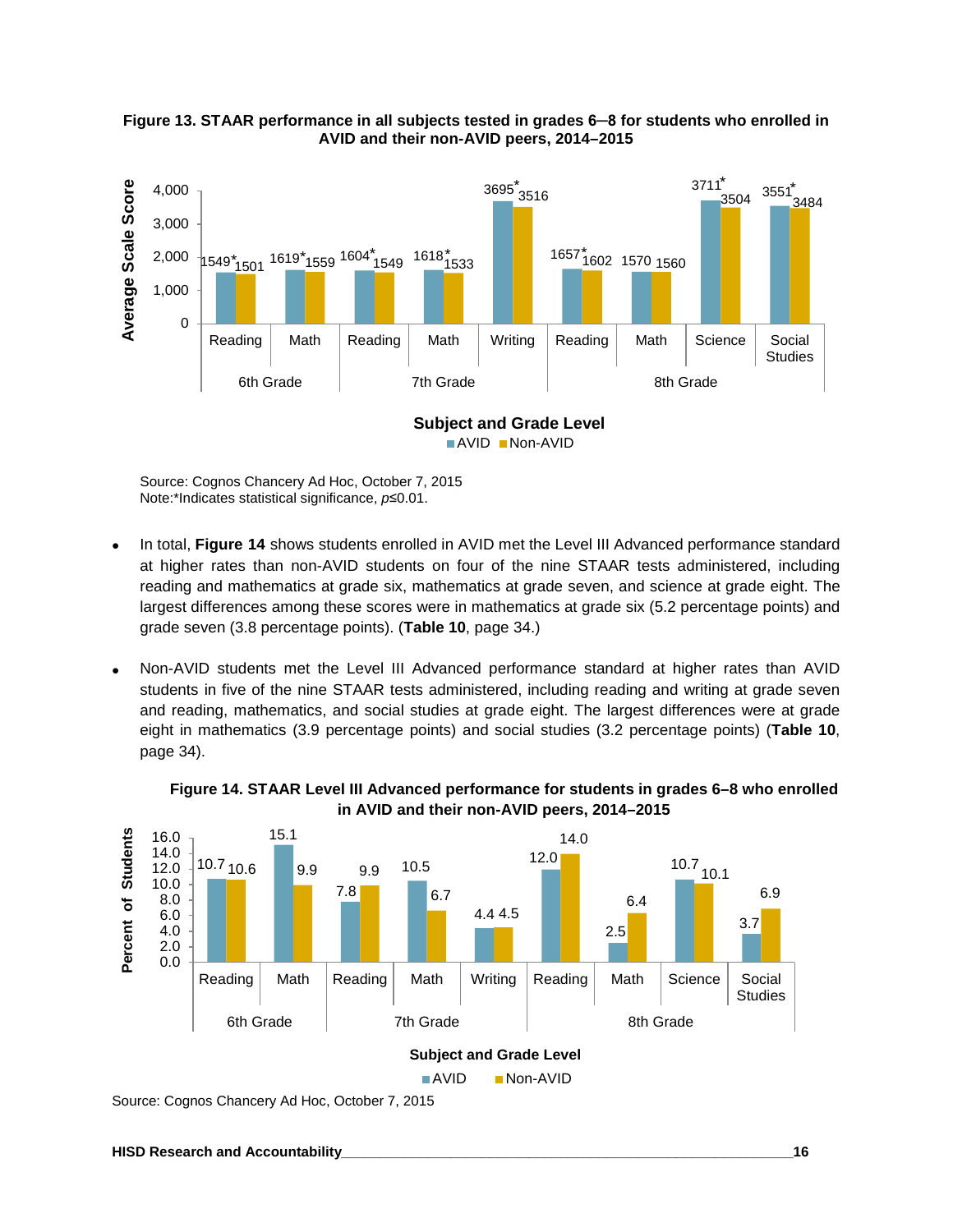#### **Did students in AVID receive higher mean scores and more Level III Advanced scores on STAAR End-of-Course (EOC) examinations than their non-AVID counterparts?**

- STAAR EOC performance results for first time and retesters were included in the analysis. **Figure 15** shows AVID students in grades 9–11 achieved higher average scale scores than their non-AVID peers on the five state-mandated STAAR EOC assessments administered in 2014–2015 (English I, English II, Algebra I, Biology, and U.S. History). The differences between AVID and non-AVID students' average scale scores were statistically significant (**Table 11**, page 35).
- Analyses of program effects on grades 9–11 student performance on STAAR EOC exams, revealed the performance differences were substantially significant (i.e., effect size  $\geq 0.25$  standard deviations) on all of the five STAAR EOC exams, with effect sizes between 0.44 and 1.13 (Table 11, page 35).

**Figure 15. STAAR End of Course mean scale scores in all subjects for students in grades 9–11 who enrolled in AVID and their non-AVID peers, 2014–2015**



Source: Cognos Chancery Ad Hoc, October 7, 2015

Note:\*Indicates statistical significance, *p*≤0.001. No grade 12 STAAR EOC exam results were available for AVID students; therefore, grade 12 non-AVID results were not included in the analyses.

- Some high school students take STAAR courses and the related EOC exams out of sequence. In addition, middle school students who show the potential for success in Algebra I, in particular, are encouraged to take the Algebra I course in the  $8<sup>th</sup>$  grade, which is not consistent with the standard course sequence. To help target instructional improvements, STAAR EOC exam results are presented by subject and grade level in **Figure 16** through **Figure 21** (pages 18–21) (Table 11 and **Table 12**, pages 35 and 36).
- Sufficient STAAR EOC exam data to allow statistical comparisons of the performances of high school students in AVID and students not enrolled in AVID by grade level were available for English I students in grade nine, English II students in grades 9–11, Algebra I students in grades 7–10, Biology students in grade nine, and U.S. History students in grade 11.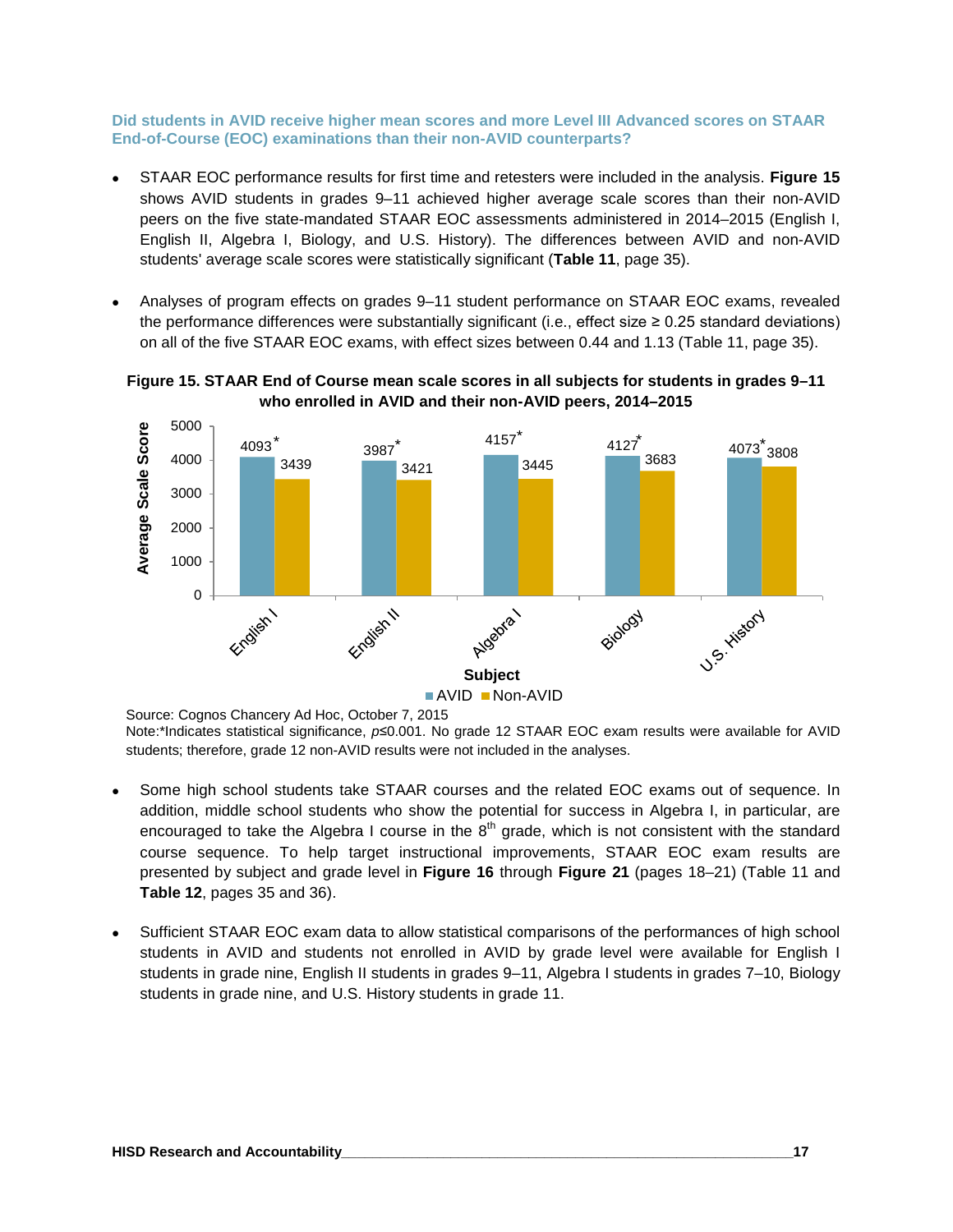• **Figure 16** shows AVID high school students achieved higher average scale scores than non-AVID students on each exam and at each grade level with AVID results. The differences between AVID and non-AVID students were statistically significant in English I at grade nine, English II at grade 10, and Algebra I at grades nine and 10. These tests were given at the appropriate grade levels, consistent with the standard course sequence, except Algebra I at grade 10 (Table 12, page 36).



**Figure 16. STAAR End of Course performance in ELA and mathematics for high school students who enrolled in AVID and their non-AVID peers by grade level, 2014–2015**

**Figure 17** shows students enrolled in AVID achieved significantly higher average scale scores than their peers who were not enrolled in AVID in Biology at grade nine and U.S. History at grade 11 which were given at the appropriate grade levels, consistent with the standard course sequence (Table 12, page 36).

**Figure 17. STAAR End of Course performance in science and social studies for high school students enrolled in AVID and their non-AVID peers by grade level, 2014–2015**



Source: Cognos Chancery Ad Hoc, October 7, 2015

Note:\*Indicates statistical significance, *p*≤0.001. \*\*Fewer than five students tested.

Source: Cognos Chancery Ad Hoc, October 7, 2015 Note:\*Indicates statistical significance, *p*≤0.05; \*\*Fewer than five students tested.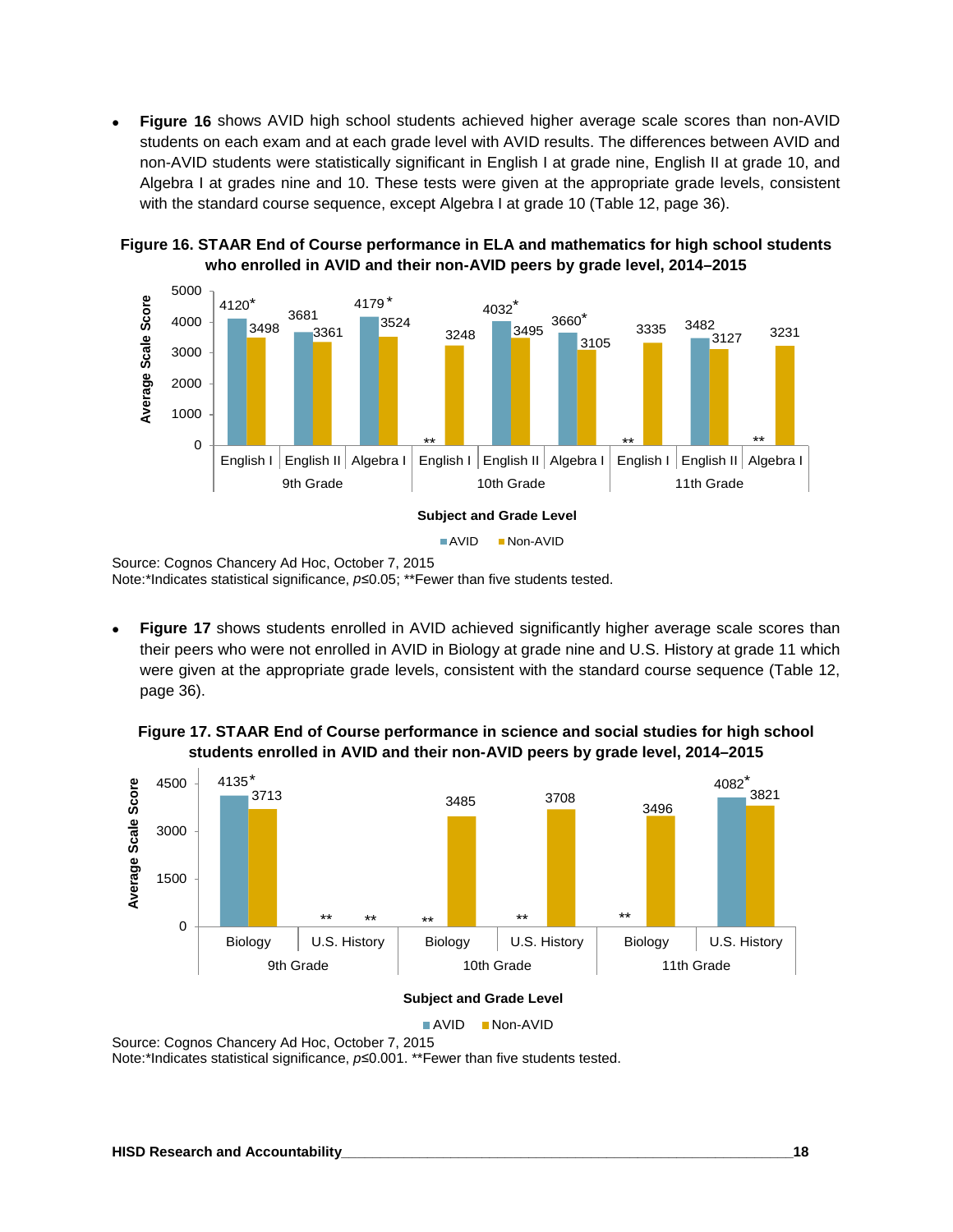- Disaggregated by grade level, analyses of program effects on grades 9–11 student performance on STAAR EOC exams revealed the performance differences between AVID and non-AVID students were substantially significant (i.e., effect size ≥ 0.25 standard deviations) on all STAAR EOC exams at each grade level with at least five AVID and non-AVID students tested. Effect sizes ranged between 0.42 and 1.06 (Table 12, page 36).
- Sufficient STAAR EOC exam data were available to allow statistical comparisons of the Algebra I performances by grade level of middle school students in AVID and students not enrolled in AVID.
- **Figure 18** shows grade seven students enrolled in AVID achieved a higher average scale score on the Algebra I exam than their peers who were not enrolled in AVID, while grade eight non-AVID students achieved the higher score. The differences between the  $7<sup>th</sup>$  and  $8<sup>th</sup>$  grade AVID versus non-AVID students were not statistically significant. However, aggregated across grade levels, the non-AVID students' average STAAR EOC Algebra I scale score was significantly higher than the AVID students' average score (Table 11 and Table 12, pages 35 and 36).

**Figure 18. STAAR End of Course performance on Algebra I and Biology exams for middle school students who enrolled in AVID and their non-AVID peers, 2014–2015**



Source: Cognos Chancery Ad Hoc, October 7, 2015 Note:\*Indicates statistical significance, *p*≤0.05; \*\*Fewer than five students tested.

- Program effects on middle school student performance on the STAAR EOC Algebra exam were substantially significant (i.e., effect size ≥ 0.25 standard deviations) overall where non-AVID students scored higher than AVID students (-0.29) and at grade seven where AVID students scored higher than their non-AVID peers (0.37). However, the effect size for grade eight Algebra I where non-AVID students scored higher than AVID students was not substantially significant (0.20). (Table 12, page 36.)
- **Figure 19** (page 20) shows greater proportions of grades 9–11 AVID students (in total) achieved Level III Advanced scores on the five STAAR EOC exams in (English I, English II, Algebra I, Biology, and U.S. History) than did the non-AVID students (**Table 13**, page 37).
- The largest differences of 28.9, 11.5, and 10.6 percentage points between AVID and non-AVID students' STAAR EOC Level III Advanced performances in total were on Algebra I, U.S. History I, and Biology exams, respectively (Table 13, page 37).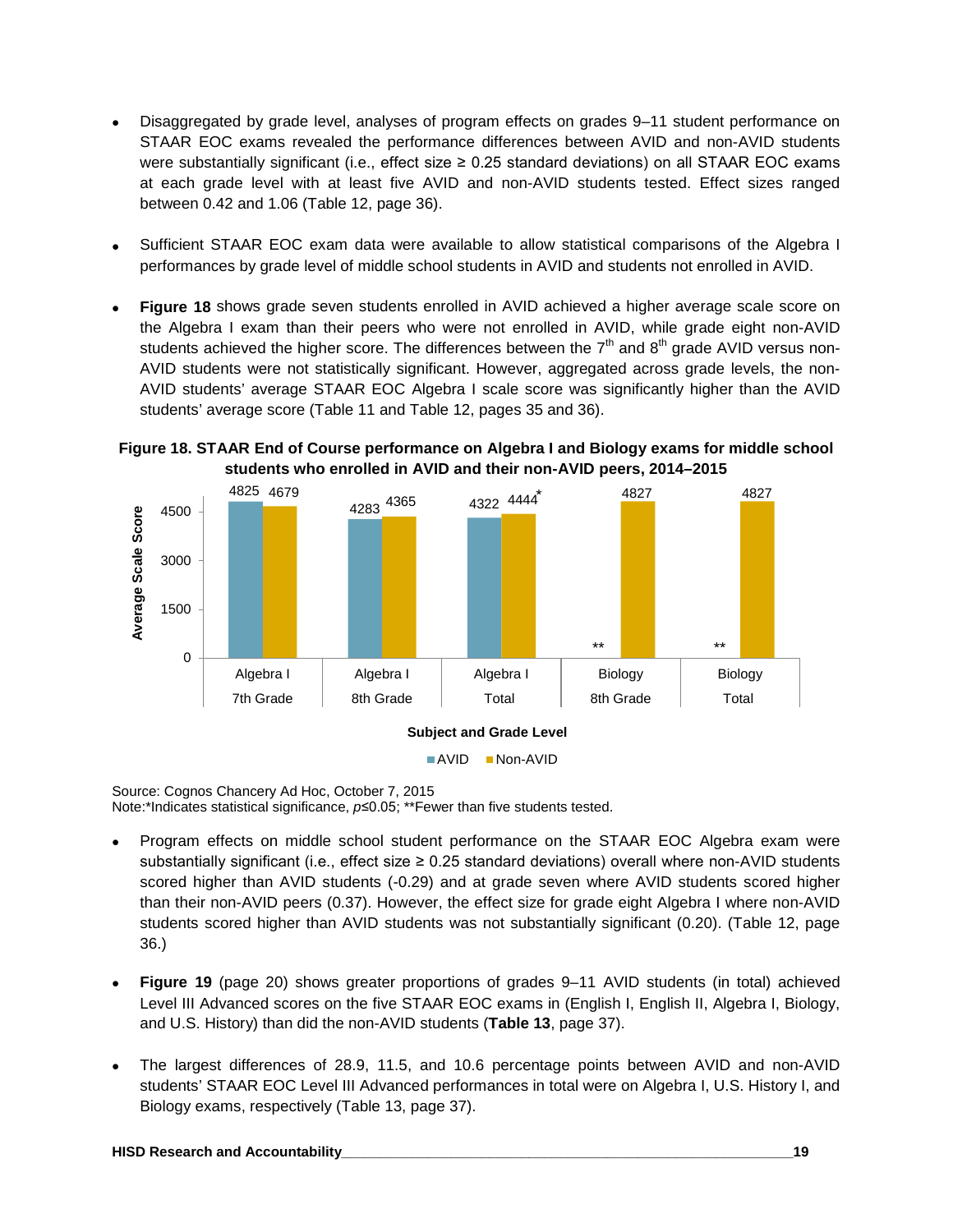

**Figure 19. STAAR End of Course Level III Advanced performance in English I, English II, and Algebra I for grades 9–11 students who enrolled in AVID and their non-AVID peers, 2014–2015**

Source: Cognos Chancery Ad Hoc, October 7, 2015 Note: No grade 12 STAAR EOC exam results were available for AVID students; therefore, grade 12 non-AVID results were not included in the analyses. None of the non-AVID students achieved Level III Advanced in English II.

• STAAR EOC Level III Advanced results presented by grade level in **Figure 20** show high school students enrolled in AVID had larger proportions of Level III Advanced scores than did non-AVID students on English I, Algebra I, and Biology exams at grade nine, English II exams at grade 10, and U.S. History exams at grade 11. These exams were given at the grade level consistent with the standard course sequence (Table 13, page 37).





Source: Cognos Chancery Ad Hoc, October 7, 2015 Note: \*Fewer than five students tested. A zero indicates none of the students reached the Level III Advanced standard.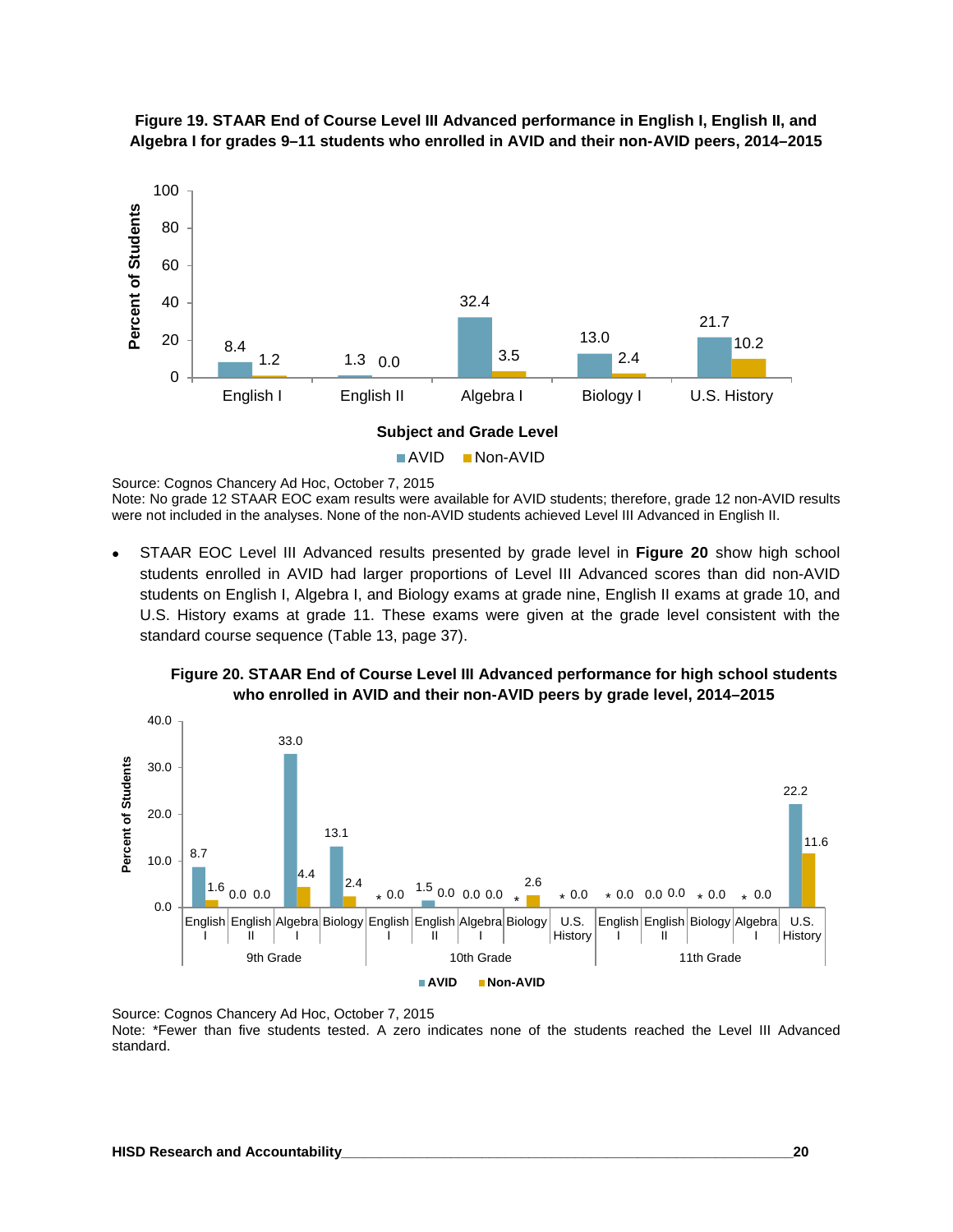• Middle school STAAR EOC Level III Advanced results, presented by grade level and in total in **Figure 21,** show students enrolled in AVID had a larger proportion of Level III Advanced scores than did non-AVID students on the Algebra I exam at grade seven. However, at grade eight and in total in Algebra I, non-AVID students had higher proportions of students who achieved Level III Advanced performance on their EOC exams. All middle school EOC exams were given to Advanced course sequence students (Table 13, page 37).



**Figure 21. STAAR End of Course Level III Advanced performance on Algebra I and Biology exams for middle school students who enrolled in AVID and their non-AVID peers by grade level, 2014–2015**

Source: Cognos Chancery Ad Hoc, October 7, 2015 Note: \*Fewer than five students tested.

#### **Did 2014–2015 students in AVID score higher on STAAR Progress Measures and ELL Progress Measures than their non-AVID counterparts?**

- For all AVID and non-AVID students with Progress Measure results based on either STAAR or STAAR EOC progress or on ELL progress measures, **Figure 22** (page 22) shows greater proportions of AVID students than non-AVID students met or exceeded (combined) Progress Measure standards on STAAR writing and STAAR EOC English II and Algebra I exams (**Table 14**, page 38).
- **Figure 23** (page 22) shows greater proportions of AVID students than their non-AVID counterparts achieved the "Met" or "Exceeded" Progress Measure standards (combined) on STAAR and STAAR EOC exams, across the races/ethnicities assessed, with the exception of African American and White AVID students in reading and Hispanic AVID students in writing (**Table 15**, page 39).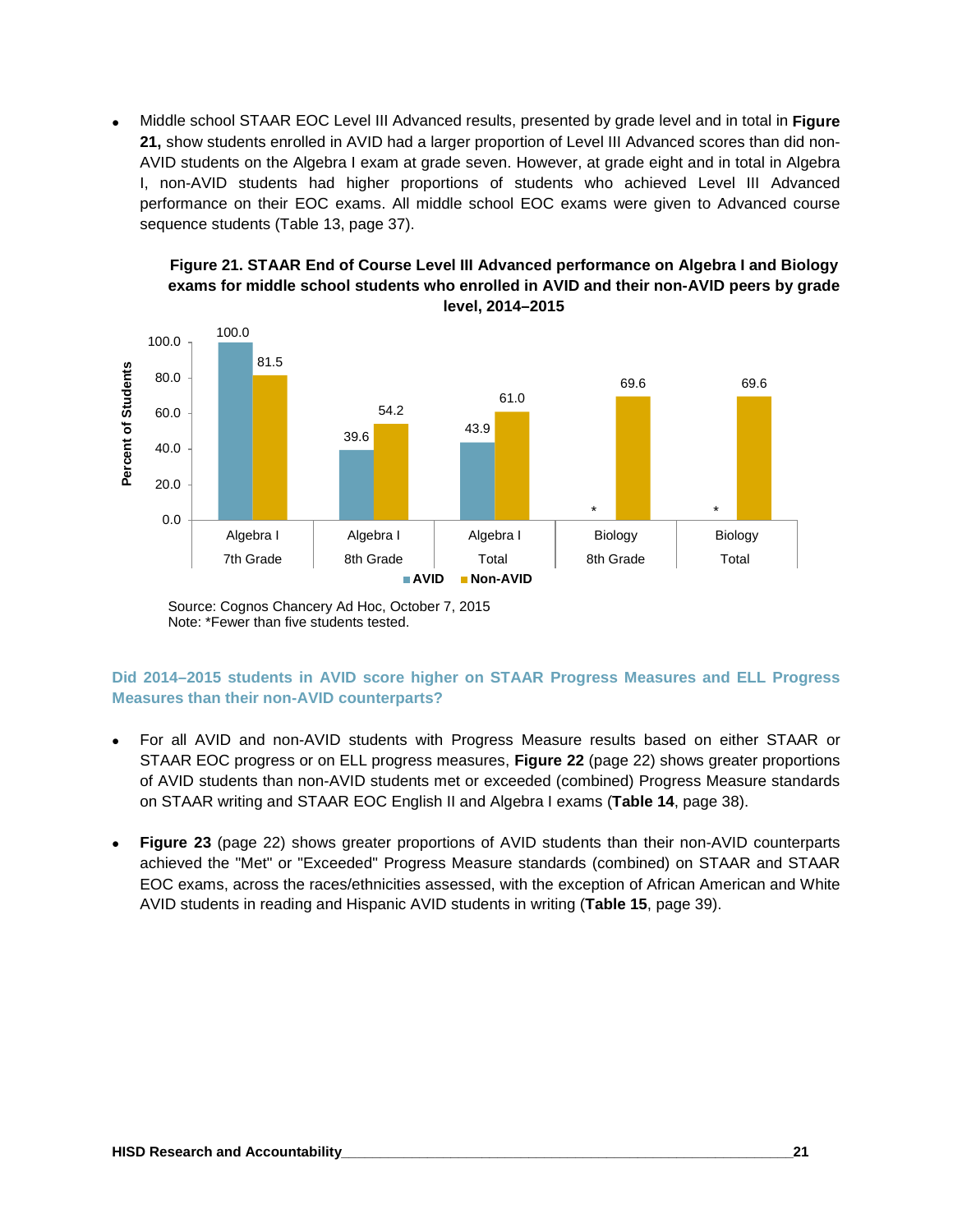

#### **Figure 22. STAAR and STAAR EOC Progress and ELL Progress Measure results for students who enrolled in AVID and their non-AVID peers, 2014–2015**

Source: HISD Accountability-Consolidated Data Files, CAF 2014-15 (1, 2, and 5) Note: \*Results not presented for fewer than five students.





Source: HISD Accountability-Consolidated Data Files, CAF 2014-15 (1, 2, and 5) Note: \*Results not presented for fewer than five students.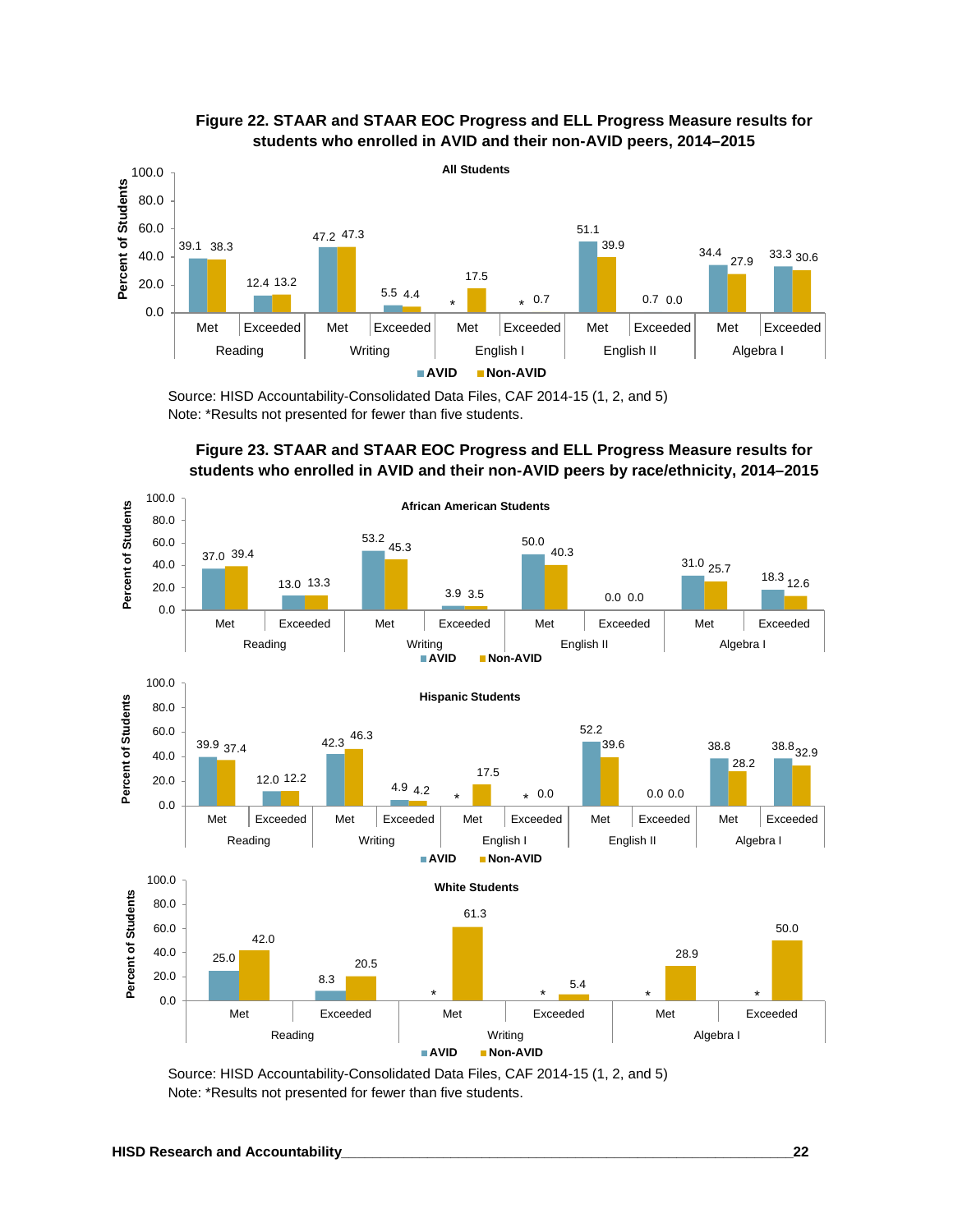• **Figure 24** shows greater proportions of AVID students than their non-AVID counterparts achieved the "Met" or "Exceeded" Progress Measure standards (combined) on STAAR and STAAR EOC exams, across gender groups, with the exception of male AVID students in reading (**Table 16**, pages 40–41).





- **Figure 25** (page 24) shows greater proportions of AVID students than their non-AVID counterparts achieved the "Met" or "Exceeded" Progress Measure standards (combined) on STAAR and STAAR EOC exams assessed, regardless of economic status, with the exception of economically disadvantaged AVID students in writing and AVID students who were not economically disadvantaged in reading (**Table 16**, pages 40–41).
- **Figure 26** (page 24) shows greater proportions of AVID students at-risk for dropping out of school than their non-AVID counterparts achieved the "Met" or "Exceeded" Progress Measure standards (combined) on all STAAR and STAAR EOC exams (**Table 16**, pages 38–39). Conversely, greater proportions of non-AVID students not at-risk for dropping out of school than their AVID counterparts achieved the "Met" or "Exceeded" Progress Measure standards (combined) on all STAAR and STAAR EOC exams assessed (**Table 16**, pages 40–41).

Source: HISD Accountability-Consolidated Data Files, CAF 2014-15 (1, 2, and 5) Note: \*Results not presented for fewer than five students.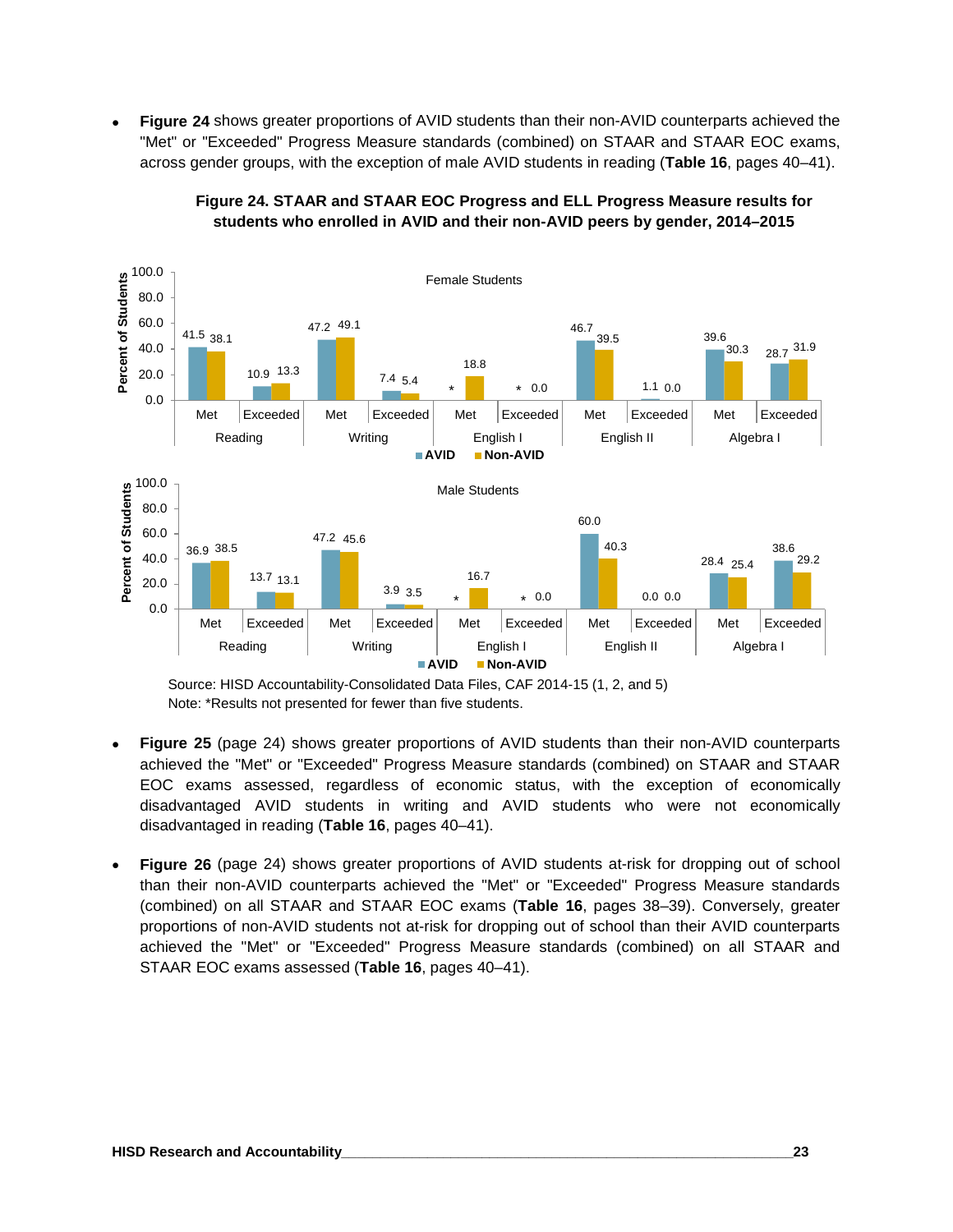

**Figure 25. STAAR and STAAR EOC Progress and ELL Progress Measure results for** 

Source: HISD Accountability-Consolidated Data Files, CAF 2014-15 (1, 2, and 5) Note: Results not presented for fewer than five students.



**Figure 26. STAAR and STAAR EOC Progress and ELL Progress Measure results for students who enrolled in AVID and their non-AVID peers by at-risk status, 2014–2015**

Source: HISD Accountability-Consolidated Data Files, CAF 2014-15 (1, 2, and 5) Note: \*Results not shown for fewer than five students.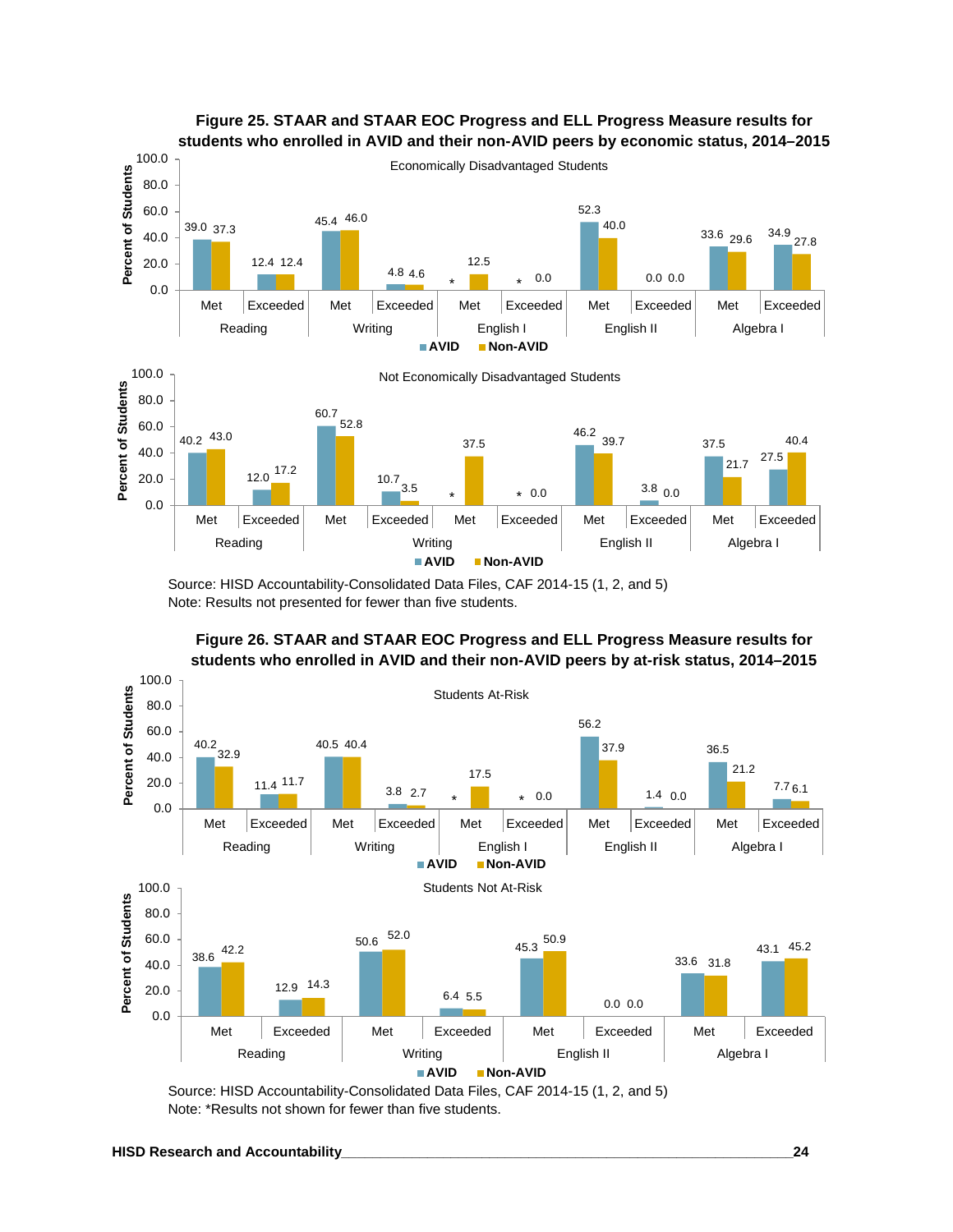#### **Did 2014–2015 students in AVID score higher on ReadiStep exams than their non-AVID counterparts?**

- The College Board ReadiStep critical reading, mathematics, and writing skills exams are given in grade eight to indicate students' readiness for the Preliminary SAT/National Merit Scholarship Qualifying Test (PSAT/NMSQT) and for the SAT Reasoning Test. Scores are reported on a scale of 1–7 points (**Table 17**, page 42).
- **Figure 27** shows AVID students scored 0.1 point higher than their non-AVID peers in each subject area in 2014. The difference between the groups was statistically significant in writing skills. However, the highest mean score in any subject for either group was only half (AVID 3.5 in mathematics) or nearly half (non-AVID 3.4 in mathematics) of the maximum score of 7 points (**Table 18**, page 42).





- The national percentile ranks (NPRs) presented in Table 17 (page 42) show AVID students reached the  $42<sup>nd</sup>$  percentile in writing skills and the  $47<sup>th</sup>$  percentile in mathematics. This constituted five and four percentile points, respectively, higher than their non-AVID peers.
- Analyses of program effects on student performance on the ReadiStep exams revealed the performance differences were not substantially significant (i.e., effect size not ≥ 0.25 standard deviations), with effect sizes ranging from 0.08 for mathematics to 0.16 for writing skills (**Table 18**, page 42).

Source: Cognos Chancery Ad Hoc, October 7, 2015 Note:\*Indicates statistical significance, *p*≤0.05.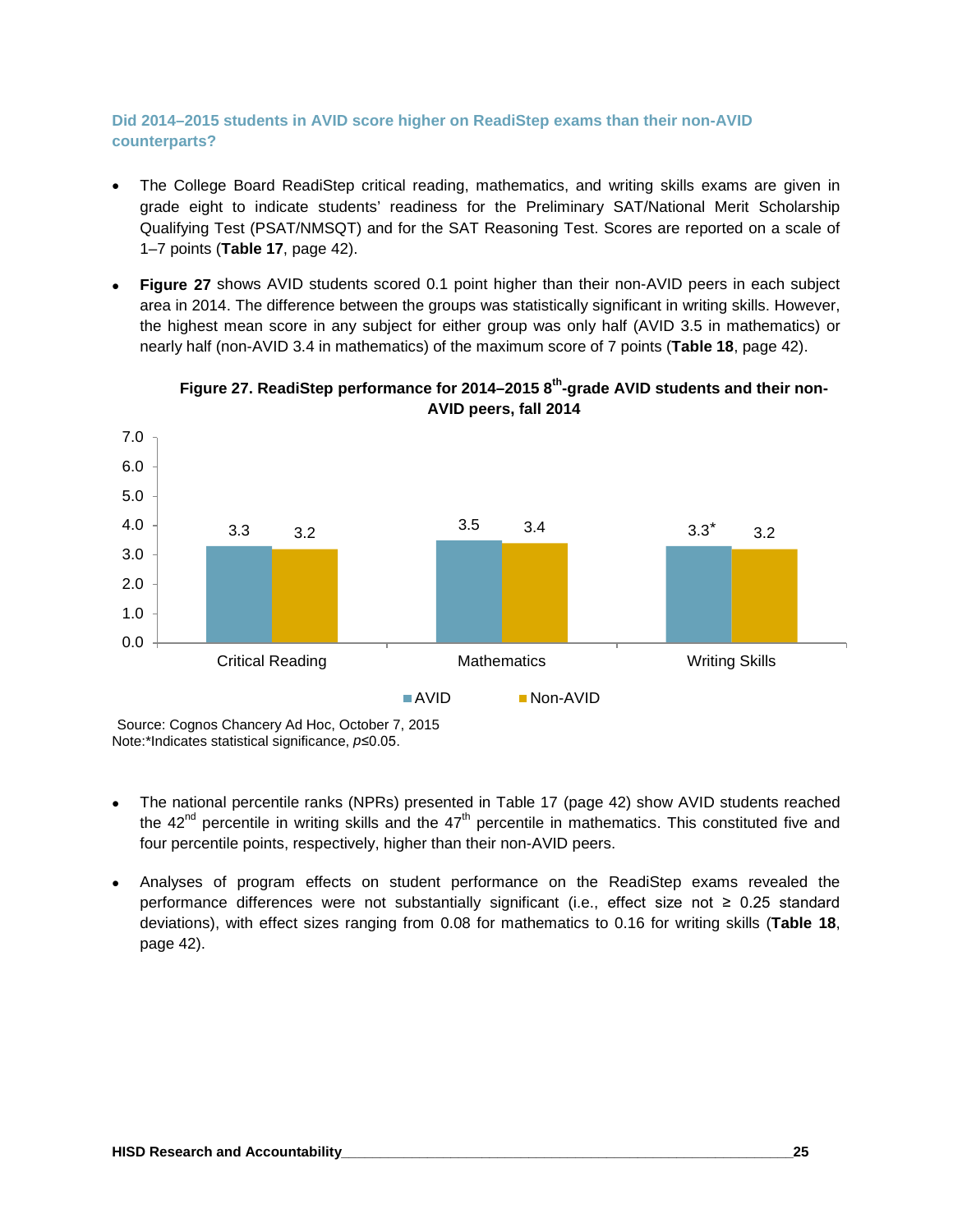#### **Discussion**

The district has implemented the AVID program to target students who (1) are in the academic "middle" and earn grades of B, C, and D; (2) desire to go to college; (3) are willing to work hard; (4) are capable of completing rigorous curricula; and (5) are not reaching their full academic potential. Typically, these students (1) are enrolled in regular (non-gifted/talented, non-special education) classes; (2) are economically disadvantaged or are from non-White families; (3) are underrepresented in four-year colleges; and (4) possess the potential to become first-generation college students (Houston Independent School District, 2011).

Student participation in the AVID program increased 24.1 percent over the last four years from 2011– 2012 (n=1,056) to 2014–2015 (n=1,310), including a 37.8 percent increase among middle school students and a 4.8 percent increase among high school students. However, from the 2013–2014 school year to the 2014–2015 school year, AVID participation decreased 10.4 percent, including a 37.8 increase at the middle school level and a 45.6 percent decrease at the high school level. Recent changes in AVID participation resulted from five 2013–2014 AVID high schools that for various reasons did not have their contracts to participate renewed for 2014–2015. In addition, the federal Race To The Top grant (managed through the Linked Learning Department) funded middle school students' participation in the 2014–2015 AVID program. To further support program participation, it may prove beneficial to ensure that all students with characteristics targeted by the district for program participation are appropriately identified and encouraged to participate in AVID, with heightened focus on grade levels with smaller proportions of AVID students than non-AVID students in 2014–2015.

Findings of this report reveal pre-AP, AP, and dual credit course enrollment rates were higher for students in AVID than for non-AVID students. However, non-AVID students achieved higher average grades in pre-AP and dual credit classes, but a slightly lower average course grade than their AVID peers in AP courses. The performance differences in pre-AP and dual credit course grades were statistically significant (*p*≤0.05). Analysis of the program effects revealed the pre-AP performance difference was substantially significant (i.e., effect size ≥ 0.25 standard deviations), in favor of non-AVID programming. This finding clearly supports the need to explore instructional improvements to enhance student learning and achievement in all AVID students' courses and particularly in pre-AP courses.

From 2013–2014 to 2014–2015, the percentage of AVID students taking AP exams increased 2.1 percentage points and the percentage of AVID students' exams that were scored three or higher increased 2.7 percentage points. However, a greater proportion of non-AVID students (22.9 percent) scored three or higher on AP exams than did AVID students (17.7 percent) in 2014–2015. Proactive steps to identify gaps in teaching and learning in pre-AP, AP, and dual credit courses may help improve AVID student performance in coursework and on associated exams.

Generally, in 2014–2015, students in AVID outperformed their non-AVID peers on state standardized assessments (STAAR and STAAR EOC) and on ReadiStep. Analyses of program effects on STAAR performance differences between AVID and non-AVID students were mixed, but were substantially significant for each STAAR EOC exam except Algebra I taken by 8<sup>th</sup>-graders. Further, AVID students showed greater progress on state-mandated assessments than their non-AVID peers. Greater proportions of AVID students than non-AVID students met Progress Measure standards on STAAR reading and STAAR EOC English II and Algebra I exams as well as exceeded Progress Measure standards on STAAR writing exams and on STAAR EOC English II and Algebra I exams. These results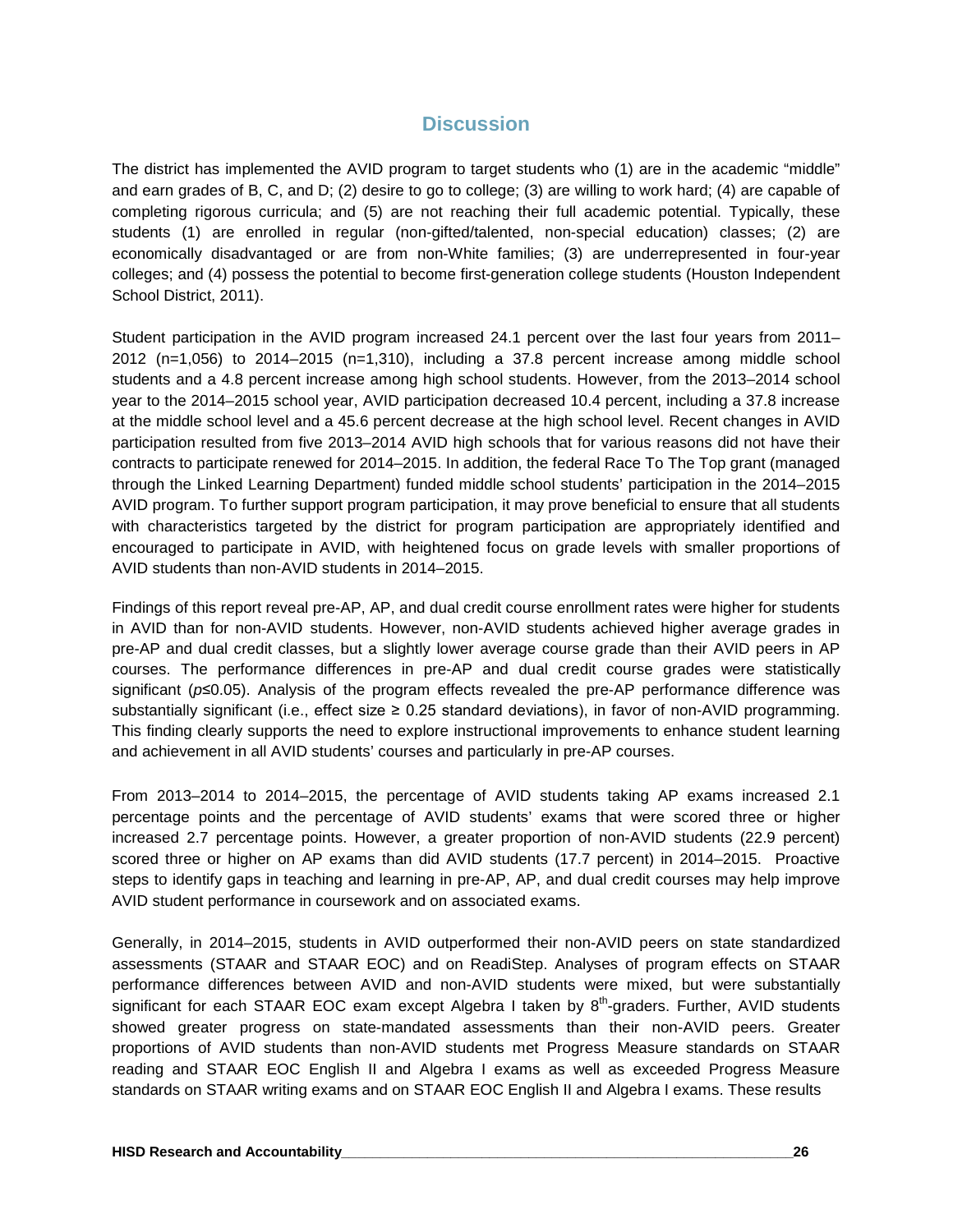support previous research that indicate students in an AVID program show higher mean scores than non-AVID students on state-mandated assessments of reading, mathematics, and science (Murray, 2012).

Disaggregated by student group, AVID students had greater proportions of students who met or exceeded (combined) Progress Measure standards on STAAR and STAAR EOC exams than did non-AVID students, with the exceptions of African American, White, and male students in reading; Hispanic and economically disadvantaged students in writing; and students not at-risk for dropping out of school in all subjects assessed. Targeted interventions may be warranted to identify and address the needs of these students relative to the identified subject areas.

Furthermore, the performances of AVID students in pre-AP and dual credit courses (outperformed by non-AVID peers), on AP exams (lower percentages of exams scored three or higher as compared to their non-AVID peers), and on ReadiStep exams (scored only half of the maximum points in one subject, mathematics) highlight crucial areas for program improvements. The need for program improvements was confirmed by results of analyses of program effects on pre-AP and dual credit course grades (more favorable for non-AVID students), STAAR (mixed with some substantial impact), and ReadiStep (no substantial impact, but favorable for AVID students). A study in which cognitive principles were applied to education interventions concluded that AVID's conventional strategies (unlike metacognitive approaches) do not support long-term retention and transfer of knowledge. Some researchers have suggested this may explain AVID's failure to demonstrate strong program effects on students' learning and study skills (ED Week 2015). Explorations of ways to improve student learning and retention for the heightened academic performance of AVID students are warranted.

It is also important to note that in HISD, AVID teachers also teach other campus students (non-AVID students) and use the same instructional strategies as used with AVID students. This approach may be consistent with AVID's new, broader mission of whole school reform (Magee, 2015); however, it weakens the results of comparative analyses between the two groups of students. Though AVID students have exclusive access to elective AVID courses, AVID and non-AVID students are taught by AVID teachers who use the same strategies with both student groups. This seems to indicate a form of 'contamination' of the comparison group through a 'bleed-over' of the treatment (i.e., classroom instruction by AVID-trained teachers). Therefore, overall, the results of this analysis should be considered with this in mind. In future analyses, AVID implementation data (which was not available for this report) should be used to conduct more rigorous analyses of program impacts on student performance. It will be important to ensure that a statistically matched comparison of "AVID" students to "non-AVID" students is grounded upon actual differences in the educational programming received by the different groups of students and that 'bleedover' effects are assessed. This may clarify the mixed outcomes on program effects found in this analysis.

Moreover, to better prepare more students in AVID for greater levels of success in advanced courses and on associated assessments and college-readiness exams, program administrators should consider confirming program adherence to the 11 factors that AVID has identified to guide the overall program philosophy, successful implementation of the program, and the success of AVID students (Contreras, et al., 2009). Careful attention to the program features may prove beneficial to improve program participation and to heighten positive student achievement outcomes among students in the AVID program. It is recommended that AVID administrators closely examine the extent to which AVID schools and teachers in HISD implement each of the 11 AVID factors, which include employing the AVID curriculum and providing the instructional support necessary for AVID students to be as successful as possible in all their courses and on examinations.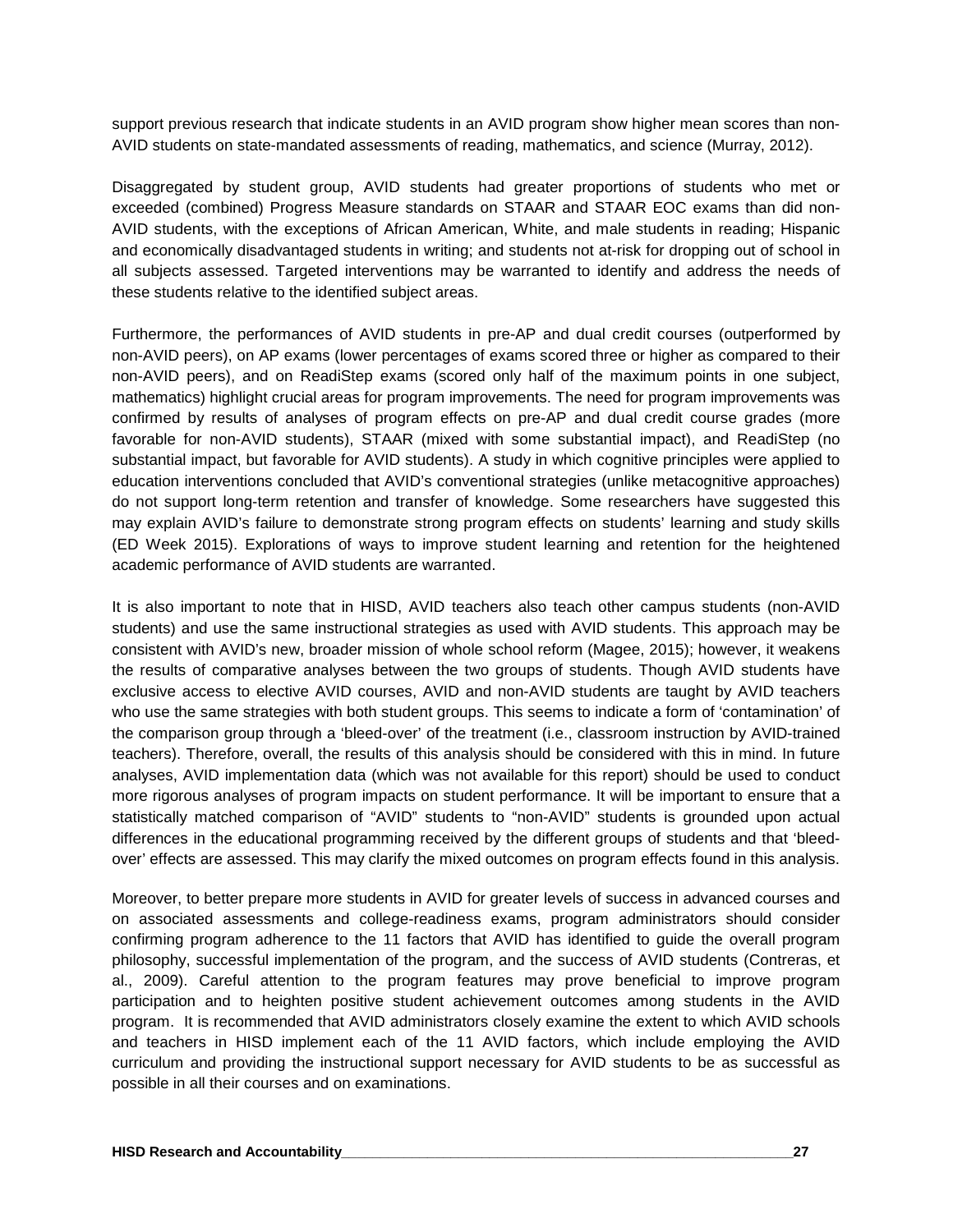#### **References**

AVID. (2015). AVID History. Retrieved from http://www.avid.org/history.ashx.

College Board. (2013). Using ReadiStep Results and Skills Insight 2013–2014. Retrieved from http://www.cobbk12.org/Cooper/readistep.pdf

Contreras, M., Cota, D., Furgerson, E., Gira, R., & Swanson, M.C. (2009). AVID: Implementing and managing the AVID program for high schools, 2009 Revision. San Diego, California: AVID Press. Retrieved from http://www.osceola.k12.fl.us/depts/2ndaryEd/documents/IMAPHS.pdf

Department of Research and Accountability. (June 2015). Advancement Via Individual Determination (AVID), 2013–2014. Houston, TX: Houston Independent School District. Retrieved from <http://www.houstonisd.org/Page/59959>

Department of Research and Accountability. (December 2012). Advancement Via Individual Determination (AVID) findings related to student performance, 2011–2012. Houston, TX: Houston Independent School District. Retrieved from <http://www.houstonisd.org/Page/59959>

ED Week (2015). Using cognitive xcience to better understand why, for whom, and under what conditions interventions succeed or fail. (Panel - Session Summary). Retrieved from http://www.edweek.org/media/cognitivescience-30avid.pdf

Houston Independent School District. (2011). Board of Education Meeting Agenda November 10, 2011. Retrieved from http://www.houstonisd.org/site/handlers/filedownload.ashx?moduleinstanceid=51135&dataid=19627&File Name=111011OA\_POST.pdf

Magee, M. (2015). AVID students stick with college, outpace peers. AVID Adventures in College & Career Readiness. Retrieved from

http://avidcollegeready.org/college-career-readiness/2015/1/7/avid-students-stick-with-college-outpacepeers.html

Murray, R. T. (2012). A study of the effectiveness of a supplemental program: The Advancement Via Individual Determination (AVID) middle school program on student achievement. (Doctoral dissertation). *Dissertations and Theses.* Paper 1794. Retrieved from http://scholarship.shu.edu/dissertations/1794

Texas Education Agency. (2014). How to interpret effect sizes. Best Practices Clearinghouse. Retrieved from http://www.tea.state.tx.us/Best\_Practice\_Standards/How\_To\_Interpret\_Effect\_Sizes.aspx

Witte, L. (February 2014). Avoid the flying monkeys: Follow the EOC yellow brick road to success. PowerPoint presented at the Texas Assessment Conference, Austin, TX. Retrieved from <http://www.tasanet.org/cms/lib07/TX01923126/Centricity/Domain/49/2014/presentations/tuesday/witte.pdf>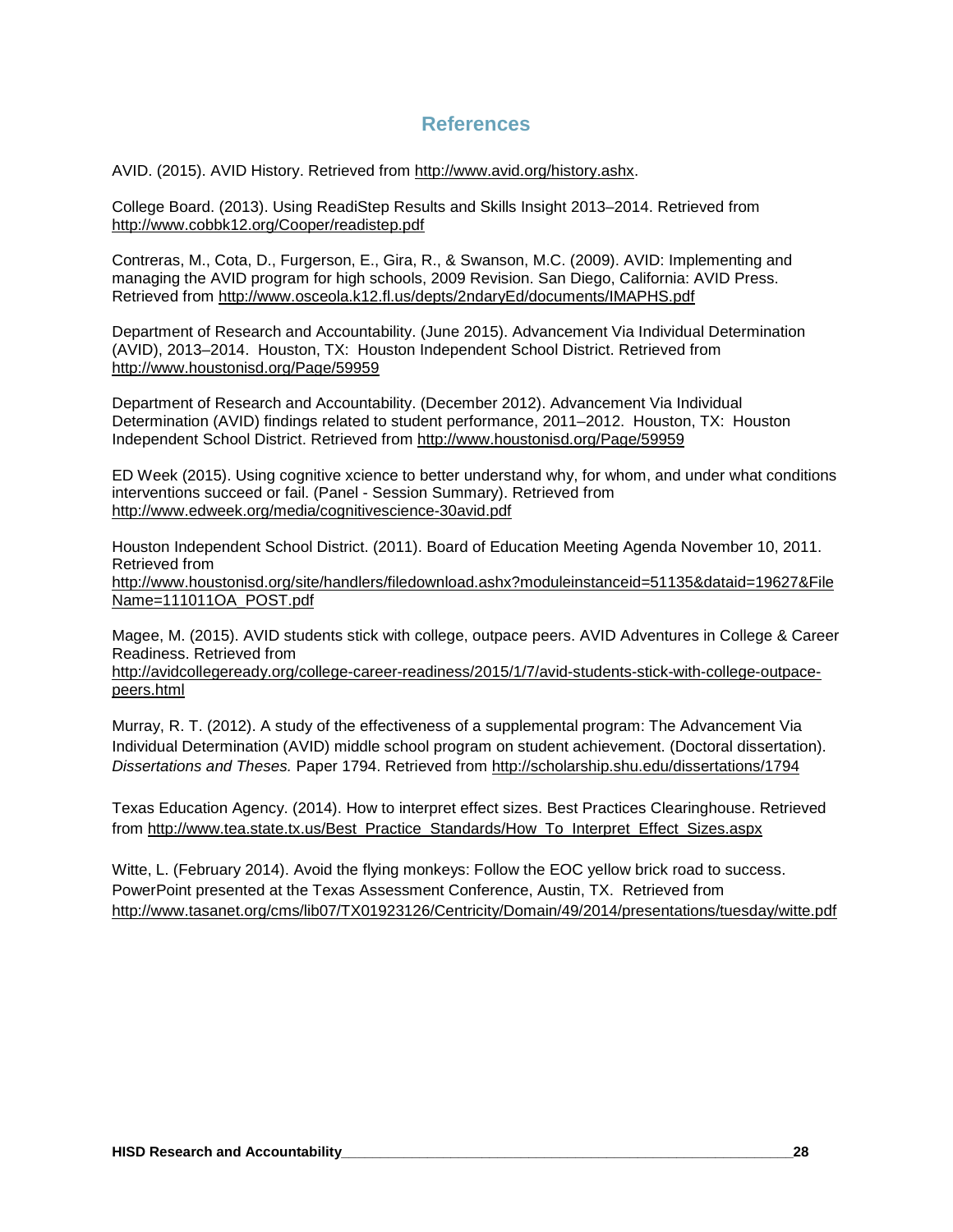| Table 1: Number of AVID Participants by Grade Level and School, 2014-2015 |                |     |                          |                    |      |      |                  |       |  |  |  |
|---------------------------------------------------------------------------|----------------|-----|--------------------------|--------------------|------|------|------------------|-------|--|--|--|
| <b>School Name</b>                                                        |                |     |                          | <b>Grade Level</b> |      |      |                  | Total |  |  |  |
|                                                                           | 6th            | 7th | 8th                      | 9th                | 10th | 11th | 12 <sub>th</sub> |       |  |  |  |
| Deady MS                                                                  |                | 24  | 60                       |                    |      |      |                  | 84    |  |  |  |
| Henry MS                                                                  | 62             | 57  | 65                       |                    |      |      |                  | 184   |  |  |  |
| <b>Holland MS</b>                                                         | ä,             | 28  | 26                       |                    |      |      |                  | 54    |  |  |  |
| Jackson MS                                                                | 22             | 24  | $\overline{\phantom{a}}$ |                    |      |      |                  | 46    |  |  |  |
| Ortíz MS                                                                  | 48             | 46  | 52                       |                    |      |      |                  | 146   |  |  |  |
| Revere MS                                                                 | $\overline{a}$ | 45  | 41                       |                    |      |      |                  | 86    |  |  |  |
| Stevenson MS                                                              | 25             | 16  | 26                       |                    |      |      |                  | 67    |  |  |  |
| Thomas MS                                                                 | ٠              | 24  | ٠                        |                    |      |      | $\blacksquare$   | 24    |  |  |  |
| Westbriar MS                                                              | 16             |     |                          |                    |      |      |                  | 16    |  |  |  |
| <b>Woodson Education Center</b>                                           | 49             | 52  | 42                       |                    |      |      |                  | 143   |  |  |  |
| <b>Middle School Total</b>                                                | 222            | 316 | 312                      |                    |      |      |                  | 850   |  |  |  |
| Houston Academy for                                                       |                |     |                          |                    |      |      |                  |       |  |  |  |
| <b>International Studies HS</b>                                           |                |     | ٠                        | 122                | 104  | 104  | $2^*$            | 332   |  |  |  |
| Madison HS                                                                |                |     | ٠                        | 49                 | 38   | 41   | ۰                | 128   |  |  |  |
| <b>High School Total</b>                                                  |                |     | ٠                        | 171                | 142  | 145  | $2^*$            | 460   |  |  |  |
| <b>AVID Total</b>                                                         | 222            | 316 | 312                      | 171                | 142  | 145  | $2^*$            | 1,310 |  |  |  |

Source: Cognos Chancery Ad Hoc Student Information System, March 4, 2015

Note: \*Grade levels with fewer than five students were not matched with non-AVID students and were not included in student performance analyses, which resulted in 2 student omissions (\*) and 1,308 student inclusions.

| Table 2: Number of Non-AVID Students by Grade Level and School, 2014-2015 |       |       |                |                    |                  |                          |                |              |  |  |  |
|---------------------------------------------------------------------------|-------|-------|----------------|--------------------|------------------|--------------------------|----------------|--------------|--|--|--|
| <b>School Name</b>                                                        |       |       |                | <b>Grade Level</b> |                  |                          |                | <b>Total</b> |  |  |  |
|                                                                           | 6th   | 7th   | 8th            | 9th                | 10 <sub>th</sub> | 11 <sub>th</sub>         | 12th           |              |  |  |  |
| Deady MS                                                                  | 223   | 251   | 222            | $\blacksquare$     | ۰                | ۰                        | $\blacksquare$ | 696          |  |  |  |
| Henry MS                                                                  | 74    | 83    | 51             |                    |                  |                          | $\blacksquare$ | 208          |  |  |  |
| <b>Holland MS</b>                                                         | 236   | 208   | 215            |                    |                  |                          | $\blacksquare$ | 659          |  |  |  |
| Jackson MS                                                                | 272   | 196   | 321            |                    |                  |                          | -              | 789          |  |  |  |
| Ortíz MS                                                                  | 297   | 303   | 314            |                    | ۰                | $\overline{\phantom{a}}$ | $\blacksquare$ | 914          |  |  |  |
| <b>Revere MS</b>                                                          | 425   | 352   | 406            |                    |                  |                          | $\blacksquare$ | 1,183        |  |  |  |
| Stevenson MS                                                              | 405   | 434   | 425            |                    |                  |                          | -              | 1,264        |  |  |  |
| Thomas MS                                                                 | 169   | 143   | 169            |                    | ۰                | ۰                        | ۰              | 481          |  |  |  |
| <b>Westbriar MS</b>                                                       | 323   | 350   | 382            | ۰                  | ۰                | ۰                        | $\blacksquare$ | 1,055        |  |  |  |
| <b>Woodson Education</b><br>Center                                        | 52    | 77    | 98             |                    |                  |                          | $\blacksquare$ | 227          |  |  |  |
| <b>Middle School Total</b>                                                | 2,476 | 2,397 | 2,603          |                    |                  |                          |                | 7,476        |  |  |  |
| Houston Academy for<br><b>International Studies HS</b>                    |       |       |                | 0                  | 0                | 0                        | 26^            | 26           |  |  |  |
| Madison HS                                                                |       |       | $\blacksquare$ | 544                | 454              | 331                      | 383^           | 1,712        |  |  |  |
| <b>High School Total</b>                                                  |       |       |                | 544                | 454              | 331                      | 409^           | 1,738        |  |  |  |
| <b>Total</b>                                                              | 2,476 | 2,397 | 2,603          | 544                | 454              | 331                      | 409^           | 9,214        |  |  |  |

Source: Cognos Chancery Ad Hoc Student Information System, March 4, 2015

Note: ^Grade levels with fewer than five AVID students were not included in student performance analyses.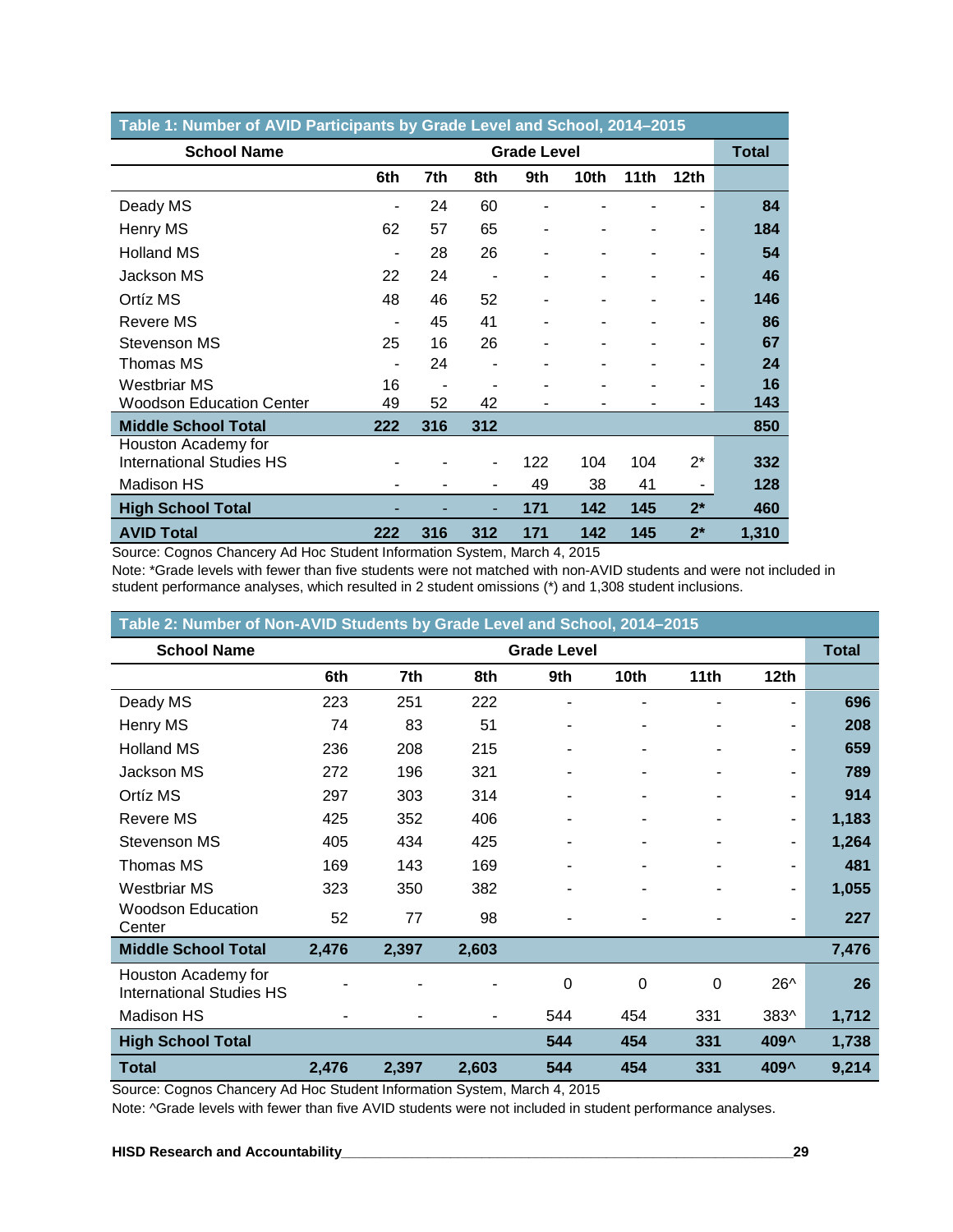|                                  | <b>AVID Students</b> |       | <b>Non-AVID Students</b> |       |
|----------------------------------|----------------------|-------|--------------------------|-------|
|                                  | $(N=1,310)$          |       | $(N=9,214)$              |       |
|                                  | N                    | %     | N                        | %     |
| Grade                            |                      |       |                          |       |
| $6\phantom{1}6$                  | 222                  | 16.9  | 2,476                    | 26.9  |
| $\overline{7}$                   | 316                  | 24.1  | 2,397                    | 26.0  |
| 8                                | 312                  | 23.8  | 2,603                    | 28.3  |
| 9                                | 171                  | 13.1  | 544                      | 5.9   |
| 10                               | 142                  | 10.8  | 454                      | 4.9   |
| 11                               | 145                  | 11.1  | 331                      | 3.6   |
| 12                               | $\overline{2}$       | 0.2   | 409                      | 4.4   |
| <b>Total</b>                     | 1,310                | 100.0 | 9,214                    | 100.0 |
| Gender                           |                      |       |                          |       |
| Male                             | 607                  | 46.3  | 4,898                    | 53.2  |
| Female                           | 703                  | 53.7  | 4,316                    | 46.8  |
| <b>Total</b>                     | 1,310                | 100.0 | 9,214                    | 100.0 |
| <b>Race/Ethnicity</b>            |                      |       |                          |       |
| Asian/Pacific Islander           | 44                   | 3.4   | 247                      | 2.7   |
| African American                 | 428                  | 32.7  | 2,408                    | 26.1  |
| Hispanic                         | 789                  | 60.2  | 6,041                    | 65.6  |
| American Indian/Alaska<br>Native | $\overline{2}$       | 0.2   | 19                       | 0.2   |
| White                            | 41                   | 3.1   | 459                      | 5.0   |
| Two or more                      | 6                    | 0.5   | 40                       | 0.4   |
| <b>Total</b>                     | 1,310                | 100.1 | 9,214                    | 100.0 |
| Economic Disadvantaged           | 1,068                | 81.5  | 7,414                    | 80.5  |
| At-Risk                          | 756                  | 57.7  | 6,286                    | 68.2  |
| <b>Special Education</b>         | 39                   | 3.0   | 1,060                    | 11.5  |
| Gifted/Talented                  | 736                  | 56.2  | 3,384                    | 36.7  |

#### **Table 3. Characteristics of AVID Participants and Non-AVID Students, 2014–2015**

Source: Cognos Chancery Ad Hoc Student Information System, March 4, 2015

Note: Economic Disadvantaged, At-Risk, Special Ed., and Gifted/Talented numbers represent duplicated counts.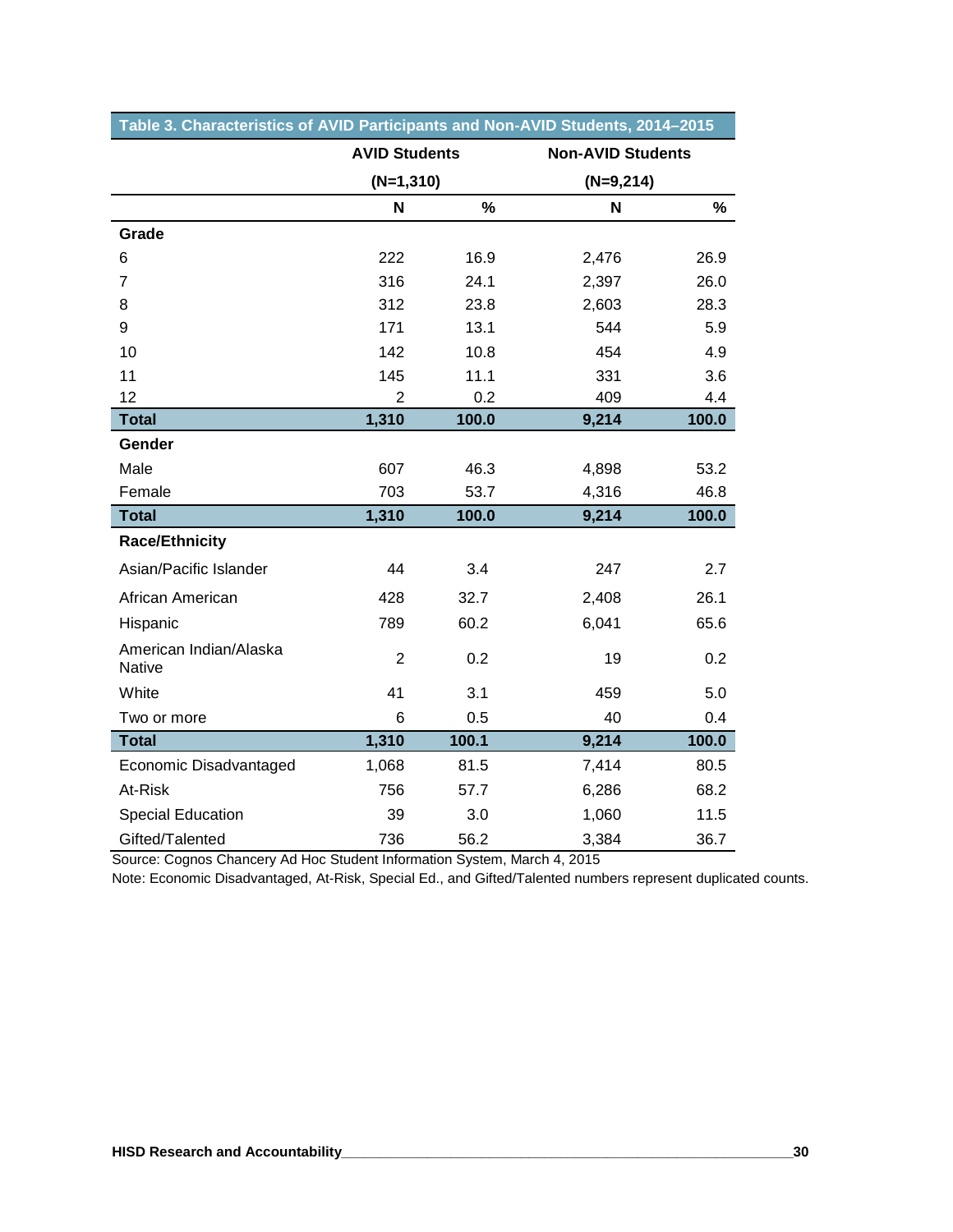| Students by Course Type, School Level, and School, 2014–2015      |             |                     |                |                          |                       |                     |             |                                    |
|-------------------------------------------------------------------|-------------|---------------------|----------------|--------------------------|-----------------------|---------------------|-------------|------------------------------------|
|                                                                   |             | Pre-AP              |                | <b>AP</b>                | Dual<br><b>Credit</b> |                     |             | <b>Total Students</b>              |
|                                                                   | <b>AVID</b> | Non-<br><b>AVID</b> | <b>AVID</b>    | Non-<br><b>AVID</b>      | <b>AVID</b>           | Non-<br><b>AVID</b> | <b>AVID</b> | Non-<br><b>AVID</b>                |
| <b>Students</b>                                                   |             |                     |                |                          |                       |                     |             |                                    |
| <b>Middle School</b><br><b>Students</b>                           | 408         | 2,823               | 1              | 60                       |                       |                     | 850         | 7,476                              |
| <b>High School</b><br><b>Students</b>                             | 436         | 332                 | 260            | 378                      | 259                   | 70                  | 460         | 1,738                              |
| <b>Total Students</b><br><b>Enrolled</b>                          | 844         | 3,155               | 261            | 438                      | 259                   | 70                  | 1,310       | 9,214                              |
| <b>Course</b><br><b>Enrollments</b>                               |             |                     |                |                          |                       |                     |             | <b>Total</b><br><b>Enrollments</b> |
| <b>Middle School</b>                                              |             |                     |                |                          |                       |                     | <b>AVID</b> | Non-<br><b>AVID</b>                |
| Deady MS                                                          | 31          | 560                 | $\overline{a}$ |                          |                       |                     | 31          | 560                                |
| Henry MS                                                          | 249         | 136                 |                |                          |                       |                     | 249         | 136                                |
| <b>Holland MS</b>                                                 | 168         | 682                 |                |                          |                       |                     | 168         | 682                                |
| Jackson MS                                                        |             | 710                 |                | 29                       |                       |                     |             | 739                                |
| Ortíz MS                                                          | 360         | 801                 | ۰              | $\blacksquare$           |                       |                     | 360         | 801                                |
| Revere MS                                                         | 123         | 960                 | $\overline{2}$ | 40                       |                       |                     | 125         | 1,000                              |
| Stevenson MS                                                      | 142         | 2,095               |                | $\blacksquare$           |                       |                     | 142         | 2,095                              |
| Thomas MS                                                         | 12          | 236                 |                | $\overline{\phantom{a}}$ |                       |                     | 12          | 236                                |
| <b>Westbriar MS</b>                                               | 4           | 2,487               |                | 48                       |                       |                     | 4           | 2,535                              |
| Woodson<br><b>Education Center</b>                                | 40          |                     |                | $\overline{a}$           |                       |                     | 40          |                                    |
| <b>Middle School</b><br><b>Total Course</b><br><b>Enrollments</b> | 1,129       | 8,667               | $\overline{2}$ | 117                      |                       |                     | 1,131       | 8,784                              |
| <b>High School</b>                                                |             |                     |                |                          |                       |                     |             |                                    |
| Houston Academy<br>for International HS                           | 2,075       | 22                  | 418            | 53                       | 718                   | 114                 | 3,211       | 189                                |
| Madison HS                                                        | 374         | 1,210               | 172            | 1,020                    | 9                     | 118                 | 555         | 2,348                              |
| <b>High School Total</b><br><b>Course</b><br><b>Enrollments</b>   | 2,449       | 1,232               | 590            | 1,073                    | 727                   | 232                 | 3,766       | 2,537                              |
| <b>Total Course</b><br><b>Enrollments</b>                         | 3,578       | 9,899               | 592            | 1,190                    | 727                   | 232                 | 4,897       | 11,321                             |

**Table 4. Number of Pre-AP, AP, and Dual Credit Course Enrollments for AVID and Non-AVID ….…..…Students by Course Type, School Level, and School, 2014–2015**

Source: Cognos Chancery Ad Hoc Historical Grades File, July 8, 2015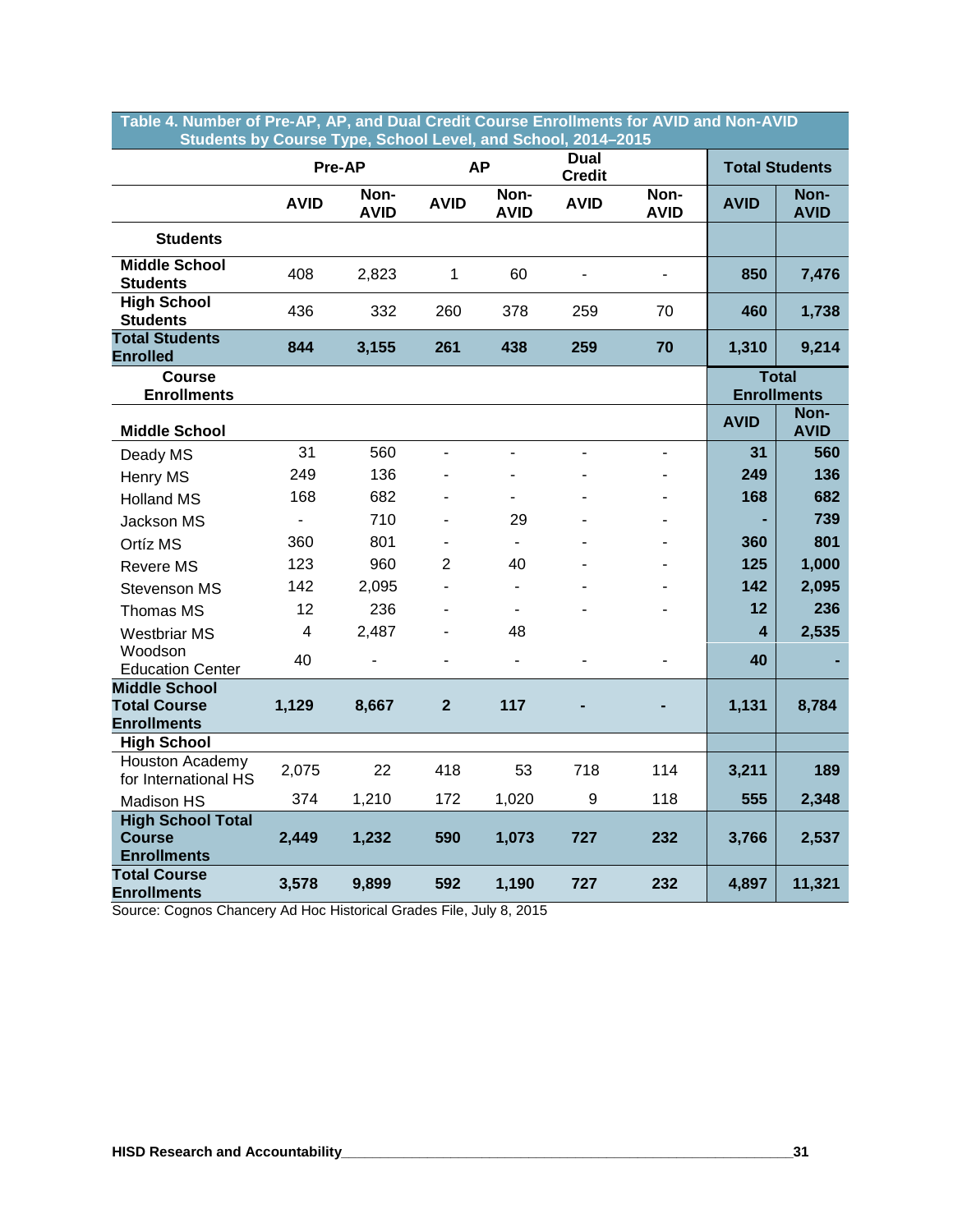#### **Table 5. Results of Statistical Analyses of Differences Between Average Course Grades Earned ………….by AVID and non-AVID Students by Course Type, 2014–2015**

| <b>Course</b><br><b>Type</b> |          | N    | Mean        | Std.<br>Dev. |          | df               | Sig.<br>(2-tailed) | Mean Diff. | <b>Effect Size</b> |
|------------------------------|----------|------|-------------|--------------|----------|------------------|--------------------|------------|--------------------|
| Pre-AP                       | AVID     |      | 3,578 81.26 | 9.56         |          | -15.611 6310.493 | 0.000              | $-2.908$   | $-0.31$            |
|                              | Non-AVID |      | 9.898 84.17 | 9.52         |          |                  |                    |            |                    |
| AP                           | AVID     |      | 592 77.97   | 11.50        | 0.351    | 1374.053         | 0.726              | 0.216      | 0.02               |
|                              | Non-AVID |      | 1.190 77.76 | 13.61        |          |                  |                    |            |                    |
| Dual                         |          |      |             |              |          |                  |                    |            |                    |
| Credit                       | AVID     | 725. | 82.53       | 12.07        | $-3.553$ | 468.708          | 0.000              | $-2.807$   | $-0.24$            |
|                              | Non-AVID |      | 232 85.34   | 9.91         |          |                  |                    |            |                    |

Source: Cognos Chancery Ad Hoc Historical Grades File, July 8, 2015

Note: Two AVID students did not have scores for dual credit courses. Effect sizes of 0.25 or higher indicates substantially important findings (Texas Education Agency, 2014).

| Table 6. AP Examination Participation and Performance Results for AVID Students,<br>2013-2014 and 2014-2015 |     |                        |     |                          |             |  |  |  |  |  |
|-------------------------------------------------------------------------------------------------------------|-----|------------------------|-----|--------------------------|-------------|--|--|--|--|--|
|                                                                                                             |     | 2013-2014<br>(N=1,462) |     | 2014-2015<br>$(N=1,310)$ |             |  |  |  |  |  |
|                                                                                                             | N   | $\%$                   | N   | %                        | Change      |  |  |  |  |  |
| <b>Students Taking Exams</b>                                                                                | 275 | 18.8                   | 274 | 20.9                     | $2.1$ ppts. |  |  |  |  |  |
| Exams Taken                                                                                                 | 333 |                        | 334 |                          | 1 exam      |  |  |  |  |  |
| Exams Scored Three or Higher                                                                                | 50  | 15.0                   | 59  | 17.7                     | 2.7 ppts.   |  |  |  |  |  |
| Average Number of Exams<br>per student                                                                      | 1.2 |                        | 1.2 |                          | 0 exams     |  |  |  |  |  |

Sources: Cognos Chancery Ad Hoc, July 8, 2015; Department of Research and Accountability, June 2015 Note: \* "ppts." means percentage points.

| Table 7. AP Examination Participation and Performance Results for AVID and Non-AVID<br>Students Who Enrolled in AP Courses, 2014-2015 |           |                                                                        |                                                                          |      |  |  |  |  |  |
|---------------------------------------------------------------------------------------------------------------------------------------|-----------|------------------------------------------------------------------------|--------------------------------------------------------------------------|------|--|--|--|--|--|
|                                                                                                                                       |           | <b>AVID Participants</b><br><b>Enrolled in AP Courses</b><br>$(N=592)$ | <b>Non-AVID Students</b><br><b>Enrolled in AP Courses</b><br>$(N=1,190)$ |      |  |  |  |  |  |
|                                                                                                                                       | N         | ℅                                                                      | N                                                                        | $\%$ |  |  |  |  |  |
| <b>Students Taking Exams</b>                                                                                                          | 274       | 46.3                                                                   | 382                                                                      | 32.1 |  |  |  |  |  |
| Exams Taken                                                                                                                           | 334       |                                                                        | 582                                                                      |      |  |  |  |  |  |
| Exams Scored Three or Higher                                                                                                          | 59        | 17.7                                                                   | 133                                                                      | 22.9 |  |  |  |  |  |
| Average Number of Exams<br>per student                                                                                                | 1.2 exams |                                                                        | 1.5 exams                                                                |      |  |  |  |  |  |

Source: Cognos Chancery Ad Hoc, July 8, 2015

Note: \* "ppts." means percentage points.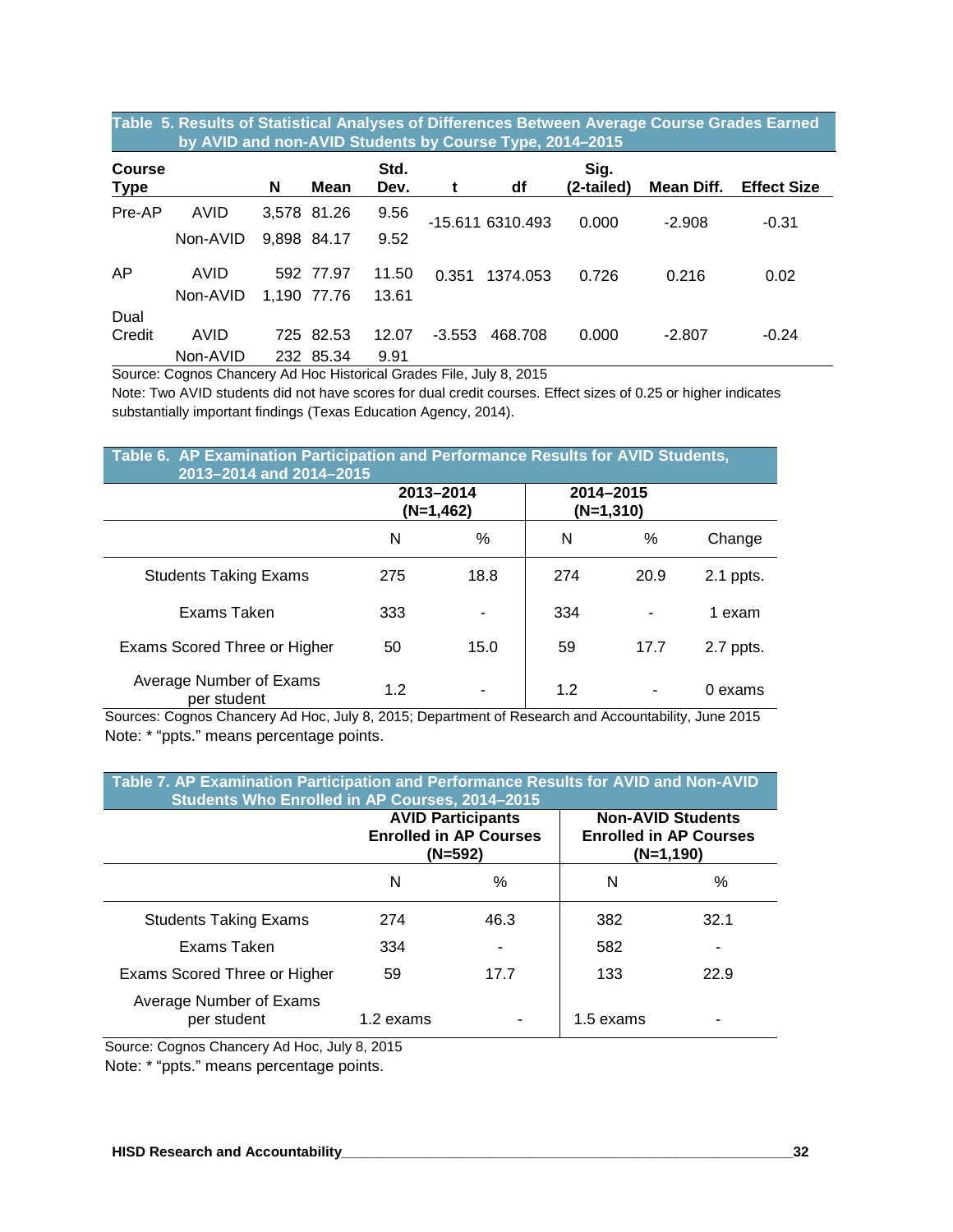|                    | Table  8. STAAR Results of Statistical Analyses of Differences Between AVID and Non-AVID<br>Students' Scale Scores by Subject and Grade Level, 2014-2015 |                      |                                    |                   |       |         |            |             |                    |  |  |
|--------------------|----------------------------------------------------------------------------------------------------------------------------------------------------------|----------------------|------------------------------------|-------------------|-------|---------|------------|-------------|--------------------|--|--|
|                    | <b>Subject</b>                                                                                                                                           |                      |                                    |                   |       |         |            |             |                    |  |  |
|                    | and                                                                                                                                                      |                      |                                    | Std.              |       |         | Sig.       | <b>Mean</b> |                    |  |  |
| <b>Test</b>        | Grade                                                                                                                                                    | N                    | Mean                               | Dev.              | t     | df      | (2-tailed) | Diff.       | <b>Effect Size</b> |  |  |
|                    | <b>Reading Scale Scores</b>                                                                                                                              |                      |                                    |                   |       |         |            |             |                    |  |  |
| <b>AVID</b>        | 6                                                                                                                                                        | 205                  | 1549                               | 130.489           | 4.645 | 345.388 | .000       | 48.396      | 0.21               |  |  |
| Non-AVID           | 6                                                                                                                                                        | 2,264                | 1501                               | 240.149           |       |         |            |             |                    |  |  |
| <b>AVID</b>        | $\overline{7}$                                                                                                                                           | 295                  | 1604                               | 100.987           | 6.816 | 921.155 | .000       | 54.588      | 0.23               |  |  |
| Non-AVID           | $\overline{7}$                                                                                                                                           | 2,175                | 1549                               | 253.646           |       |         |            |             |                    |  |  |
| <b>AVID</b>        | 8                                                                                                                                                        | 301                  | 1657                               | 101.374           | 7.484 | 750.892 | .000       | 55.654      | 0.26               |  |  |
| Non-AVID           | 8                                                                                                                                                        | 2,386                | 1602                               | 224.712           |       |         |            |             |                    |  |  |
|                    |                                                                                                                                                          |                      | <b>Mathematics Scale Scores</b>    |                   |       |         |            |             |                    |  |  |
| <b>AVID</b>        | 6                                                                                                                                                        | 205                  | 1619                               | 139.760           | 3.509 | 2467    | .000       | 60.199      | 0.26               |  |  |
| Non-AVID           | 6                                                                                                                                                        | 2,264                | 1559                               | 241.956           |       |         |            |             |                    |  |  |
| <b>AVID</b>        | $\overline{7}$                                                                                                                                           | 295                  | 1618                               | 151.595           | 7.970 | 602.465 | .000       | 84.741      | 0.32               |  |  |
| Non-AVID           | $\overline{7}$                                                                                                                                           | 2,175                | 1533                               | 276.453           |       |         |            |             |                    |  |  |
| <b>AVID</b>        | 8                                                                                                                                                        | 241                  | 1570                               | 241.394           | .493  | 2458    | .622       | 9.362       | 0.04               |  |  |
| Non-AVID           | 8                                                                                                                                                        | 2,219                | 1560                               | 283.657           |       |         |            |             |                    |  |  |
|                    | <b>Writing Scale Scores</b>                                                                                                                              |                      |                                    |                   |       |         |            |             |                    |  |  |
| <b>AVID</b>        | 7                                                                                                                                                        | 295                  | 3695                               | 464.326           | 5.632 | 553.999 | .000       | 179.293     | 0.24               |  |  |
| Non-AVID           | $\overline{7}$                                                                                                                                           | 2,178                | 3516                               | 784.353           |       |         |            |             |                    |  |  |
|                    | <b>Science Scale Scores</b>                                                                                                                              |                      |                                    |                   |       |         |            |             |                    |  |  |
| <b>AVID</b>        | 8                                                                                                                                                        | 300                  | 3711                               | 584.761           | 5.408 | 486.153 | .000       | 206.693     | 0.24               |  |  |
| Non-AVID           | 8                                                                                                                                                        | 2,388                | 3504                               | 875.225           |       |         |            |             |                    |  |  |
|                    |                                                                                                                                                          |                      | <b>Social Studies Scale Scores</b> |                   |       |         |            |             |                    |  |  |
| <b>AVID</b>        | 8                                                                                                                                                        | 300                  | 3551                               | 369.627           | 2.647 | 564.226 | .008       | 66.5028     | 0.11               |  |  |
| Non-AVID<br>ົ<br>⌒ | 8<br>$\sim$                                                                                                                                              | 2,388<br>$A - I - I$ | 3484<br>$\sim$                     | 648.320<br>7.0015 |       |         |            |             |                    |  |  |

**Table 8. STAAR Results of Statistical Analyses of Differences Between AVID and Non-AVID**

Source: Cognos Chancery Ad Hoc, October 7, 2015

Note: Effect sizes ≥ 0.25 standard deviations were considered to be substantially significant.

**Table 9. STAAR Results of Statistical Analyses of Differences Between AVID and Non-AVID …….……Students' Scale Scores by Subject, 2014–2015**

|          | <b>Subject</b>                        | N     | <b>Mean</b> | Std.<br>Dev. | t      | df       | Sig.<br>(2-tailed) | <b>Mean Diff.</b> | <b>Effect Size</b> |
|----------|---------------------------------------|-------|-------------|--------------|--------|----------|--------------------|-------------------|--------------------|
|          | <b>Reading Scale Scores</b><br>Grades |       |             |              |        |          |                    |                   |                    |
| AVID     | $6 - 8$<br>Grades                     | 801   | 1610        | 117.243      | 11.503 | 1756.771 | .000               | 58.433            | 0.25               |
| Non-AVID | $6 - 8$                               | 6,825 | 1551        | 242.903      |        |          |                    |                   |                    |
|          | <b>Mathematics Scale Scores</b>       |       |             |              |        |          |                    |                   |                    |
| AVID     | Grades<br>$6 - 8$<br>Grades           | 741   | 1602        | 184.206      | 6.861  | 1122.783 | .000               | 51.604            | 0.20               |
| Non-AVID | $6 - 8$                               | 6,658 | 1551        | 267.995      |        |          |                    |                   |                    |

Source: Cognos Chancery Ad Hoc, October 7, 2015

Note: Effect sizes ≥ 0.25 standard deviations were considered to be substantially significant.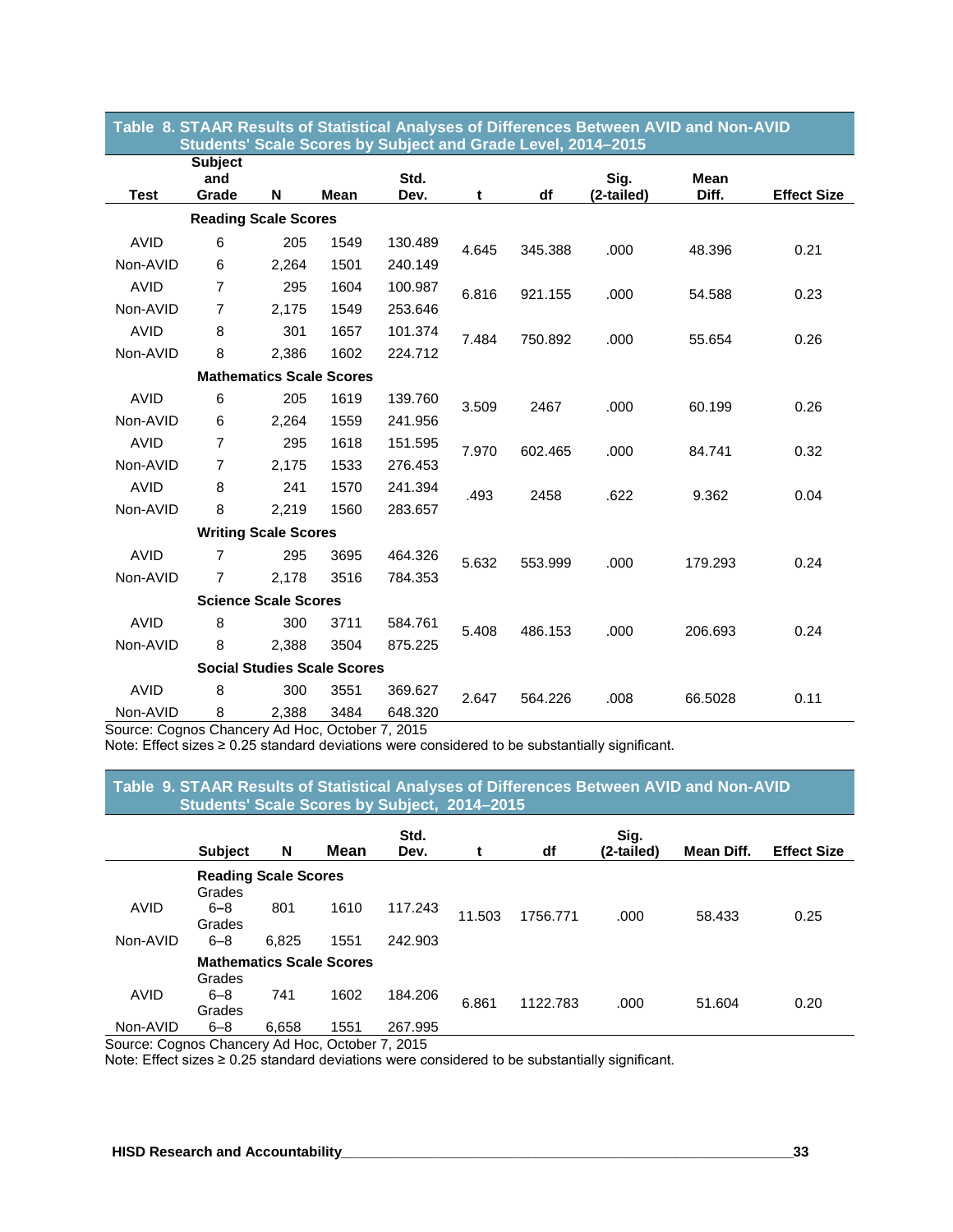|                                  | Performances by Subject and Grade Level, 2014–2015 |       |                                  |                         |                                              |
|----------------------------------|----------------------------------------------------|-------|----------------------------------|-------------------------|----------------------------------------------|
| <b>Test</b>                      | Subject and<br>Grade                               | N     | <b>Number</b><br><b>Advanced</b> | <b>Percent Advanced</b> | <b>Percentage Point</b><br><b>Difference</b> |
| <b>STAAR</b>                     | Reading                                            |       |                                  |                         |                                              |
| <b>AVID</b>                      | 6                                                  | 205   | 22                               | 10.7                    | 0.9                                          |
| Non-AVID                         | 6                                                  | 2,264 | 241                              | 10.6                    |                                              |
| <b>AVID</b>                      | 7                                                  | 295   | 23                               | 7.8                     | $-2.1$                                       |
| Non-AVID                         | 7                                                  | 2,175 | 215                              | 9.9                     |                                              |
| <b>AVID</b>                      | 8                                                  | 301   | 36                               | 12.0                    | $-2.0$                                       |
| Non-AVID                         | 8                                                  | 2,386 | 333                              | 14.0                    |                                              |
| <b>Total AVID</b>                |                                                    | 801   | 81                               | 10.1                    |                                              |
| <b>Total Non-</b><br><b>AVID</b> |                                                    | 6,825 | 789                              | 11.6                    | $-1.5$                                       |
| <b>STAAR</b>                     | <b>Mathematics</b>                                 |       |                                  |                         |                                              |
| <b>AVID</b>                      | 6                                                  | 205   | 31                               | 15.1                    | 5.2                                          |
| Non-AVID                         | 6                                                  | 2,264 | 225                              | 9.9                     |                                              |
| <b>AVID</b>                      | $\overline{7}$                                     | 295   | 31                               | 10.5                    | 3.8                                          |
| Non-AVID                         | 7                                                  | 2,175 | 145                              | 6.7                     |                                              |
| <b>AVID</b>                      | 8                                                  | 241   | 6                                | 2.5                     | $-3.9$                                       |
| Non-AVID                         | 8                                                  | 2,219 | 141                              | 6.4                     |                                              |
| <b>Total AVID</b>                |                                                    | 741   | 68                               | 9.2                     |                                              |
| <b>Total Non-</b><br><b>AVID</b> |                                                    | 6,658 | 511                              | 7.7                     | 1.5                                          |
| <b>STAAR</b>                     | Writing                                            |       |                                  |                         |                                              |
| <b>AVID</b>                      | $\overline{7}$                                     | 295   | 13                               | 4.4                     | $-0.1$                                       |
| Non-AVID                         | $\overline{7}$                                     | 2,178 | 98                               | 4.5                     |                                              |
| <b>STAAR</b>                     | <b>Science</b>                                     |       |                                  |                         |                                              |
| <b>AVID</b>                      | 8                                                  | 300   | 32                               | 10.7                    | 0.5                                          |
| Non-AVID                         | 8                                                  | 2,388 | 242                              | 10.1                    |                                              |
| <b>STAAR</b>                     | <b>Social Studies</b>                              |       |                                  |                         |                                              |
| <b>AVID</b>                      | 8                                                  | 300   | 11                               | 3.7                     | $-3.2$                                       |
| Non-AVID                         | 8                                                  | 2,388 | 165                              | 6.9                     |                                              |

## **Table 10. Results of AVID and Non-AVID Students' STAAR Level III Advanced**

Source: Cognos Chancery Ad Hoc, October 7, 2015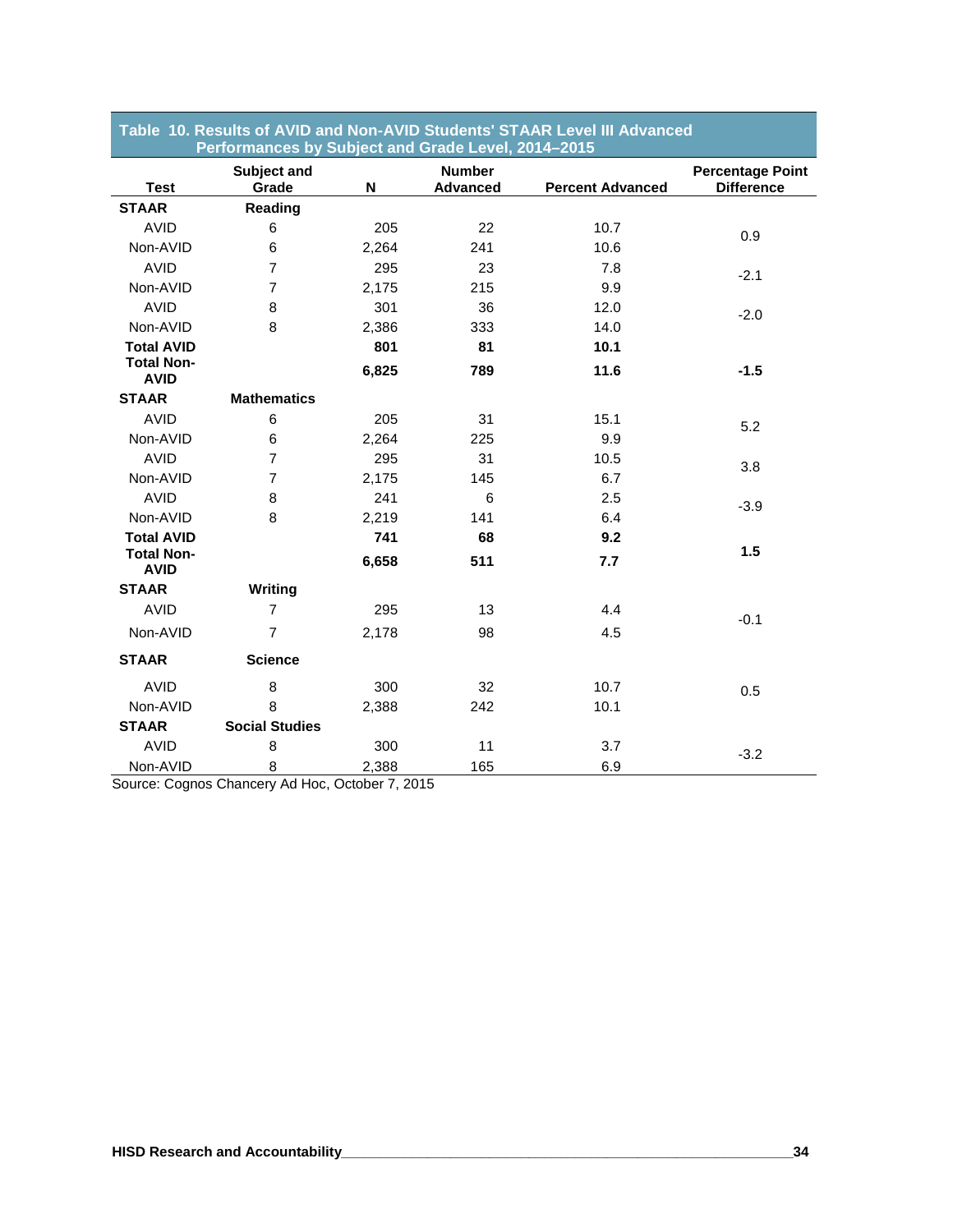|                  | Performances, 2014-2015          |     |             |                          |          |         |                                       |                                  |                              |
|------------------|----------------------------------|-----|-------------|--------------------------|----------|---------|---------------------------------------|----------------------------------|------------------------------|
| Grades 9-12      | <b>Subject</b>                   | N   | <b>Mean</b> | Std.<br><b>Deviation</b> | t        | df      | Sig.<br>(2-tailed)                    | <b>Mean</b><br><b>Difference</b> | <b>Effect</b><br><b>Size</b> |
| <b>STAAR EOC</b> | <b>English I Scale Scores</b>    |     |             |                          |          |         |                                       |                                  |                              |
| <b>AVID</b>      |                                  | 167 | 4093        | 389.677                  | 15.384   | 494.797 | .000                                  | 654.422                          | 1.07                         |
| Non-AVID         |                                  | 496 | 3439        | 668.249                  |          |         |                                       |                                  |                              |
| <b>STAAR EOC</b> | <b>English II Scale Scores</b>   |     |             |                          |          |         |                                       |                                  |                              |
| <b>AVID</b>      |                                  | 150 | 3987        | 451.022                  | 11.993   | 355.309 | .000                                  | 566.183                          | 0.95                         |
| Non-AVID         |                                  | 466 | 3421        | 637.691                  |          |         |                                       |                                  |                              |
| <b>STAAR EOC</b> | <b>Algebra I Scale Scores</b>    |     |             |                          |          |         |                                       |                                  |                              |
| <b>AVID</b>      |                                  | 105 | 4157        | 482.849                  | 10.176   | 530.000 | .000                                  | 712.211                          | 1.11                         |
| Non-AVID         |                                  | 427 | 3445        | 675.757                  |          |         |                                       |                                  |                              |
| <b>STAAR EOC</b> | <b>Biology Scale Scores</b>      |     |             |                          |          |         |                                       |                                  |                              |
| <b>AVID</b>      |                                  | 162 | 4127        | 357.712                  | 12.015   | 538.000 | .000                                  | 443.551                          | 1.13                         |
| Non-AVID         |                                  | 378 | 3683        | 407.298                  |          |         |                                       |                                  |                              |
| <b>STAAR EOC</b> | <b>U.S. History Scale Scores</b> |     |             |                          |          |         |                                       |                                  |                              |
| <b>AVID</b>      |                                  | 138 | 4073        | 368.386                  | 5.353    | 431.281 | .000                                  | 264.707                          | 0.44                         |
| Non-AVID         |                                  | 315 | 3808        | 678.675                  |          |         |                                       |                                  |                              |
|                  |                                  |     |             | Std.                     |          |         | Sig.                                  | <b>Mean</b>                      | <b>Effect</b>                |
| Grades 7-8       | <b>Subject</b>                   | N   | <b>Mean</b> | <b>Deviation</b>         | t        | df      | (2-tailed)                            | <b>Difference</b>                | <b>Size</b>                  |
| <b>STAAR EOC</b> | <b>Algebra I Scale Scores</b>    |     |             |                          |          |         |                                       |                                  |                              |
| <b>AVID</b>      |                                  | 98  | 4322        | 468.2201                 | $-2.573$ | 573.000 | .010                                  | $-121.830$                       | $-0.29$                      |
| Non-AVID         |                                  | 477 | 4444        | 418.0467                 |          |         |                                       |                                  |                              |
| <b>STAAR EOC</b> | <b>Biology Scale Scores</b>      |     |             |                          |          |         |                                       |                                  |                              |
| <b>AVID</b>      |                                  | 3   | $\star$     | $\star$                  |          |         | No analysis due to group size $< 5$ . |                                  |                              |
| Non-AVID         |                                  | 56  | 4827        | 499.5499                 |          |         |                                       |                                  |                              |

## **Table 11. STAAR EOC Results of Statistical Analyses of AVID and Non-AVID Students'**

Source: Cognos Chancery Ad Hoc, October 7, 2015

Note: \*Results not presented for groups of fewer than five students. Effect sizes ≥ 0.25 standard deviations were considered to be substantially significant.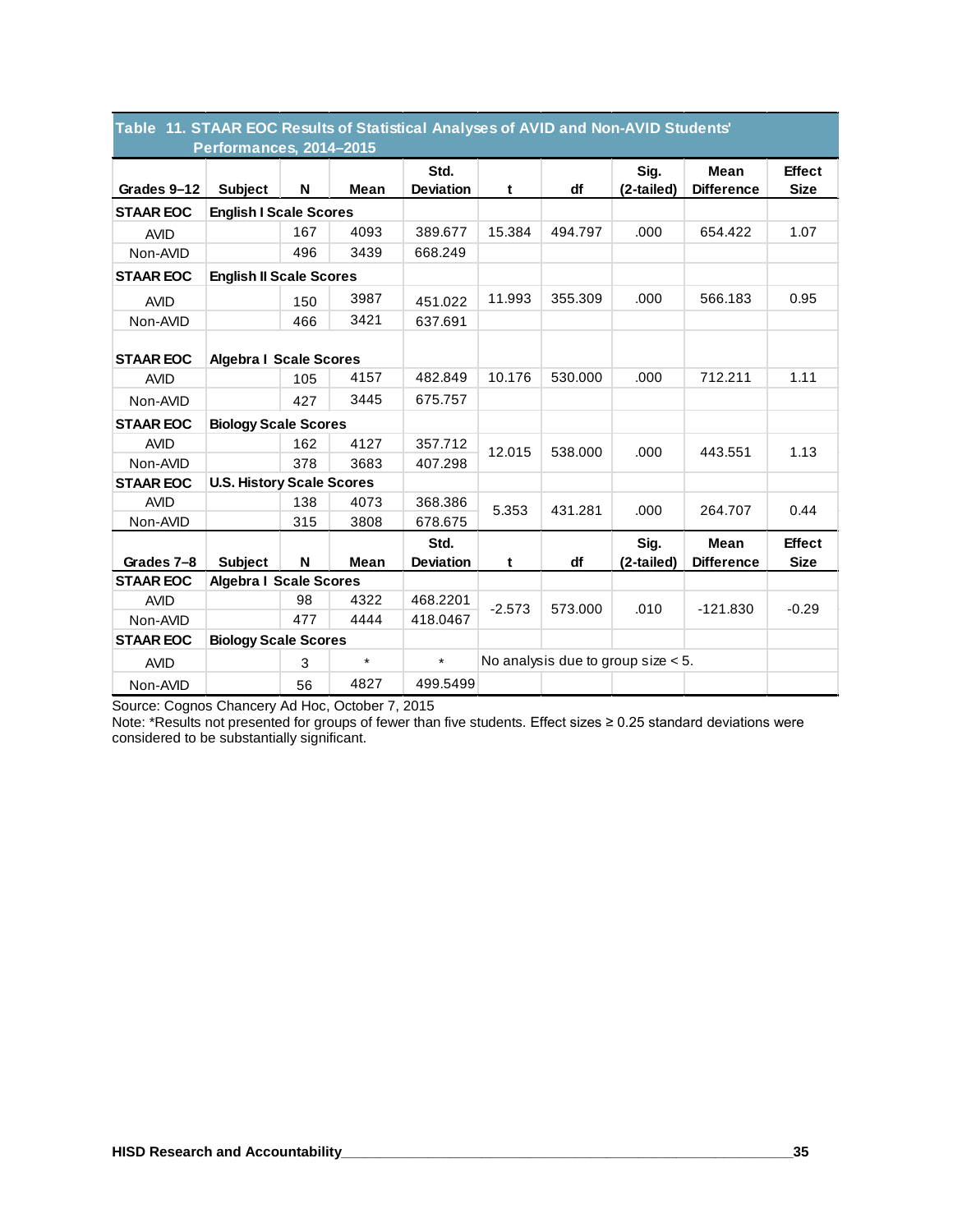|                  | Performances, 2014-2015          |                |         |                          |                                       |         |                    |                                       |                              |
|------------------|----------------------------------|----------------|---------|--------------------------|---------------------------------------|---------|--------------------|---------------------------------------|------------------------------|
|                  | <b>Subject and Grade</b>         | N              | Mean    | Std.<br><b>Deviation</b> | t                                     | df      | Sig.<br>(2-tailed) | Mean<br><b>Difference</b>             | <b>Effect</b><br><b>Size</b> |
| <b>STAAR EOC</b> | <b>English I Scale Scores</b>    |                |         |                          |                                       |         |                    |                                       |                              |
| <b>AVID</b>      | 9                                | 161            | 4120    | 370.443                  | 13.335                                | 505.395 | 0.000              | 621.846                               | 1.01                         |
| Non-AVID         | 9                                | 364            | 3498    | 693.796                  |                                       |         |                    |                                       |                              |
| <b>AVID</b>      | 10                               | 3              | $\star$ | $\star$                  |                                       |         |                    | No analysis due to group size $< 5$ . |                              |
| Non-AVID         | 10                               | 90             | 3248    | 548.199                  |                                       |         |                    |                                       |                              |
| <b>AVID</b>      | 11                               | 3              | $\star$ |                          | No analysis due to group size $< 5$ . |         |                    |                                       |                              |
| Non-AVID         | 11                               | 42             | 3335    | 595.91                   |                                       |         |                    |                                       |                              |
| <b>STAAR EOC</b> | <b>English II Scale Scores</b>   |                |         |                          |                                       |         |                    |                                       |                              |
| <b>AVID</b>      | 9                                | 5              | 3681    | 250.940                  | 1.108                                 | 75.000  | 0.271              | 320.064                               | 0.51                         |
| Non-AVID         | 9                                | 72             | 3361    | 639.152                  |                                       |         |                    |                                       |                              |
| <b>AVID</b>      | 10                               | 136            | 4032    | 443.260                  | 10.565                                | 342.090 | 0.000              | 536.225                               | 0.95                         |
| Non-AVID         | 10                               | 326            | 3495    | 607.315                  |                                       |         |                    |                                       |                              |
| <b>AVID</b>      | 11                               | 9              | 3482    | 250.072                  | 1.517                                 | 75.000  | 0.134              | 355.590                               | 0.54                         |
| Non-AVID         | 11                               | 68             | 3127    | 693.889                  |                                       |         |                    |                                       |                              |
| <b>STAAR EOC</b> | <b>Algebra I Scale Scores</b>    |                |         |                          |                                       |         |                    |                                       |                              |
| <b>AVID</b>      | 7                                | $\overline{7}$ | 4825    | 306.373                  | 0.948                                 | 124.000 | 0.345              | 145.118                               | 0.37                         |
| Non-AVID         | 7                                | 119            | 4679    | 397.542                  |                                       |         |                    |                                       |                              |
| <b>AVID</b>      | 8                                | 91             | 4283    | 456.999                  | $-1.713$                              | 447.000 | 0.087              | $-82.108$                             | $-0.20$                      |
| Non-AVID         | 8                                | 358            | 4365    | 395.061                  |                                       |         |                    |                                       |                              |
| <b>AVID</b>      | 9                                | 97             | 4179    | 476.531                  | 8.851                                 | 434.000 | 0.000              | 654.918                               | 1.02                         |
| Non-AVID         | 9                                | 339            | 3524    | 682.469                  |                                       |         |                    |                                       |                              |
| <b>AVID</b>      | 10                               | 5              | 3660    | 405.381                  | 2.053                                 | 67.000  | 0.044              | 554.991                               | 0.95                         |
| Non-AVID         | 10                               | 64             | 3105    | 591.685                  |                                       |         |                    |                                       |                              |
| <b>AVID</b>      | 11                               | 3              | $\star$ |                          |                                       |         |                    |                                       |                              |
| Non-AVID         | 11                               | 24             | 3231    | 437.487                  |                                       |         |                    | No analysis due to group size $< 5$ . |                              |
| <b>STAAR EOC</b> | <b>Biology Scale Scores</b>      |                |         |                          |                                       |         |                    |                                       |                              |
| <b>AVID</b>      | 8                                | 3              | $\star$ | $\star$                  |                                       |         |                    |                                       |                              |
| Non-AVID         | 8                                | 56             | 4827    | 499.55                   |                                       |         |                    | No analysis due to group size $< 5$ . |                              |
| <b>AVID</b>      | 9                                | 160            | 4135    | 352.866                  | 11.036                                | 487.000 | 0.000              | 422.162                               | 1.06                         |
| Non-AVID         | 9                                | 329            | 3713    | 416.575                  |                                       |         |                    |                                       |                              |
| <b>AVID</b>      | 10                               | 0              | $\star$ | $\star$                  |                                       |         |                    |                                       |                              |
| Non-AVID         | 10                               | 38             | 3485    | 294.475                  |                                       |         |                    | No analysis due to group size $< 5$ . |                              |
| <b>AVID</b>      | 11                               | $\overline{2}$ | $\star$ | $\star$                  |                                       |         |                    |                                       |                              |
| Non-AVID         | 11                               | 11             | 3496    | 158.895                  |                                       |         |                    | No analysis due to group size $< 5$ . |                              |
| <b>STAAR EOC</b> | <b>U.S. History Scale Scores</b> |                |         |                          |                                       |         |                    |                                       |                              |
| <b>AVID</b>      | 9                                | 0              | $\star$ | $\star$                  |                                       |         |                    |                                       |                              |
| Non-AVID         | 9                                | $\overline{c}$ | $\star$ | $\star$                  |                                       |         |                    | No analysis due to group size $< 5$ . |                              |
| <b>AVID</b>      | 10                               | 3              | $\star$ | $\star$                  |                                       |         |                    |                                       |                              |
| Non-AVID         | 10                               | 36             | 3708    | 387.207                  | No analysis due to group size $< 5$ . |         |                    |                                       |                              |
| <b>AVID</b>      | 11                               | 135            | 4082    | 366.771                  |                                       |         |                    |                                       |                              |
| Non-AVID         | 11                               | 277            | 3821    | 708.768                  | 4.916                                 | 408.567 | 0.000              | 260.590                               | 0.42                         |

**Table 12. STAAR EOC Results of Statistical Analyses of AVID and Non-AVID Students'** 

Source: Cognos Chancery Ad Hoc, October 7, 2015

Note: \*Results not presented for groups of fewer than five students. Effect sizes ≥ 0.25 standard deviations were considered to be substantially significant.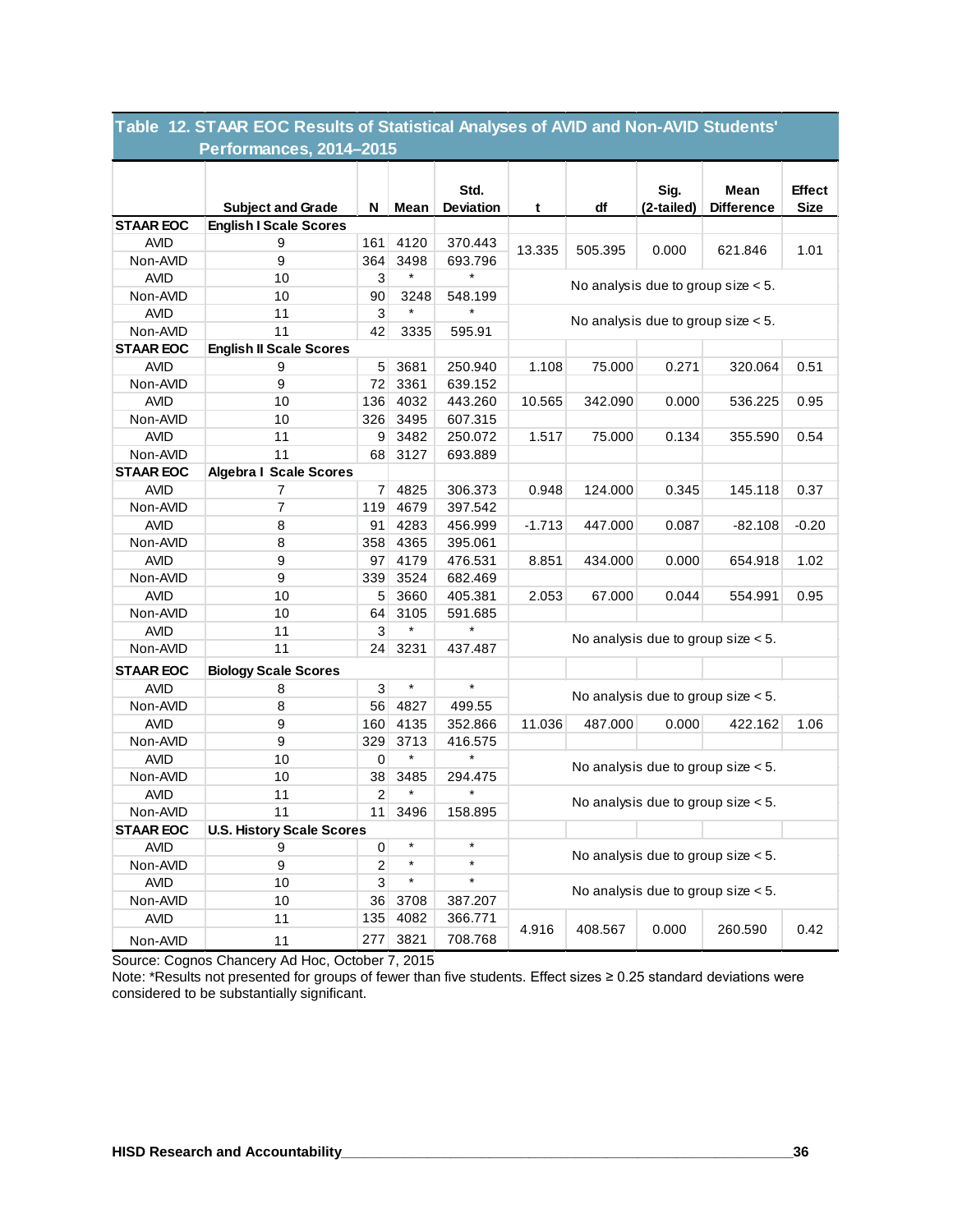|                         | Table 13. Results of AVID and Non-AVID Students' STAAR EOC Level III Advanced |                           |                                  |                                   |             |                           |                   |             |
|-------------------------|-------------------------------------------------------------------------------|---------------------------|----------------------------------|-----------------------------------|-------------|---------------------------|-------------------|-------------|
|                         | Performances, 2014-2015                                                       |                           |                                  |                                   |             |                           |                   |             |
|                         | <b>Subject</b><br>/Grade<br>English I                                         | $\boldsymbol{\mathsf{N}}$ | <b>Number</b><br><b>Advanced</b> | <b>Percent</b><br><b>Advanced</b> | ^Ppt. Diff. | $\boldsymbol{\mathsf{N}}$ | <b>Total</b><br>% | ^Ppt. Diff. |
| <b>AVID</b>             | $\boldsymbol{9}$                                                              | 161                       | 14                               | 8.7                               | 7.1         |                           |                   |             |
| Non-AVID                | 9                                                                             | 364                       | 6                                | 1.6                               |             |                           |                   |             |
| <b>AVID</b>             | 10                                                                            | 3                         | $\star$                          | $\star$                           | $\star$     |                           |                   |             |
| Non-AVID                | 10                                                                            | 90                        | 0                                | 0.0                               |             |                           |                   |             |
| <b>AVID</b>             | 11                                                                            | 3                         | $\star$                          | $\star$                           | $\star$     | 14/167                    | 8.4               | 7.2         |
| Non-AVID                | 11                                                                            | 42                        | 0                                | 0.0                               |             | 6/496                     | 1.2               |             |
|                         | English II                                                                    |                           |                                  |                                   |             |                           |                   |             |
| <b>AVID</b>             | 9                                                                             | $\,$ 5 $\,$               | 0                                | 0.0                               | 0.0         |                           |                   |             |
| Non-AVID                | $\boldsymbol{9}$                                                              | 72                        | 0                                | 0.0                               |             |                           |                   |             |
| <b>AVID</b>             | 10                                                                            | 136                       | $\overline{\mathbf{c}}$          | 1.5                               | 1.5         |                           |                   |             |
| Non-AVID                | 10                                                                            | 326                       | 0                                | 0.0                               |             |                           |                   |             |
| <b>AVID</b>             | 11                                                                            | 9                         | 0                                | 0.0                               | 0.0         | 2/150                     | $1.3$             | 1.3         |
| Non-AVID                | 11                                                                            | 68                        | 0                                | 0.0                               |             | 0/466                     | 0.0               |             |
|                         | Algebra I                                                                     |                           |                                  |                                   |             |                           |                   |             |
| <b>AVID</b>             | $\overline{7}$                                                                | $\overline{7}$            | $\overline{7}$                   | 100.0                             | 18.5        |                           |                   |             |
| Non-AVID                | $\overline{7}$                                                                | 119                       | 97                               | 81.5                              |             |                           |                   |             |
| <b>AVID</b>             | 8                                                                             | 91                        | 36                               | 39.6                              | 14.6        |                           |                   |             |
| Non-AVID                | 8                                                                             | 358                       | 194                              | 54.2                              |             |                           |                   |             |
| <b>AVID</b>             | $\boldsymbol{9}$                                                              | 97                        | 32                               | 33.0                              | 28.6        |                           |                   |             |
| Non-AVID                | $\boldsymbol{9}$                                                              | 339                       | 15                               | 4.4                               |             |                           |                   |             |
| <b>AVID</b>             | 10                                                                            | 5                         | 0                                | 0.0                               | 0.0         |                           |                   |             |
| Non-AVID                | 10                                                                            | 64                        | 0<br>$\star$                     | 0.0<br>$\star$                    |             |                           |                   |             |
| <b>AVID</b><br>Non-AVID | 11<br>11                                                                      | 3<br>24                   | 0                                | 0.0                               | $\star$     | 34/105<br>15/427          | 32.4<br>3.5       | 28.9        |
|                         | <b>Biology</b>                                                                |                           |                                  |                                   |             |                           |                   |             |
| <b>AVID</b>             | 8                                                                             | 3                         | $\star$                          | $\star$                           |             |                           |                   |             |
|                         |                                                                               |                           |                                  |                                   | $\star$     |                           |                   |             |
| Non-AVID<br><b>AVID</b> | 8<br>$\boldsymbol{9}$                                                         | 56<br>160                 | 39                               | 69.6                              |             |                           |                   |             |
|                         |                                                                               |                           | 21                               | 13.0                              | 10.6        |                           |                   |             |
| Non-AVID                | 9                                                                             | 329                       | 8<br>$\star$                     | 2.4<br>$^\star$                   |             |                           |                   |             |
| <b>AVID</b>             | 10                                                                            | $\pmb{0}$                 |                                  |                                   | $\star$     |                           |                   |             |
| Non-AVID                | 10                                                                            | 38                        | 1                                | 2.6                               |             |                           |                   |             |
| <b>AVID</b>             | 11                                                                            | $\boldsymbol{2}$          | $^{\displaystyle\star}$          | $\star$                           | $\star$     | 21/162                    | 13.0              | 10.6        |
| Non-AVID                | 11                                                                            | 11                        | 0                                | 0.0                               |             | 9/378                     | 2.4               |             |
|                         | <b>U.S. History</b>                                                           |                           |                                  |                                   |             |                           |                   |             |
| <b>AVID</b>             | $\boldsymbol{9}$                                                              | 0                         |                                  |                                   |             |                           |                   |             |
| Non-AVID                | 9                                                                             | $\overline{c}$            |                                  |                                   | $\star$     |                           |                   |             |
| <b>AVID</b>             | 10                                                                            | 3                         | *                                | $\star$                           |             |                           |                   |             |
| Non-AVID                | 10                                                                            | 36                        | 0                                | 0.0                               | $\star$     |                           |                   |             |
| <b>AVID</b>             | 11                                                                            | 135                       | 30                               | 22.2                              |             | 30/138                    | 21.7              |             |
| Non-AVID                | 11                                                                            | 277                       | 32                               | 11.6                              | 10.6        | 32/315                    | 10.2              | 11.5        |

Source: Cognos Chancery Ad Hoc, October 7, 2015

Note: \*Results not presented for groups (N) of fewer than five students. No Grade 12 results were available for AVID students, therefore, grade 12 results were not presented. ^Indicates percentage point difference.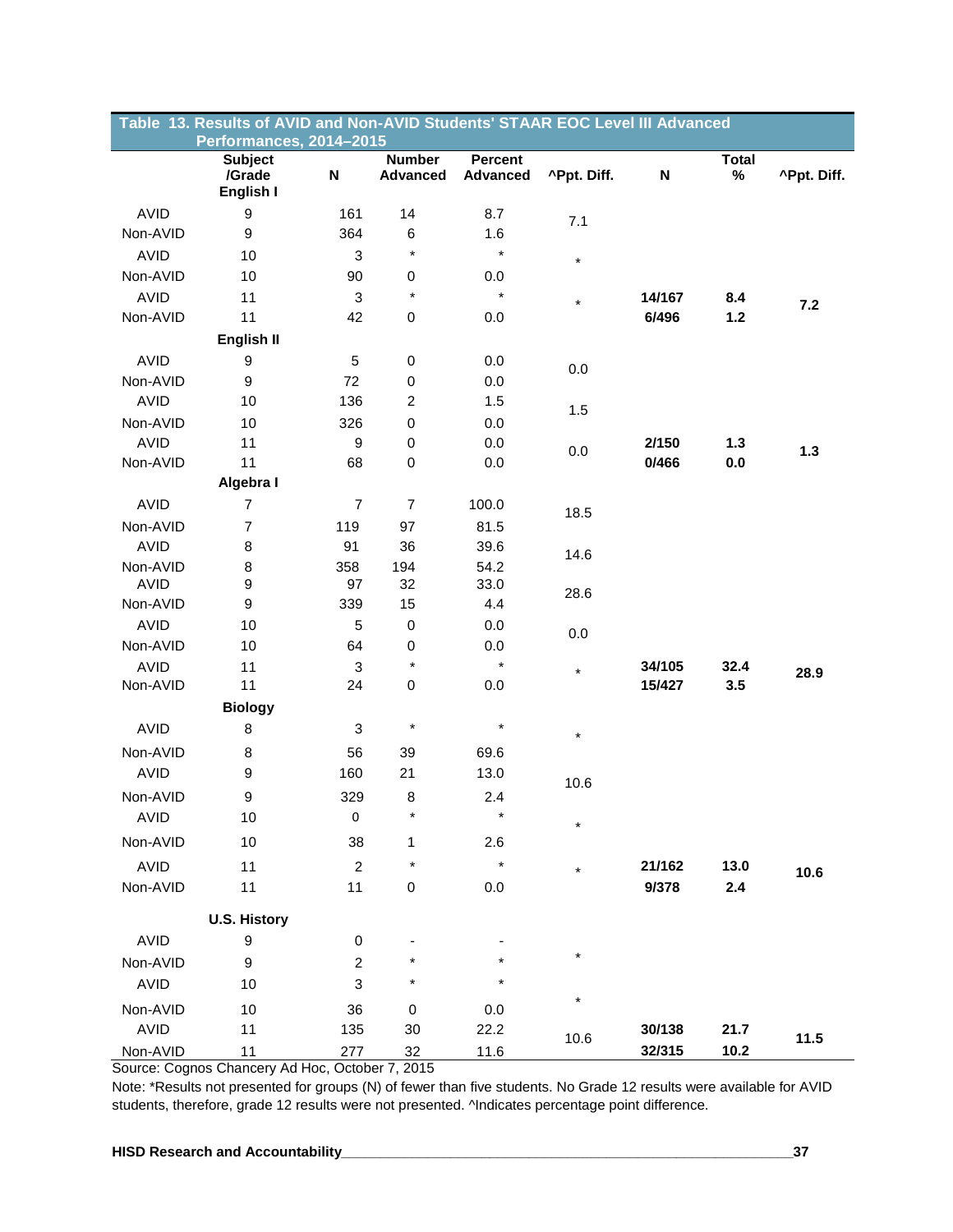| Table 14. Results of STAAR Progress Measures and ELL Progress Measures for AVID and Non-<br>AVID Students by Subject, 2014-2015 |       |                                                                                    |                                       |                 |                 |                      |                      |                        |                        |  |
|---------------------------------------------------------------------------------------------------------------------------------|-------|------------------------------------------------------------------------------------|---------------------------------------|-----------------|-----------------|----------------------|----------------------|------------------------|------------------------|--|
|                                                                                                                                 | N     | #<br><b>Did Not</b><br><b>Meet</b>                                                 | $\%$<br><b>Did Not</b><br><b>Meet</b> | #<br><b>Met</b> | %<br><b>Met</b> | #<br><b>Exceeded</b> | %<br><b>Exceeded</b> | #<br>Met or<br>Exceed. | %<br>Met or<br>Exceed. |  |
|                                                                                                                                 |       | Reading Grades 6-8 Progress Measure Scores                                         |                                       |                 |                 |                      |                      |                        |                        |  |
| AVID<br>Non-                                                                                                                    | 759   | 368                                                                                | 48.5                                  | 297             | 39.1            | 94                   | 12.4                 | 391                    | 51.5                   |  |
| <b>AVID</b>                                                                                                                     | 5,985 | 2,901                                                                              | 48.5                                  | 2,293           | 38.3            | 791                  | 13.2                 | 3,084                  | 51.5                   |  |
|                                                                                                                                 |       | <b>Writing Progress Measure Scores</b>                                             |                                       |                 |                 |                      |                      |                        |                        |  |
| <b>AVID</b><br>Non-                                                                                                             | 235   | 111                                                                                | 47.2                                  | 111             | 47.2            | 13                   | 5.5                  | 124                    | 52.8                   |  |
| <b>AVID</b>                                                                                                                     | 1,524 | 736                                                                                | 48.3                                  | 721             | 47.3            | 67                   | 4.4                  | 788                    | 51.7                   |  |
|                                                                                                                                 |       | <b>English I Progress Measure Scores</b>                                           |                                       |                 |                 |                      |                      |                        |                        |  |
| <b>AVID</b><br>Non-                                                                                                             | 0     |                                                                                    |                                       |                 |                 |                      |                      |                        | ٠                      |  |
| <b>AVID</b>                                                                                                                     | 40    | 33                                                                                 | 82.5                                  | $\overline{7}$  | 17.5            | $\Omega$             | 0.7                  | $\overline{7}$         | 17.5                   |  |
|                                                                                                                                 |       | <b>English II Progress Measure Scores</b>                                          |                                       |                 |                 |                      |                      |                        |                        |  |
| <b>AVID</b><br>Non-                                                                                                             | 137   | 66                                                                                 | 48.2                                  | 70              | 51.1            | 1                    | 0.7                  | 71                     | 51.8                   |  |
| AVID                                                                                                                            | 343   | 206                                                                                | 60.1                                  | 137             | 39.9            | $\mathbf 0$          | 0.0                  | 137                    | 39.9                   |  |
|                                                                                                                                 |       | <b>Algebra I Progress Measure Scores</b>                                           |                                       |                 |                 |                      |                      |                        |                        |  |
| <b>AVID</b><br>Non-                                                                                                             | 189   | 61                                                                                 | 32.3                                  | 65              | 34.4            | 63                   | 33.3                 | 128                    | 67.7                   |  |
| <b>AVID</b>                                                                                                                     | 743   | 309<br>Source: HISD Accountability-Consolidated Data Files, 2015 (CAE 1, 2, and 5) | 41.6                                  | 207             | 27.9            | 227                  | 30.6                 | 434                    | 58.4                   |  |

Source: HISD Accountability-Consolidated Data Files, 2015 (CAF 1, 2, and 5)

Note: STAAR Progress Measure and ELL Progress Measure results are presented only for students with a 2014–2015 Progress Measure score for the subject. Grade 3–8 STAAR mathematics progress measures were not available. Percentages may not total 100 due to rounding.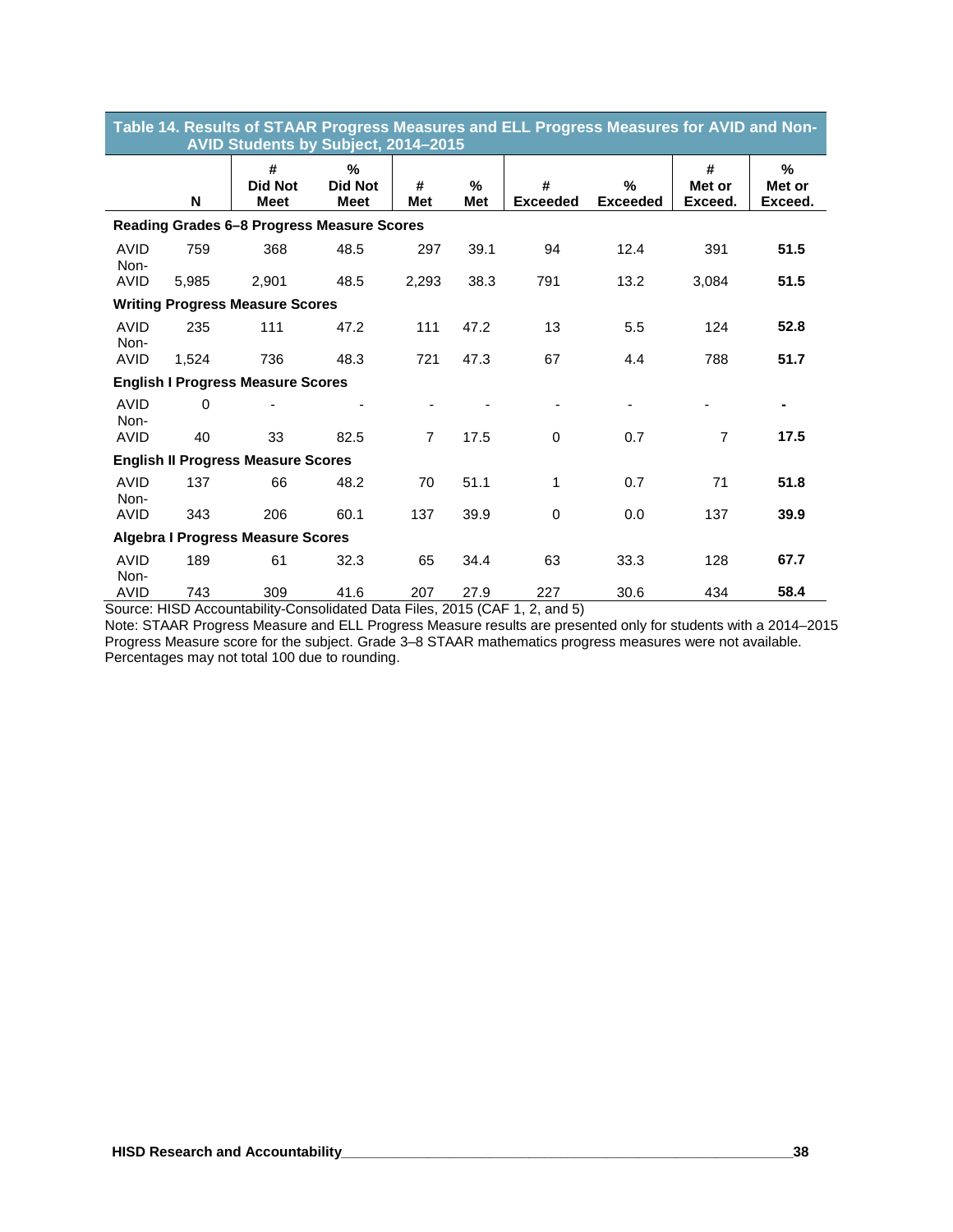| Table 15. Results of STAAR Progress Measures and ELL Progress Measures for AVID and Non-                  |                   |               |  |  |  |  |  |  |  |
|-----------------------------------------------------------------------------------------------------------|-------------------|---------------|--|--|--|--|--|--|--|
| Students AVID by Subject and Race/Ethnicity, 2014-2015                                                    |                   |               |  |  |  |  |  |  |  |
| $\frac{9}{6}$<br>#                                                                                        | #                 | $\frac{9}{6}$ |  |  |  |  |  |  |  |
| <b>Did Not</b><br><b>Did Not</b><br>%<br>#<br>#<br>%                                                      | Met or<br>Exceed. | Met or        |  |  |  |  |  |  |  |
| <b>Exceeded</b><br>N<br>Meet<br>Meet<br>Met<br>Met<br><b>Exceeded</b><br><b>African-American Students</b> |                   | Exceed.       |  |  |  |  |  |  |  |
| Reading Grades 6-8 Progress Measure Scores                                                                |                   |               |  |  |  |  |  |  |  |
| <b>AVID</b><br>192<br>96<br>50.0<br>71<br>37.0<br>25<br>13.0                                              | 96                | 50.0          |  |  |  |  |  |  |  |
| 47.3<br>39.4<br>153<br>13.3<br>Non-AVID<br>1,152<br>545<br>454                                            | 607               | 52.7          |  |  |  |  |  |  |  |
| <b>Writing Progress Measure Scores</b>                                                                    |                   |               |  |  |  |  |  |  |  |
| <b>AVID</b><br>77<br>33<br>42.9<br>41<br>53.2<br>3<br>3.9                                                 | 44                | 57.1          |  |  |  |  |  |  |  |
| Non-AVID<br>311<br>159<br>51.1<br>141<br>45.3<br>11<br>3.5                                                | 152               | 48.9          |  |  |  |  |  |  |  |
| <b>English I Progress Measure Scores</b>                                                                  |                   |               |  |  |  |  |  |  |  |
| <b>AVID</b><br>0                                                                                          |                   |               |  |  |  |  |  |  |  |
| Non-AVID<br>0                                                                                             |                   |               |  |  |  |  |  |  |  |
| <b>English II Progress Measure Scores</b>                                                                 |                   |               |  |  |  |  |  |  |  |
| <b>AVID</b><br>62<br>31<br>50.0<br>31<br>50.0<br>0<br>0.0                                                 | 31                | 50.0          |  |  |  |  |  |  |  |
| 139<br>83<br>Non-AVID<br>59.7<br>56<br>40.3<br>0.0<br>0                                                   | 56                | 40.3          |  |  |  |  |  |  |  |
| <b>Algebra I Progress Measure Scores</b>                                                                  |                   |               |  |  |  |  |  |  |  |
| 36<br>50.7<br>22<br>31.0<br>13<br>AVID<br>71<br>18.3                                                      | 35                | 49.3          |  |  |  |  |  |  |  |
| 22<br>12.6<br>Non-AVID<br>175<br>108<br>61.7<br>45<br>25.7                                                | 67                | 38.3          |  |  |  |  |  |  |  |
| <b>Hispanic Students</b>                                                                                  |                   |               |  |  |  |  |  |  |  |
| Reading Grades 6-8 Progress Measure Scores                                                                |                   |               |  |  |  |  |  |  |  |
| 516<br>62<br><b>AVID</b><br>248<br>48.1<br>206<br>39.9<br>12.0                                            | 268               | 51.9          |  |  |  |  |  |  |  |
| 50.4<br>514<br>12.2<br>Non-AVID<br>1,581<br>37.4<br>4,228<br>2,133                                        | 2,095             | 49.6          |  |  |  |  |  |  |  |
| <b>Writing Progress Measure Scores</b>                                                                    |                   |               |  |  |  |  |  |  |  |
| <b>AVID</b><br>52.8<br>60<br>42.3<br>4.9<br>142<br>75<br>7                                                | 67                | 47.2          |  |  |  |  |  |  |  |
| 1,035<br>513<br>49.6<br>479<br>46.3<br>43<br>4.2<br>Non-AVID                                              | 522               | 50.4          |  |  |  |  |  |  |  |
| <b>English I Progress Measure Scores</b>                                                                  |                   |               |  |  |  |  |  |  |  |
| <b>AVID</b><br>0<br>$\overline{7}$<br>40<br>33<br>82.5<br>17.5<br>Non-AVID<br>0<br>0.0                    | $\overline{7}$    | 17.5          |  |  |  |  |  |  |  |
|                                                                                                           |                   |               |  |  |  |  |  |  |  |
| <b>English II Progress Measure Scores</b><br><b>AVID</b><br>33<br>36<br>52.2<br>0.0<br>69<br>47.8         | 36                | 52.2          |  |  |  |  |  |  |  |
| 0<br>Non-AVID<br>202<br>122<br>60.4<br>80<br>39.6<br>0.0<br>0                                             | 80                | 39.6          |  |  |  |  |  |  |  |
|                                                                                                           |                   |               |  |  |  |  |  |  |  |
| <b>Algebra I Progress Measure Scores</b><br><b>AVID</b><br>103<br>23<br>40<br>40<br>22.3<br>38.8<br>38.8  | 80                | 77.7          |  |  |  |  |  |  |  |
| 28.2<br>Non-AVID<br>489<br>190<br>38.9<br>161<br>32.9<br>138                                              | 299               | 61.1          |  |  |  |  |  |  |  |
| <b>White Students</b>                                                                                     |                   |               |  |  |  |  |  |  |  |
| Reading Grades 6-8 Progress Measure Scores                                                                |                   |               |  |  |  |  |  |  |  |
| <b>AVID</b><br>12<br>66.7<br>25.0<br>8.3<br>8<br>3<br>$\mathbf{1}$                                        | $\overline{4}$    | 33.3          |  |  |  |  |  |  |  |
| 37.5<br>76<br>Non-AVID<br>371<br>139<br>156<br>42.0<br>20.5                                               | 232               | 62.5          |  |  |  |  |  |  |  |
| <b>Writing Progress Measure Scores</b>                                                                    |                   |               |  |  |  |  |  |  |  |
| $\star$<br>$\star$<br>$\star$<br>$\star$<br>AVID<br>2                                                     | $\star$           | $\star$       |  |  |  |  |  |  |  |
| Non-AVID<br>111<br>61.3<br>37<br>33.3<br>68<br>6<br>5.4                                                   | 74                | 66.7          |  |  |  |  |  |  |  |
| <b>English I Progress Measure Scores</b>                                                                  |                   |               |  |  |  |  |  |  |  |
| <b>AVID</b><br>0                                                                                          |                   |               |  |  |  |  |  |  |  |
| Non-AVID<br>0                                                                                             |                   |               |  |  |  |  |  |  |  |
| <b>English II Progress Measure Scores</b>                                                                 |                   |               |  |  |  |  |  |  |  |
| <b>AVID</b><br>3<br>Non-AVID<br>0                                                                         |                   |               |  |  |  |  |  |  |  |
|                                                                                                           |                   |               |  |  |  |  |  |  |  |
| <b>Algebra I Progress Measure Scores</b><br>$\star$                                                       |                   |               |  |  |  |  |  |  |  |
| <b>AVID</b><br>4<br>Non-AVID<br>38<br>21.1<br>11<br>28.9<br>19<br>50.0<br>8                               | 30                | 78.9          |  |  |  |  |  |  |  |

Source: HISD Accountability-Consolidated Data Files, 2015 (CAF 1, 2, and 5)

Note: \*Results not presented for groups (N) of fewer than five students. Percentages may not total 100 due to rounding.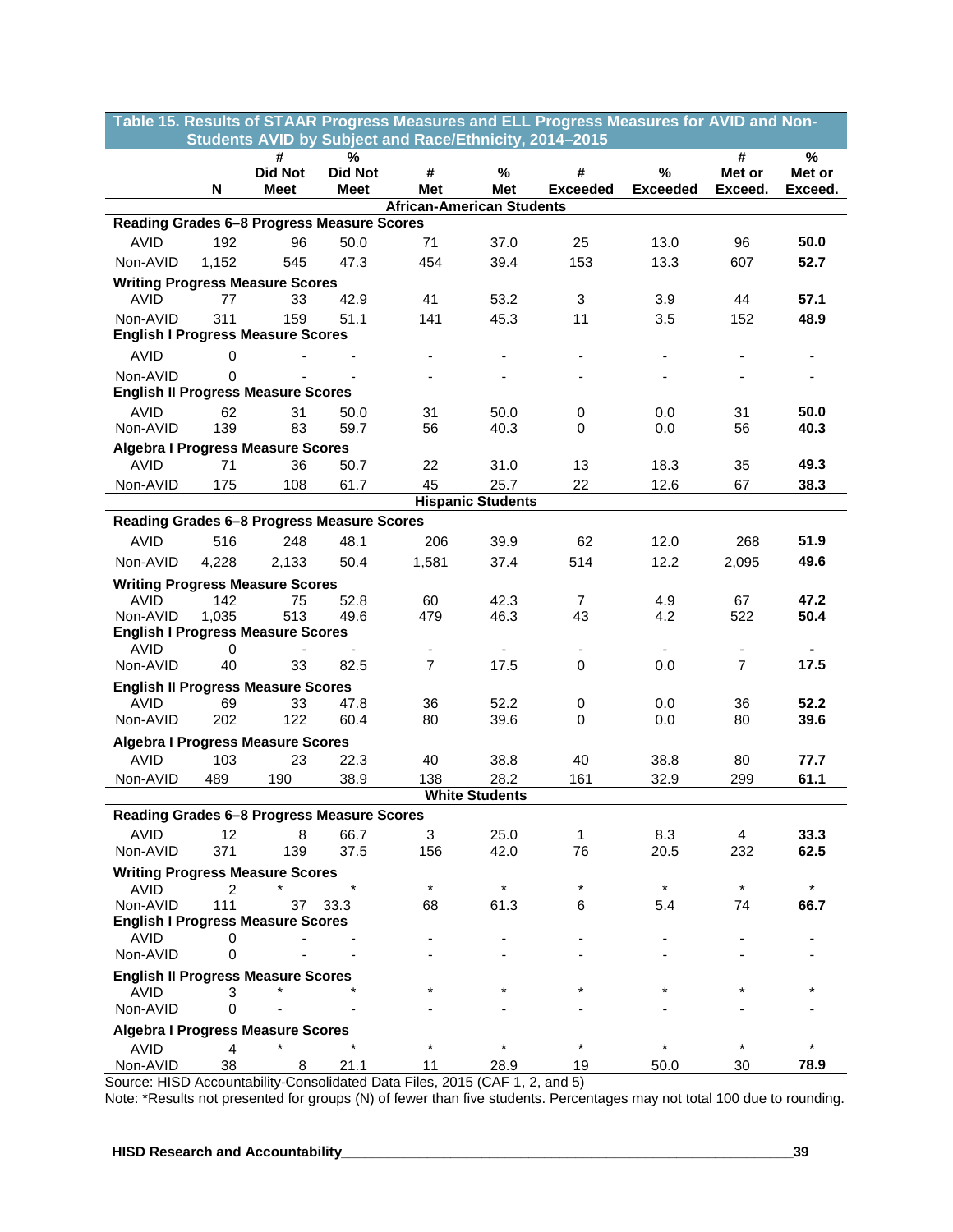| % Met or                              |  |  |  |  |
|---------------------------------------|--|--|--|--|
| <b>Exceeded</b>                       |  |  |  |  |
|                                       |  |  |  |  |
| <b>Male</b>                           |  |  |  |  |
|                                       |  |  |  |  |
| 50.6                                  |  |  |  |  |
| 51.6                                  |  |  |  |  |
|                                       |  |  |  |  |
|                                       |  |  |  |  |
|                                       |  |  |  |  |
| 60.2                                  |  |  |  |  |
| <b>Not At-Risk</b>                    |  |  |  |  |
| 51.5                                  |  |  |  |  |
|                                       |  |  |  |  |
| 56.4                                  |  |  |  |  |
|                                       |  |  |  |  |
|                                       |  |  |  |  |
| 51.2                                  |  |  |  |  |
|                                       |  |  |  |  |
| 49.0                                  |  |  |  |  |
| <b>Not Economically Disadvantaged</b> |  |  |  |  |
| 71.4                                  |  |  |  |  |
|                                       |  |  |  |  |
| 56.3                                  |  |  |  |  |
|                                       |  |  |  |  |
| 57.1                                  |  |  |  |  |
|                                       |  |  |  |  |
| 57.6                                  |  |  |  |  |
| 52.2                                  |  |  |  |  |

Note: Both STAAR Progress Measures and ELL Progress Measures are presented only for students with a 2014–2015 Progress Measure for the subject. Grade 3–8 STAAR mathematics progress measures were not available. Percentages may not total 100 due to rounding.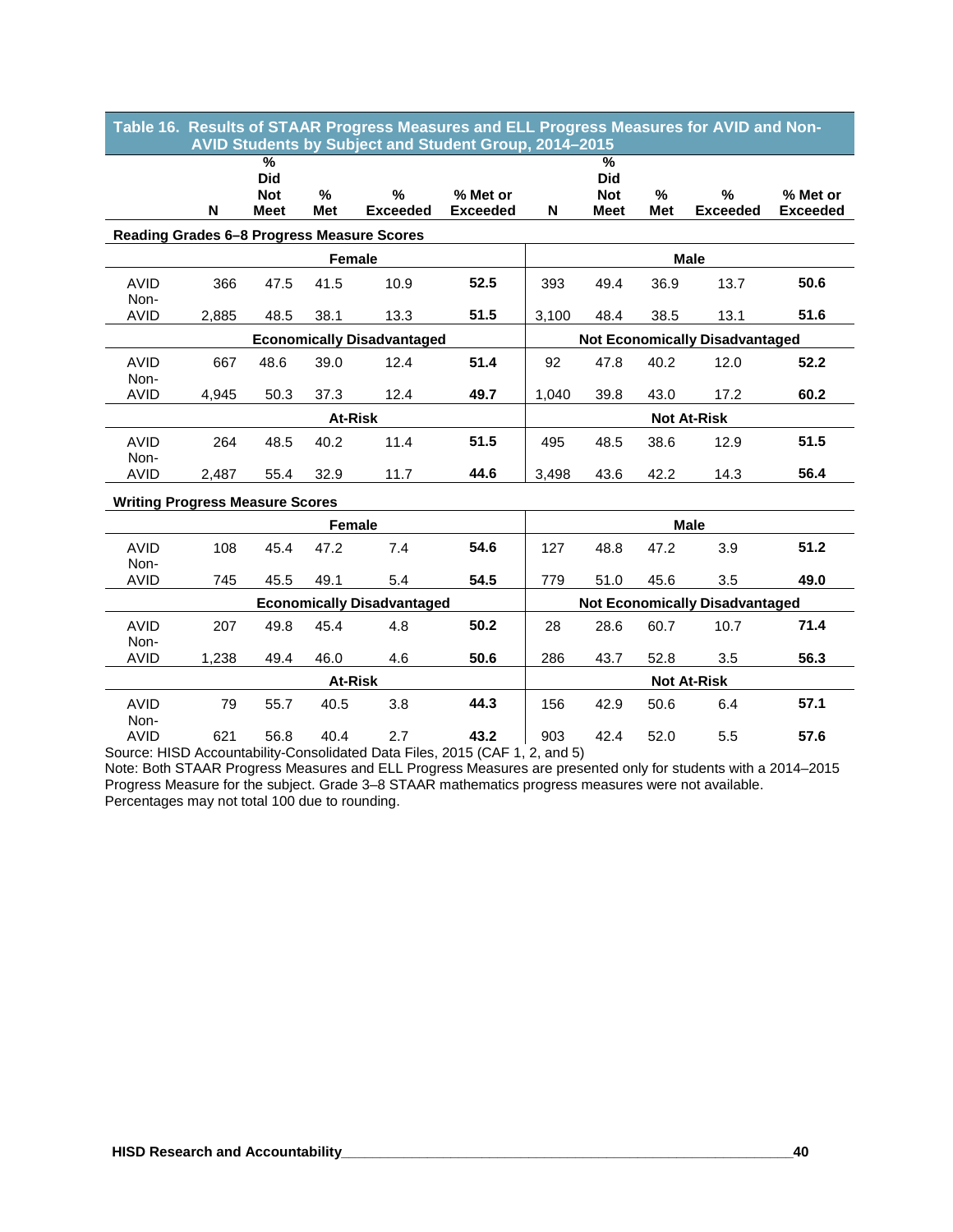| Table 16 continued. Results of STAAR Progress Measures and ELL Progress Measures for AVID<br>and Non-AVID Students by Subject and Student Group, 2014-2015 |                                                                                       |                    |               |                                                                             |                             |                                       |                    |                    |                                       |                             |
|------------------------------------------------------------------------------------------------------------------------------------------------------------|---------------------------------------------------------------------------------------|--------------------|---------------|-----------------------------------------------------------------------------|-----------------------------|---------------------------------------|--------------------|--------------------|---------------------------------------|-----------------------------|
|                                                                                                                                                            |                                                                                       | %                  |               |                                                                             |                             |                                       | $\%$               |                    |                                       |                             |
|                                                                                                                                                            |                                                                                       | <b>Did</b>         |               |                                                                             |                             |                                       | <b>Did</b>         |                    |                                       |                             |
|                                                                                                                                                            | N                                                                                     | <b>Not</b><br>Meet | $\%$<br>Met   | $\%$<br><b>Exceeded</b>                                                     | % Met or<br><b>Exceeded</b> | N                                     | <b>Not</b><br>Meet | %<br>Met           | $\%$<br><b>Exceeded</b>               | % Met or<br><b>Exceeded</b> |
| <b>English I Progress Measure Scores</b>                                                                                                                   |                                                                                       |                    |               |                                                                             |                             |                                       |                    |                    |                                       |                             |
|                                                                                                                                                            |                                                                                       |                    | Female        |                                                                             |                             |                                       |                    | <b>Male</b>        |                                       |                             |
| <b>AVID</b>                                                                                                                                                | $\Omega$                                                                              |                    |               |                                                                             |                             | $\mathbf 0$                           |                    |                    |                                       |                             |
| Non-                                                                                                                                                       |                                                                                       |                    |               |                                                                             |                             | 24                                    |                    |                    |                                       |                             |
|                                                                                                                                                            | <b>AVID</b><br>16<br>81.3<br>18.8<br>0.0<br>18.8<br><b>Economically Disadvantaged</b> |                    |               |                                                                             |                             |                                       | 83.3               | 16.7               | 0.0                                   | 16.7                        |
|                                                                                                                                                            |                                                                                       |                    |               |                                                                             |                             | <b>Not Economically Disadvantaged</b> |                    |                    |                                       |                             |
| <b>AVID</b><br>Non-                                                                                                                                        | $\Omega$                                                                              |                    |               |                                                                             | $\blacksquare$              | $\mathbf 0$                           |                    |                    |                                       | $\blacksquare$              |
| <b>AVID</b>                                                                                                                                                | 32                                                                                    | 87.5               | 12.5          | 0.0                                                                         | 12.5                        | 8                                     | 62.5               | 37.5               | 0.0                                   | 37.5                        |
|                                                                                                                                                            |                                                                                       |                    |               | <b>At-Risk</b>                                                              |                             |                                       |                    | <b>Not At-Risk</b> |                                       |                             |
| <b>AVID</b>                                                                                                                                                | $\mathbf 0$                                                                           |                    |               |                                                                             | $\overline{\phantom{0}}$    | $\mathbf 0$                           |                    |                    |                                       |                             |
| Non-<br><b>AVID</b>                                                                                                                                        | 40                                                                                    | 82.5               | 17.5          | 0.0                                                                         | 17.5                        | 0                                     |                    |                    |                                       |                             |
|                                                                                                                                                            |                                                                                       |                    |               |                                                                             |                             |                                       |                    |                    |                                       |                             |
| <b>English II Progress Measure Scores</b><br><b>Female</b>                                                                                                 |                                                                                       |                    |               |                                                                             |                             |                                       |                    | <b>Male</b>        |                                       |                             |
| <b>AVID</b>                                                                                                                                                | 92                                                                                    | 52.2               | 46.7          | 1.1                                                                         | 47.8                        | 45                                    | 40.0               | 60.0               | 0.0                                   | 60.0                        |
| Non-<br><b>AVID</b>                                                                                                                                        | 152                                                                                   | 60.5               | 39.5          | 0.0                                                                         | 39.5                        | 191                                   | 59.7               | 40.3               | 0.0                                   | 40.3                        |
| <b>Economically Disadvantaged</b>                                                                                                                          |                                                                                       |                    |               |                                                                             |                             |                                       |                    |                    | <b>Not Economically Disadvantaged</b> |                             |
|                                                                                                                                                            |                                                                                       |                    |               |                                                                             |                             |                                       |                    |                    |                                       |                             |
| AVID<br>Non-                                                                                                                                               | 111                                                                                   | 47.7               | 52.3          | 0.0                                                                         | 52.3                        | 26                                    | 50.0               | 46.2               | 3.8                                   | 50.0                        |
| AVID                                                                                                                                                       | 265                                                                                   | 60.0               | 40.0          | 0.0                                                                         | 40.0                        | 78                                    | 60.3               | 39.7               | 0.0                                   | 39.7                        |
|                                                                                                                                                            |                                                                                       |                    |               | At-Risk                                                                     |                             |                                       |                    | <b>Not At-Risk</b> |                                       |                             |
| <b>AVID</b>                                                                                                                                                | 73                                                                                    | 42.5               | 56.2          | 1.4                                                                         | 57.5                        | 64                                    | 54.7               | 45.3               | 0.0                                   | 45.3                        |
| Non-<br><b>AVID</b>                                                                                                                                        | 290                                                                                   | 62.1               | 37.9          | 0.0                                                                         | 37.9                        | 53                                    | 49.1               | 50.9               | 0.0                                   | 50.9                        |
| <b>Algebra I Progress Measure Scores</b>                                                                                                                   |                                                                                       |                    |               |                                                                             |                             |                                       |                    |                    |                                       |                             |
|                                                                                                                                                            |                                                                                       |                    | <b>Female</b> |                                                                             |                             |                                       |                    | <b>Male</b>        |                                       |                             |
| <b>AVID</b>                                                                                                                                                | 101                                                                                   | 31.7               | 39.6          | 28.7                                                                        | 68.3                        | 88                                    | 33.0               | 28.4               | 38.6                                  | 67.0                        |
| Non-<br><b>AVID</b>                                                                                                                                        | 373                                                                                   | 37.8               | 30.3          | 31.9                                                                        | 62.2                        | 370                                   | 45.4               | 25.4               | 29.2                                  | 54.6                        |
| <b>Economically Disadvantaged</b>                                                                                                                          |                                                                                       |                    |               |                                                                             |                             | <b>Not Economically Disadvantaged</b> |                    |                    |                                       |                             |
| <b>AVID</b>                                                                                                                                                | 149                                                                                   | 31.5               | 33.6          | 34.9                                                                        | 68.5                        | 40                                    | 35.0               | 37.5               | 27.5                                  | 65.0                        |
| Non-<br>AVID                                                                                                                                               | 582                                                                                   | 42.6               | 29.6          | 27.8                                                                        | 57.4                        | 161                                   | 37.9               | 21.7               | 40.4                                  | 62.1                        |
| <b>At-Risk</b>                                                                                                                                             |                                                                                       |                    |               |                                                                             |                             |                                       |                    | <b>Not At-Risk</b> |                                       |                             |
| AVID                                                                                                                                                       | 52                                                                                    | 55.8               | 36.5          | 7.7                                                                         | 44.2                        | 137                                   | 23.4               | 33.6               | 43.1                                  | 76.7                        |
| Non-<br>AVID                                                                                                                                               | 278                                                                                   | 72.7               | 21.2          | 6.1                                                                         | 27.3                        | 465                                   | 23.0               | 31.8               | 45.2                                  | 77.0                        |
|                                                                                                                                                            |                                                                                       |                    |               | Source: HISD Accountability-Consolidated Data Files, 2015 (CAF 1, 2, and 5) |                             |                                       |                    |                    |                                       |                             |

Note: Both STAAR Progress Measures and ELL Progress Measures are presented only for students with a 2014–2015 Progress Measure for the subject. Percentages may not total 100 due to rounding.